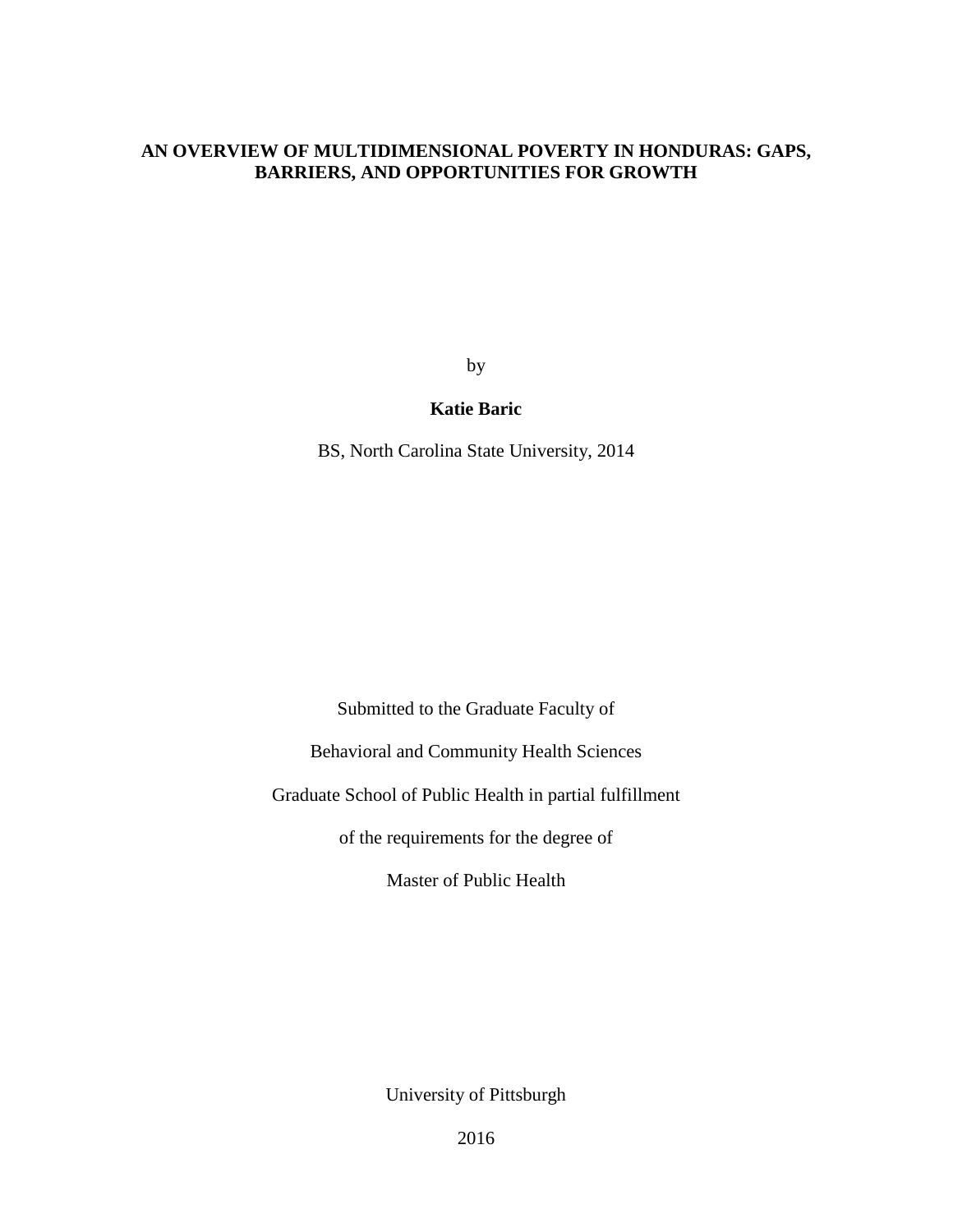#### UNIVERSITY OF PITTSBURGH

#### GRADUATE SCHOOL OF PUBLIC HEALTH

This thesis was presented

by

Katie Baric

It was defended on

April 12, 2016

and approved by

Patricia Documet, MD, DrPH, Associate Professor, Behavioral and Community Health Sciences, Graduate School of Public Health, University of Pittsburgh

Kevin Kearns, PhD, MPA, Professor, Public and Nonprofit Management, Director of the Johnson Institute for Responsible Leadership, Graduate School of Public and International Affairs, University of Pittsburgh

**Thesis Director:** Mary Hawk, DrPH, LSW, Assistant Professor, Behavioral and Community Health Sciences, Graduate School of Public Health, University of Pittsburgh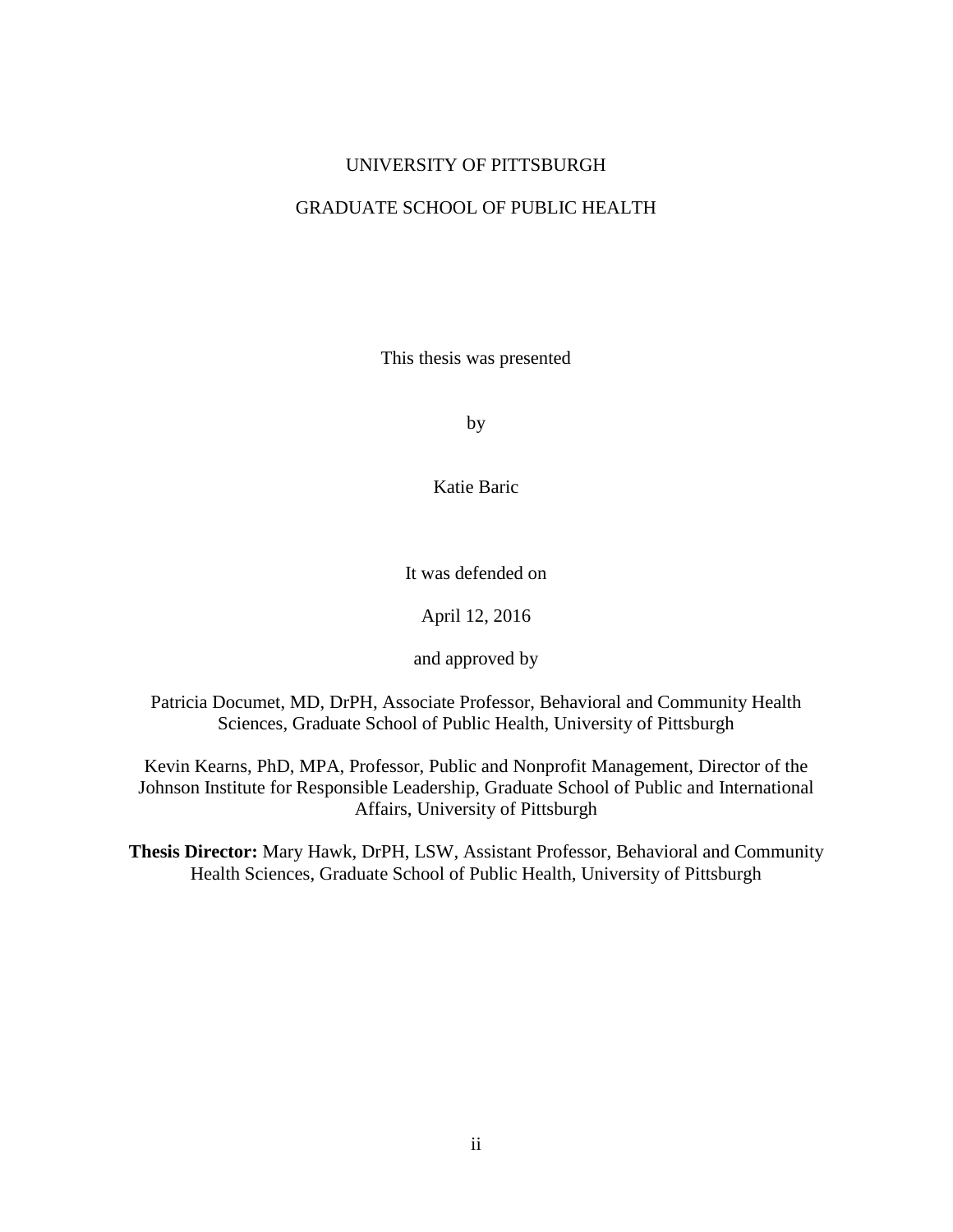Copyright © by Katie Baric

2016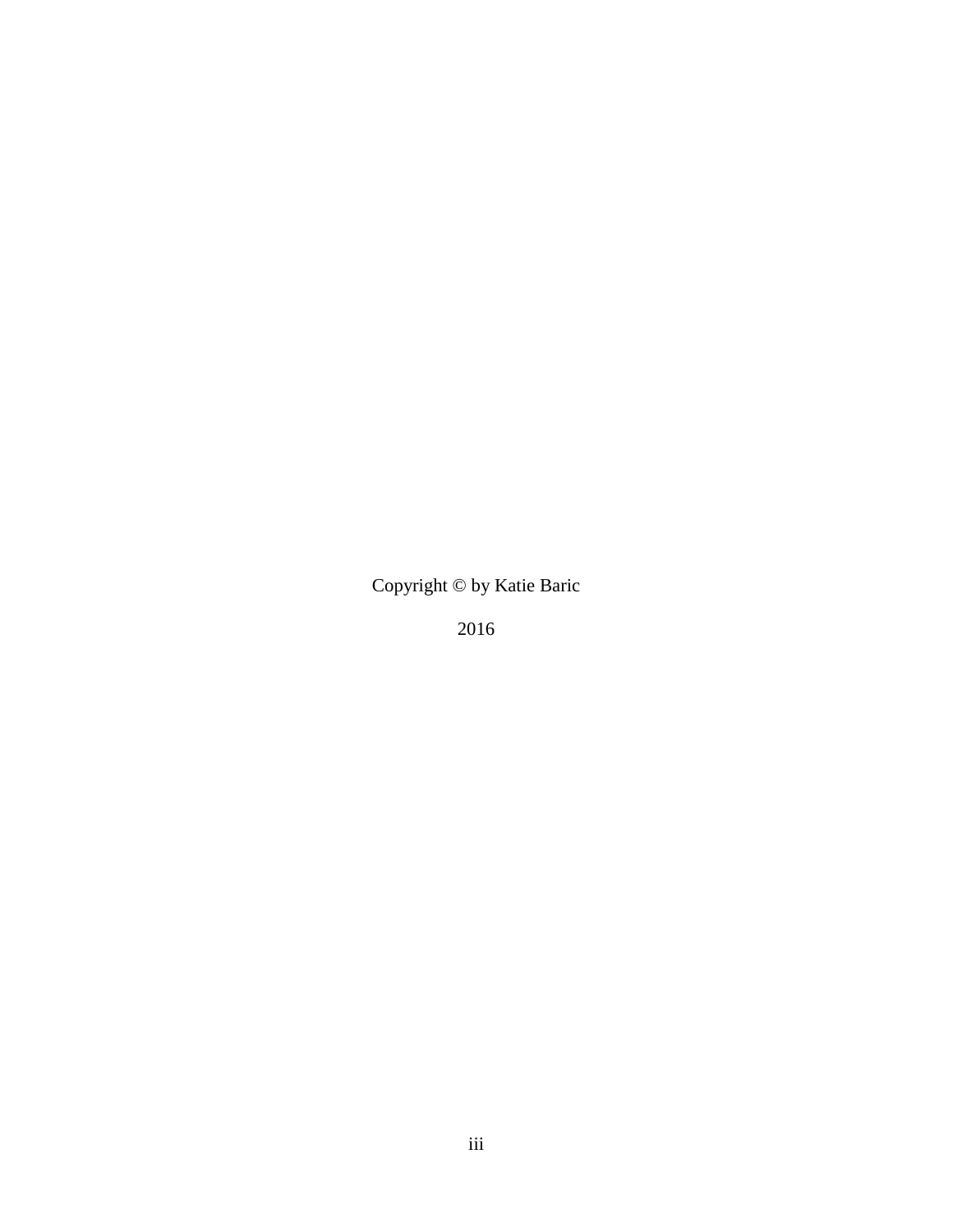# **AN OVERVIEW OF MULTIDIMENSIONAL POVERTY IN HONDURAS: GAPS, BARRIERS, AND OPPORTUNITIES FOR GROWTH**

Katie Baric, MPH

University of Pittsburgh, 2016

#### **ABSTRACT**

**INTRODUCTION:** The Multidimensional Poverty Index (MPI) is a systematic measurement of the tools and resources an individual or a community has at its disposal to increase their public health capacity and promote Human Development (HD). This thesis seeks to describe the social, cultural, political, and governmental barriers to overcoming Multidimensional Poverty (MP) and to providing vulnerable populations with the necessary resources to reduce the burden of poverty and disease, particularly in the setting of rural Honduras.

**METHODS:** This thesis provides a review of the extant literature on this topic, focusing specifically on systematic reviews and citation snowball sampling for each of the MPI indicators. The databases Pubmed, Google Scholar, and JSTOR were used.

**RESULTS:** The ten indicators of the MPI are categorized into three main sections that are essential for poverty reduction: health, education, and standard of living. Health is measured by nutrition and child mortality, education is measured by years of schooling and attendance, and standard of living by sanitation, hygiene, floor, assets, cooking fuel, and electricity. Each of these components and subcomponents have adverse health effects as well as potential public health intervention strategies that have been evidentially supported in the literature.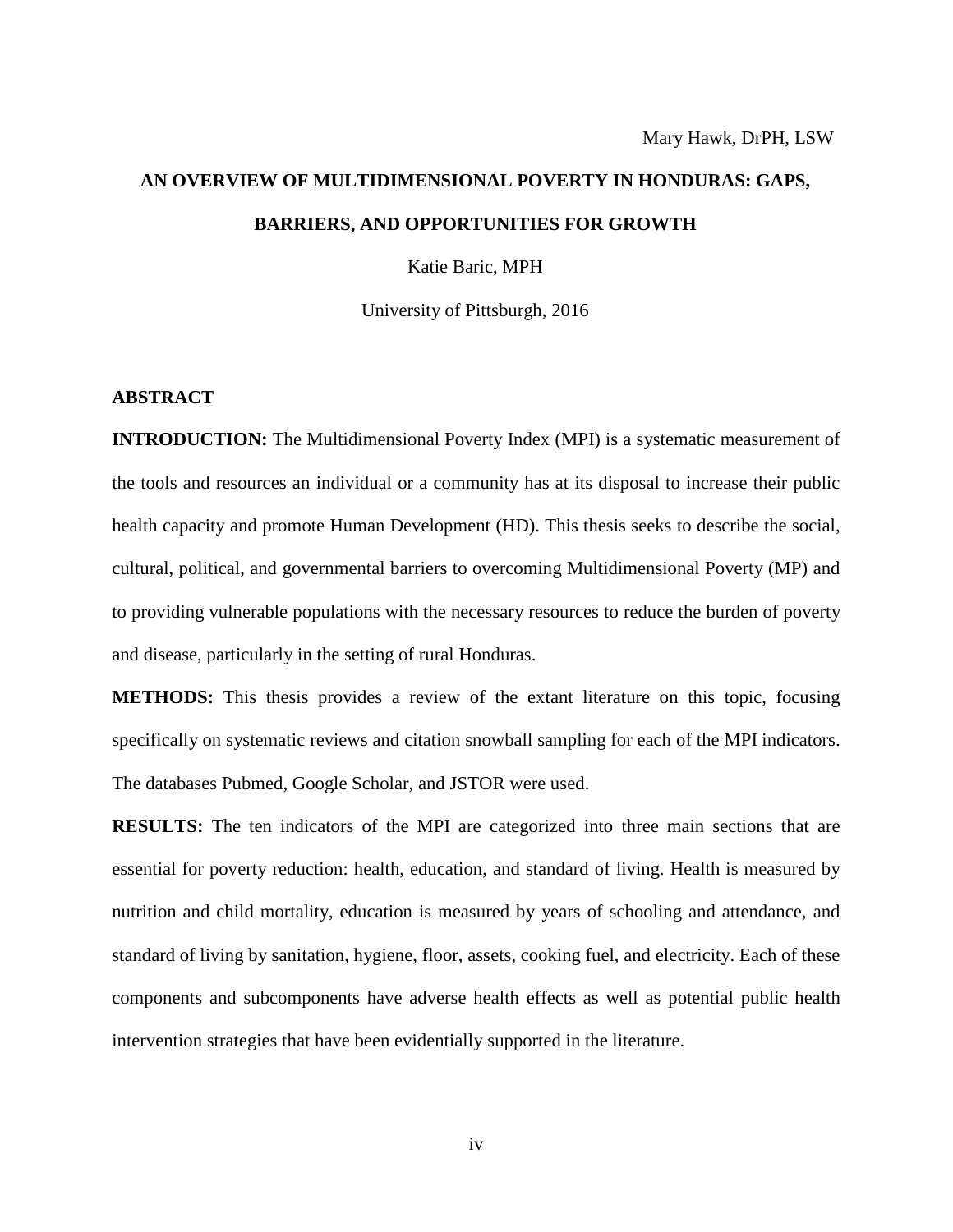**DISCUSSION:** Solutions to improve each of the indicated dimensions of multidimensional poverty are holistic and multifaceted, and interventions that are targeted to only one dimension can have spillover effects and affect another dimension. The importance of well-rounded growth and development is absolutely essential for the elimination of MP, particularly for those in rural Honduras who many times fight against barriers like corruption and environmental duress. The sister parish mission between Nuestra Señora de Suyapa in Honduras and St. Michael the Archangel Catholic Church in North Carolina, USA, is an applied example of how a third party institution can reduce MP; a solution that deserves further exploration.

**CONCLUSION:** There is plenty of evidence in the literature that suggests possibilities for reducing the MPI as measured by the indicators of health, education, and livelihood. While there are limitations to this thesis study design, it is apparent that, given one-fifth of Honduras remains in MP, the recommendations provided herein suggest intervention points that bear further exploration in the effort to reduce multidimensional poverty in Honduras.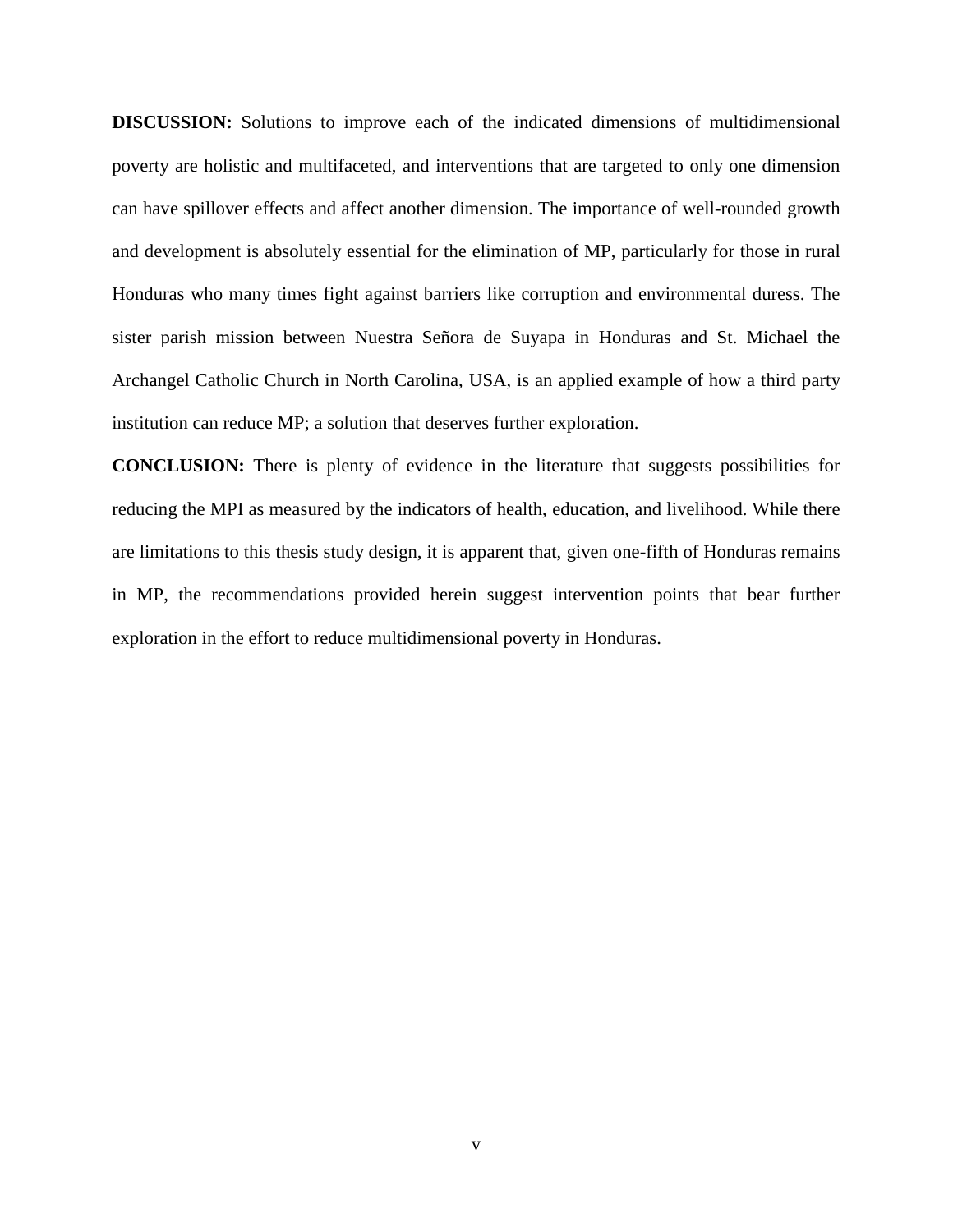# **TABLE OF CONTENTS**

| 1.0 |  |
|-----|--|
|     |  |
|     |  |
|     |  |
|     |  |
|     |  |
|     |  |
|     |  |
|     |  |
|     |  |
|     |  |
|     |  |
|     |  |
|     |  |
|     |  |
|     |  |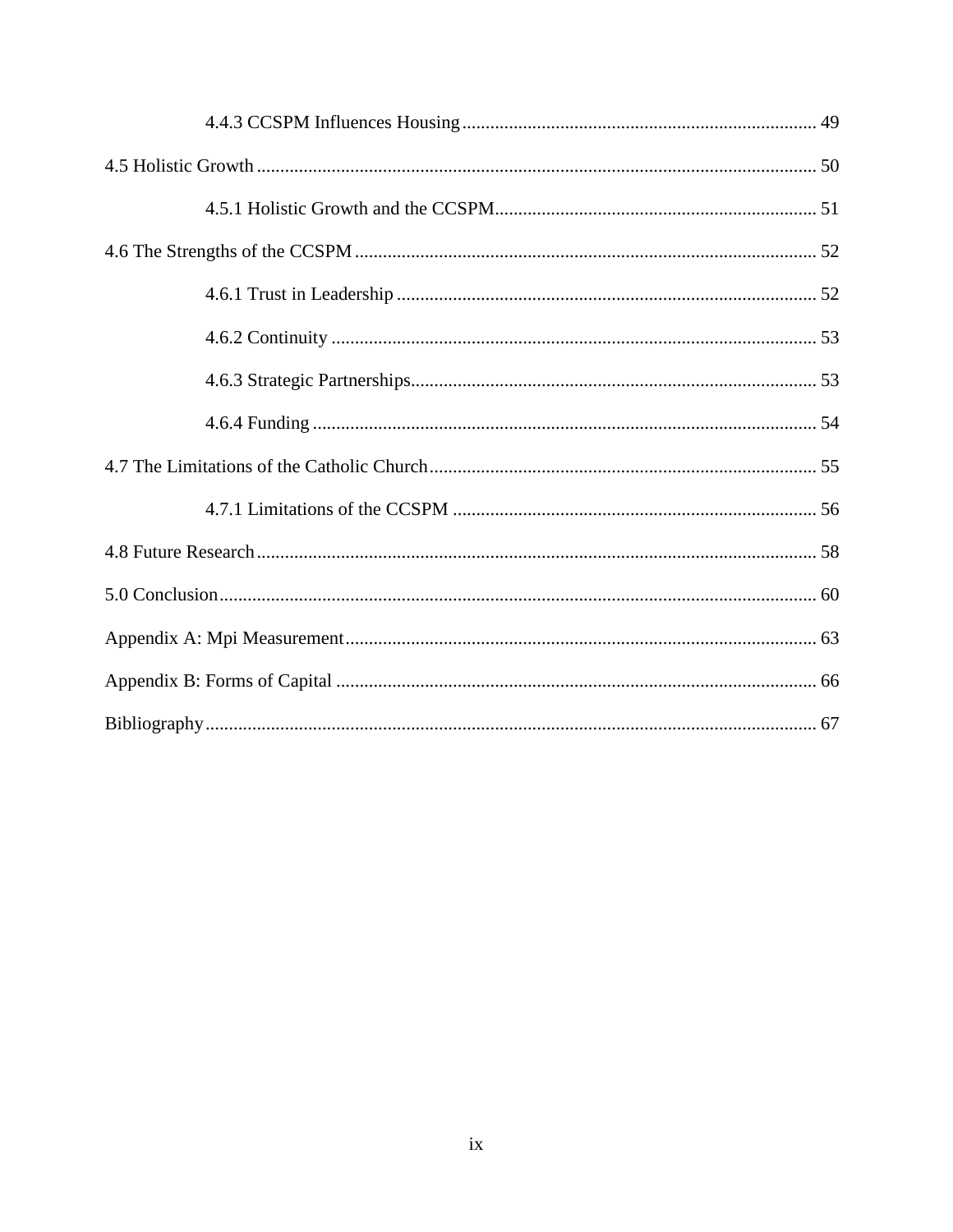# **LIST OF TABLES**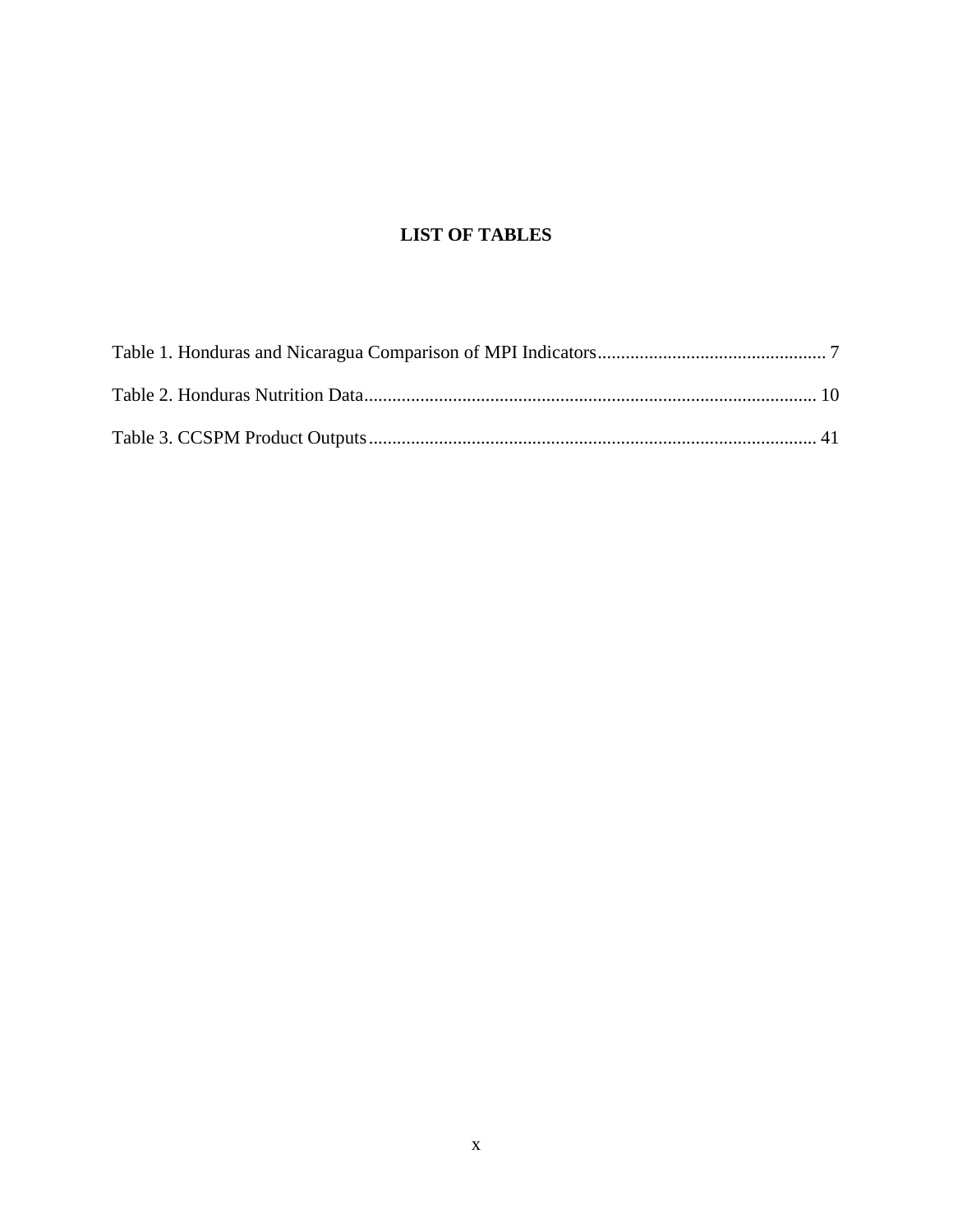# **LIST OF FIGURES**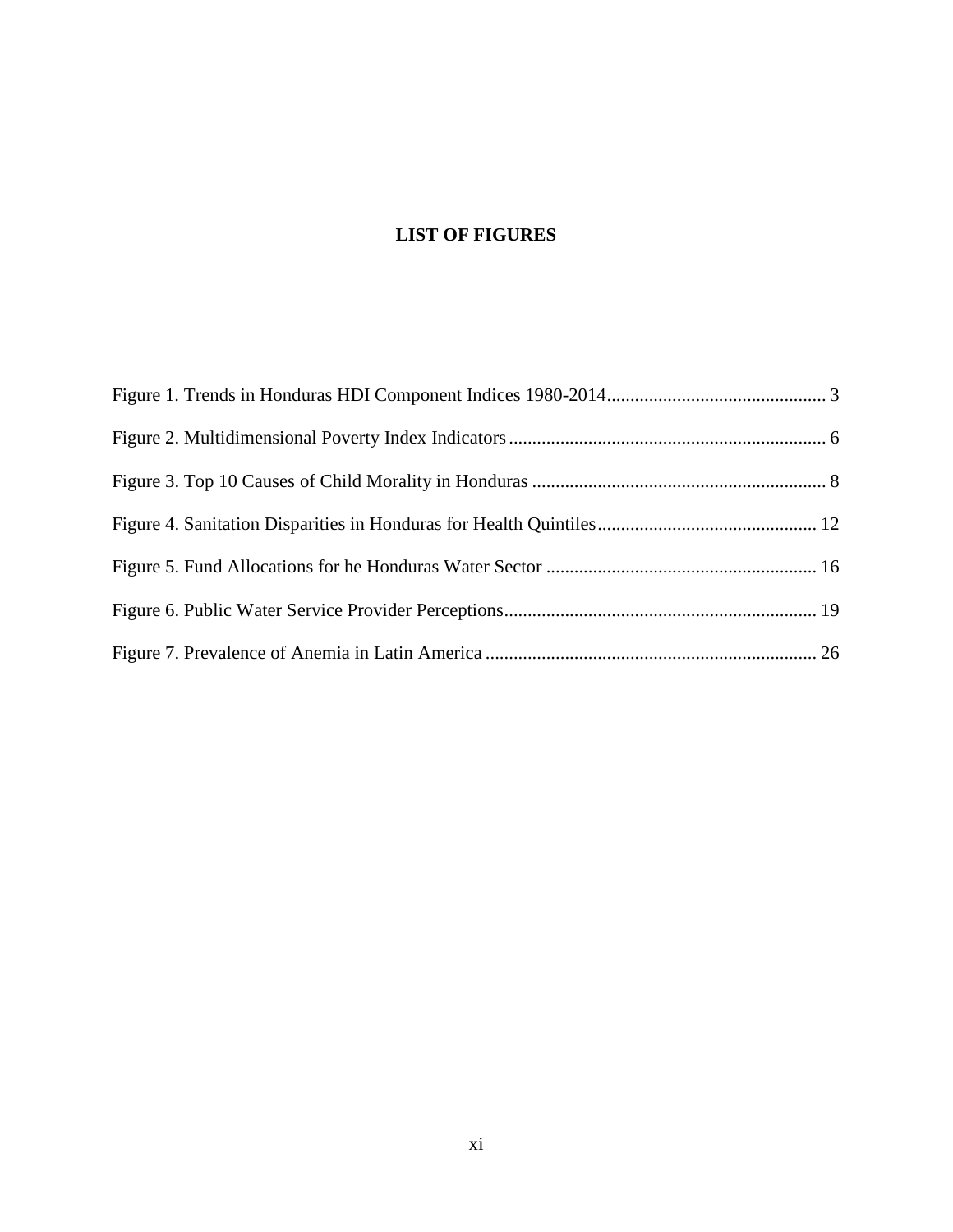### **LIST OF ACRONYMS**

<span id="page-11-0"></span>BC - Black Carbon

BSF - Biosand Water Filter

CCSPM - Catholic Church sister parish mission

DALY - Disability Adjusted Life Years

GDP - Gross Domestic Product

HDI - Human Development Index

HDR - Human Development Report

HD - Human Development

MDA - Mass Drug Administration

MDG - Millennium Development Goal

MOE - Ministry of Education

MOH - Ministry of Health

MP - Multidimensional Poverty

NCSU - North Carolina State University

NTD - Non Tropical Diseases

POU - Point of Use

PROMESA - Proyecto Mejoramiento de Sostenibilidad Agricultura

SANAA - Servicio Autónomo Nacional de Aqueducts y Alcantarillados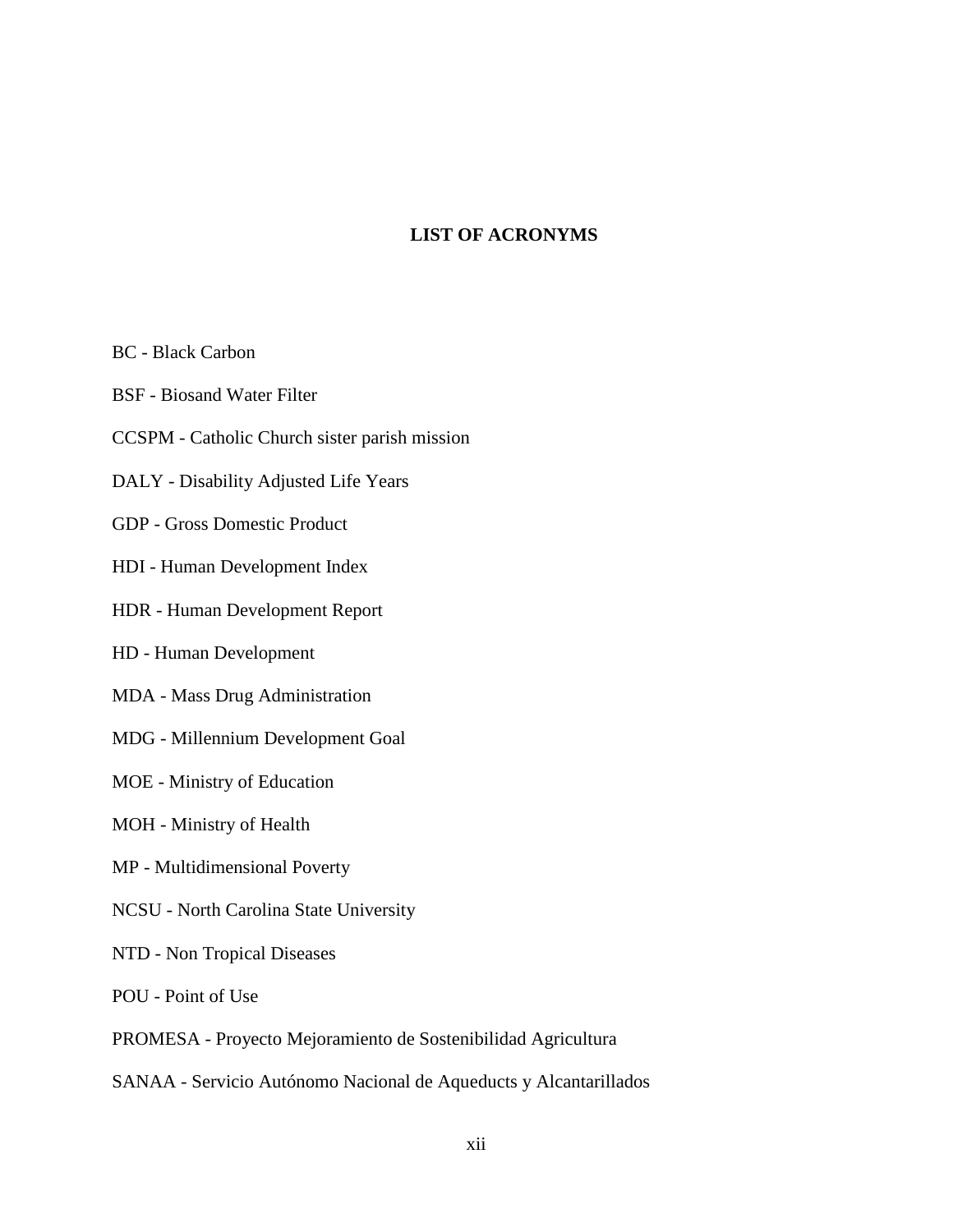SDG - Sustainable Development Goal

STH – Soil Transmitted Helminth

UN- United Nations

- UNA Universidad Nacional de Agricultura
- UPE Universal Primary Education
- WaSH Water, Sanitation, and Hygiene
- YLL Years of Life Lost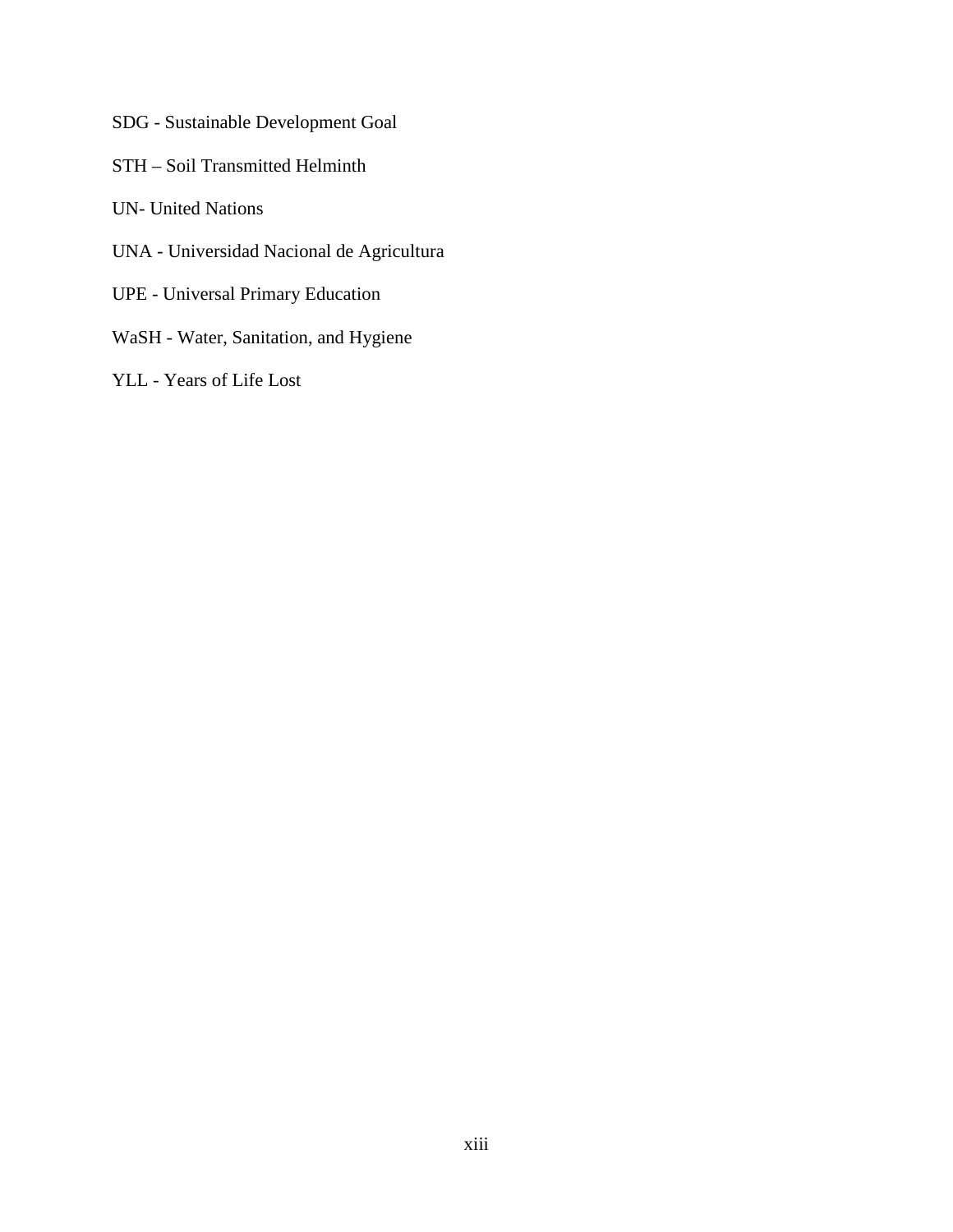#### **PREFACE**

<span id="page-13-0"></span>This thesis was inspired by the fifteen years of dedication, commitment, and planning that the Honduras sister parish mission committee of St. Michaels Church in Cary, North Carolina has invested in the parish of Nuestra Señora de Suyapa of Nueva Palestina, Honduras, and its surrounding *aldeas*. Additionally, this thesis is inspired by the hard work and the hospitality of the citizens of Nueva Palestina who have continuously been supportive and receptive of the mission; as none of the interventions would have been implemented without their local knowledge, capabilities and work ethic. Additionally, many thanks to all the families of St. Michael Church in Cary, North Carolina, whom have donated generously for the past fifteen years to financially support the mission in Honduras.

I would also like to thank my thesis committee for their support throughout this project, particularly Dr. Mary Hawk whose support and encouragement has never faltered. To my parents, for supporting me in all of my travels and my globe-trotting, particularly to my father who taught me that the most important thing in this human life is to make a difference in the world. Thank you to everyone who has challenged me, questioned me and doubted me. For as the ocean is characterized by its waves, my self-growth, too, is fueled through contradictions, hardships and unfamiliarity.

This thesis is a written depiction of the beautiful friendship that has arisen between the two parishes of St. Michael in North Carolina and Nuestra Señora de Suyapa in Honduras since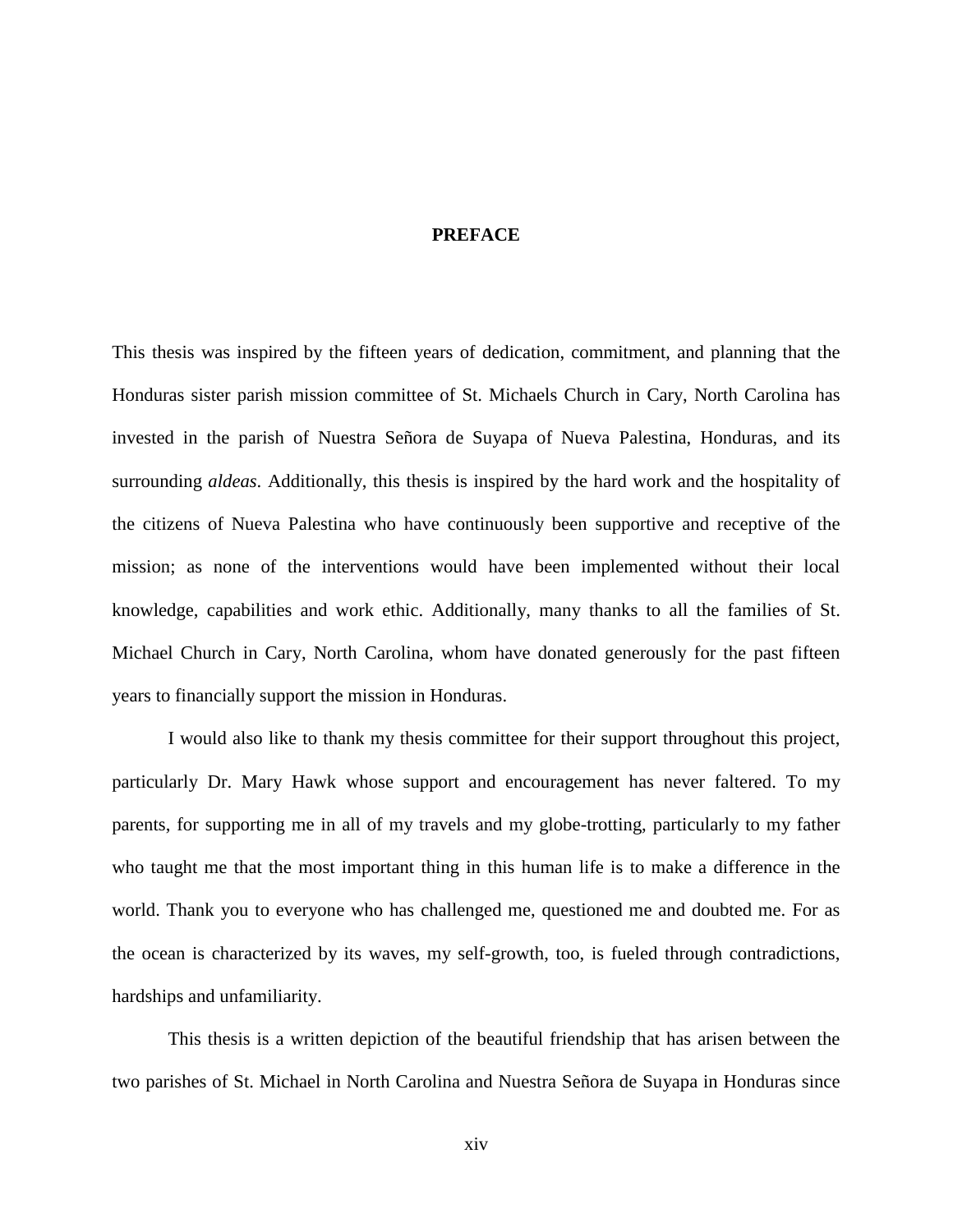the year 2000. Hundreds, if not thousands, of lives have been positively changed as a result of this sister parish mission, both Honduran and North Carolinian alike. Most significantly, my own life has been dramatically altered and realigned as a result of my own travels to Honduras that began in 2005 when I was twelve years old. It has been a challenge to put a dozen years of my own personal experiences and close relationships into a structured document, as words can falter and paragraphs can shift. Through the challenges, however, my inspiration to share this success story with the world of academia has only grown stronger, in the hopes that fellow students and professors alike can learn about and recognize the potential of alternate intervention strategies in Latin America through the medium of the Catholic Church. This thesis reflects a real example of how a few dedicated individuals, fueled by the mission to alleviate or eliminate poverty, have contributed to the decline of multidimensional poverty for thousands of citizens in rural Honduras. This mission may not have changed the whole world, but for many Hondurans, their own worlds have been changed.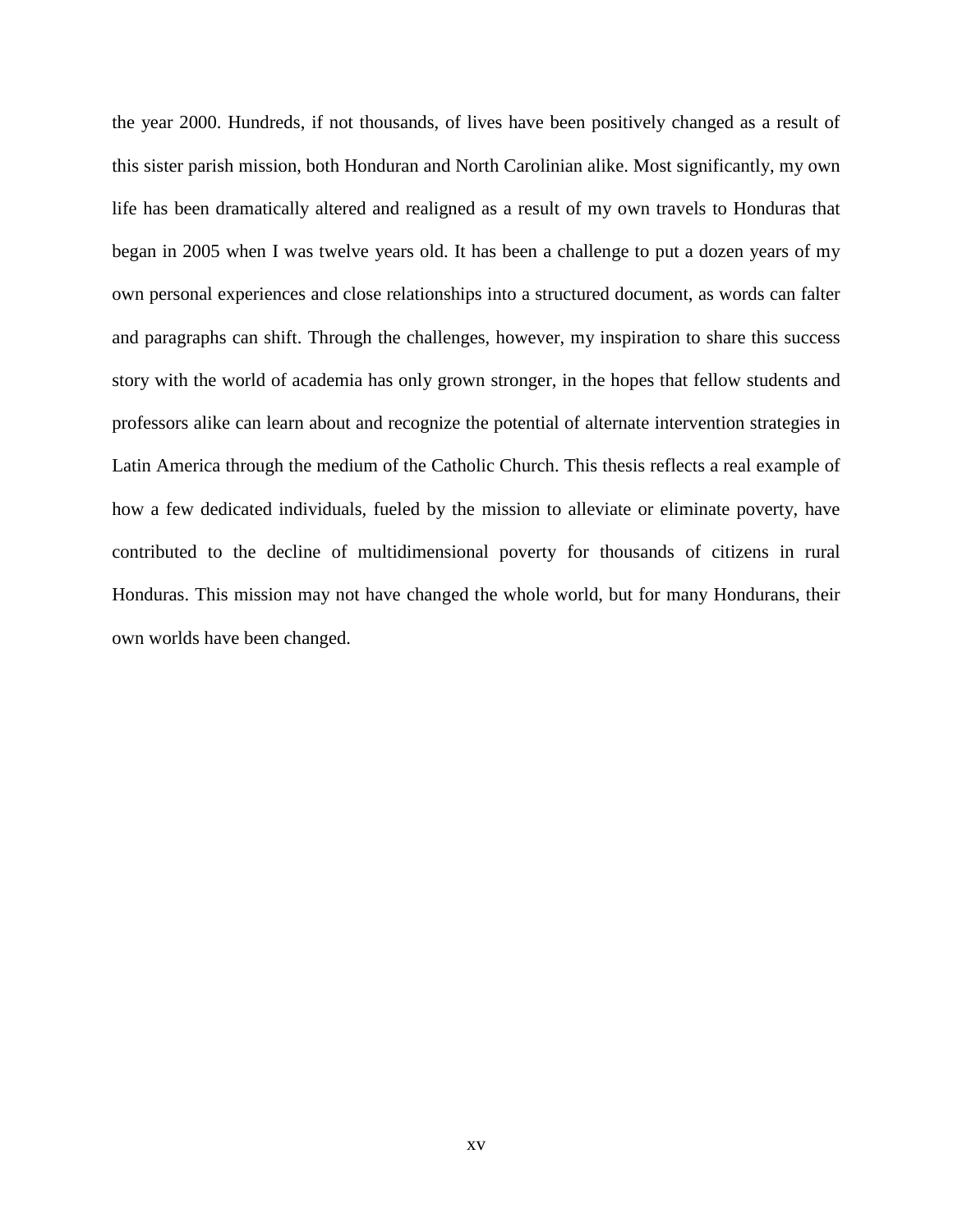#### **1.0 INTRODUCTION**

#### <span id="page-15-0"></span>**1.1 HUMAN DEVELOPMENT IN A GLOBAL ECONOMY**

<span id="page-15-1"></span>With the turn of the 21st century and the rapid emergence of globalization, urbanization and connection, the concept of "development" is changing. Amidst the complexities of such a technological and globally connected era, the global community has recognized that there is more to a successful human life than solely income and wealth and there is more to a country's development than just gross domestic product (GDP) per capita. Realizing the depth and dimensions of what 'growth' means has led to global revitalization of what a country's 'development' status means, what poverty means, and what it takes for a country to successfully eradicate poverty and promote quality of life among their citizens.

The United Nations has used the term "human development" to acknowledge the importance of a holistic and healthy life, and emphasizes the need to enrich people's lives by expanding their opportunities, their choices, and ultimately their freedom. Human development is characterized by three major human capabilities: the ability to live a long and healthy life, the ability to receive adequate education, and the ability to acquire a decent standard of living (Haq 1993). Since 1989, the United Nations (UN) has released a Human Development Report (HDR) every year; all with the theme of promoting and expanding human capabilities to achieve HD and eliminate poverty. These HDR's have been the platform for the formation and execution of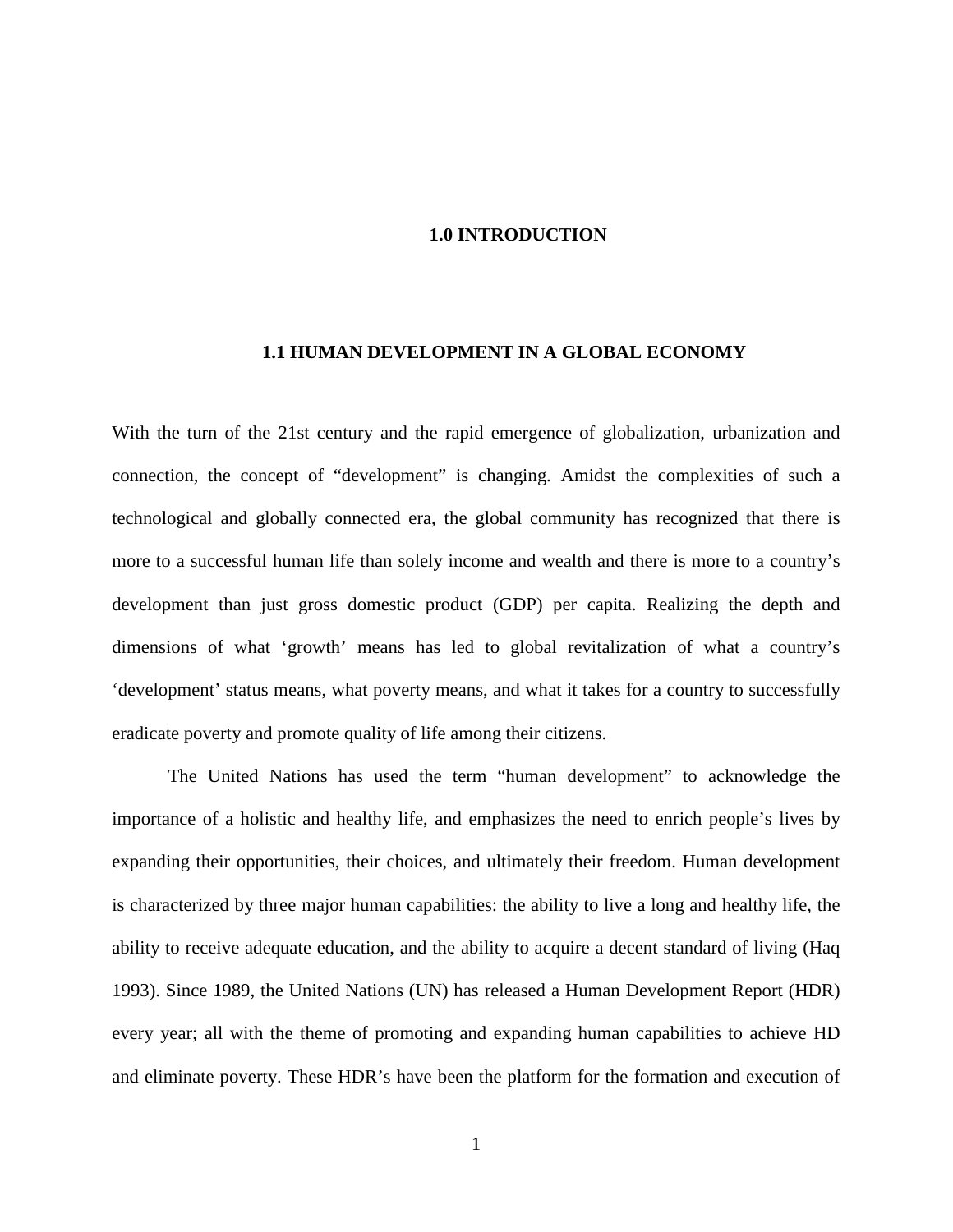the Millennium Development Goals (MDGs) and the Sustainable Development Goals (SDGs), which are designed to reduce global inequities and build sustainable growth in all corners of the planet.

Human development focuses on the person. It is a framework of development that is conducive to meeting people's needs and providing them with the resources necessary to be able to make their own choices to lead fruitful, productive, and happy lives (Haq 1993). Such resources are what the public health field often refers to as 'social determinants of health.' Yet, attaining and addressing these social needs is difficult for a remote proportion of the global population. Billions of people are currently being deprived of certain goods and services that have shown to be necessary for them to live a long and happy life. This deprivation, is poverty (Klugman 2011).

#### <span id="page-16-0"></span>**1.1.1 Honduras and Globalization**

Human development is stratified into four categories: very high, high, medium, and low development. Honduras is currently in the medium-HD category with a human development index (HDI) of .606, it is ranked  $131<sup>st</sup>$  out of 188 UN member states (UNDP 2015). Honduras is one of the countries that has found itself left behind in the rush of globalization due to this medium HD status, although they have made considerable progress in recent years in HDI gains of life expectancy, education, and income (See Figure 1). Nevertheless, there is still great need among vulnerable populations, particularly in the rural areas.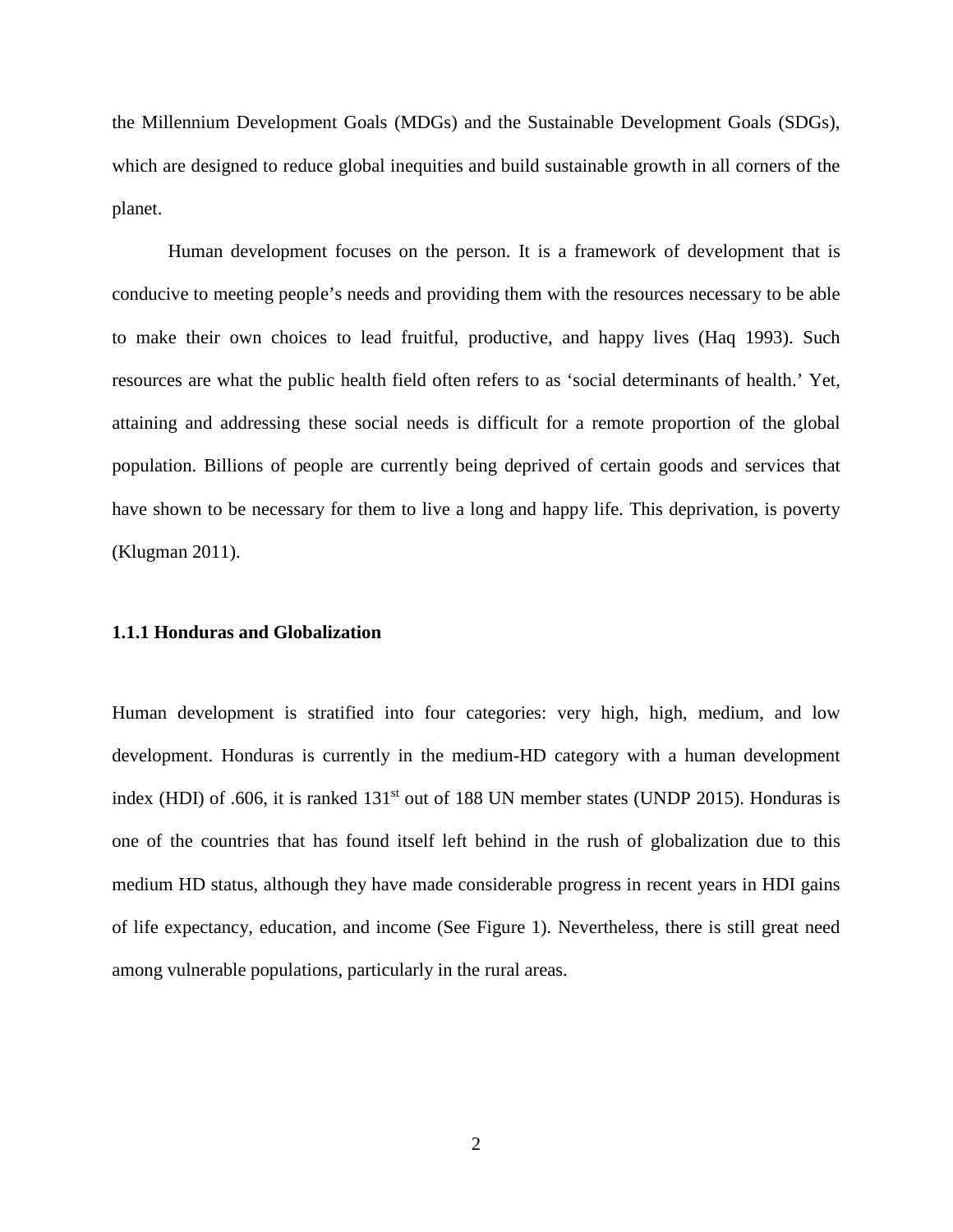

**Figure 1. Trends in Honduras HDI Component Indices 1980-2014**

<span id="page-17-1"></span>One of the major themes of globalization is urbanization, which is occurring at an alarming rate in Honduras. Since 2010, the urban population has grown by 3.1%, now composing 53% of the total population, and the rural population has grown by only 0.8% (UNdata 2014). While Honduras has made significant public health gains in recent decades in health, education, and life expectancy, it is still plagued with poverty and there are large inequities between rural and urban public health (DHS 2012). For this reason, an analysis of this poverty is essential in order to better understand its root causes and to continue to look for culturally appropriate, povertyreducing solutions that align with the human development framework.

#### **1.2 PERSPECTIVES OF POVERTY**

<span id="page-17-0"></span>Through the human development lens, poverty is much more than just "low-income"; it is the denial of choices and opportunities that allow for a tolerable and enjoyable life. Some of the most basic deprivations of a low quality life that can be characterized by lack of basic education, and lack of public or private resources like food, water, and housing (Klugman 2011, UNDP 2015).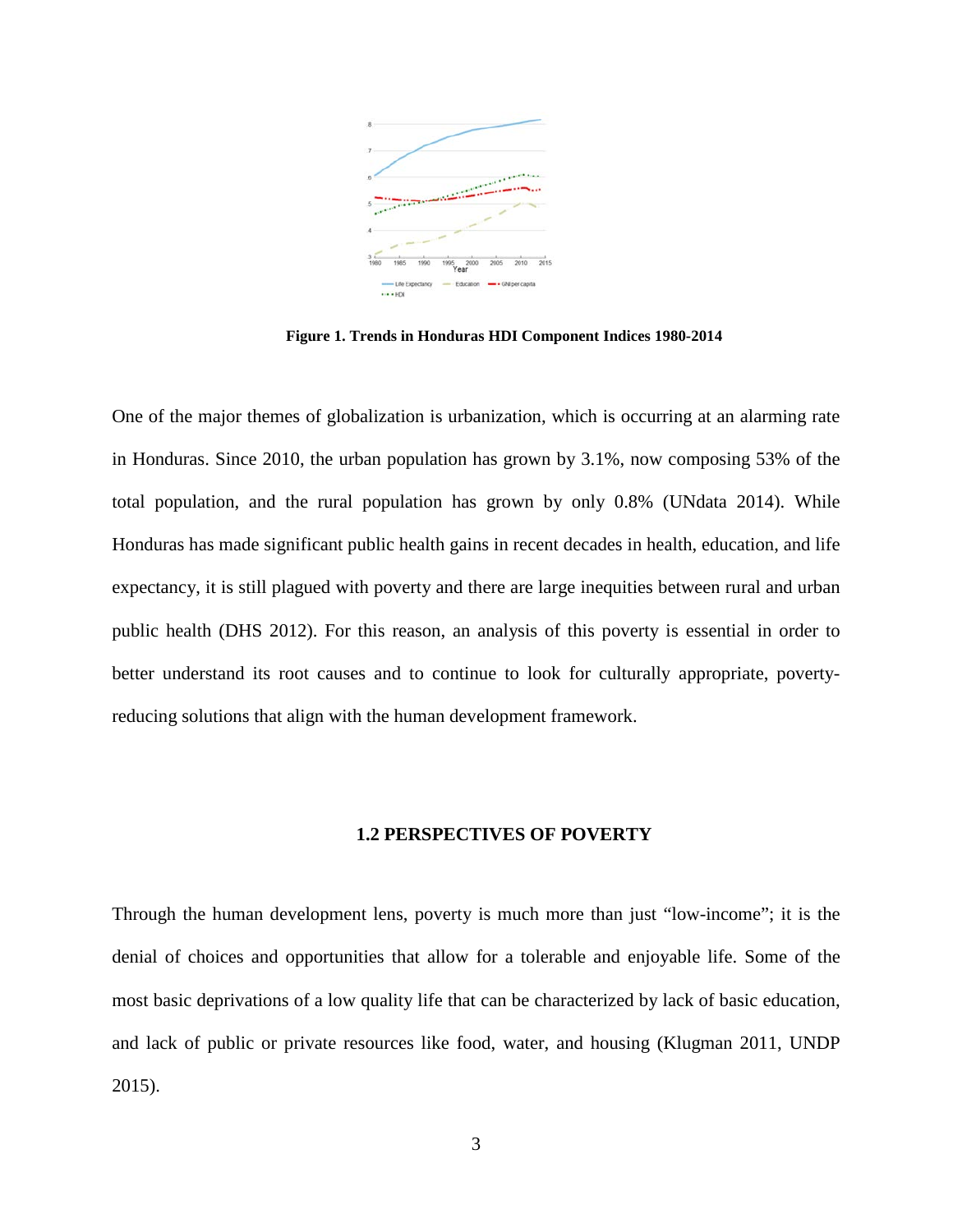According to the 1993 HDR led by Haq, there are three basic perspectives, or theories, of poverty. The income perspective places financial status as the core reason for being above or below the poverty line. The basic needs perspective takes into account the population's ability to access basic goods and services like health and education. Finally, the capability perspective defines poverty on the individual's ability to be independent and the degree to which that individual has the opportunity to escape poverty. These opportunities can be physical - like being fed, clothed, housed properly, and in good health, but they can also be social like community participation in societies that are characterized by good governance. This capability perspective is what defines the concept of human sustainable development. The capability perspective and the basic needs perspective have morphed together to form what is considered multidimensional poverty (Haq 1993).

#### <span id="page-18-0"></span>**1.2.1 The Capabilities Approach**

The human development approach was developed by the economist Mahbub Ul Haq and further characterized through Amartya Sen's work regarding human capabilities. Sen's approach to development is essentially a 'people-centered' approach that takes into account human capabilities through expansion of opportunity and freedom of choice. The human capability approach emphasizes the process of development just as much as the outcome. It emphasizes expanding health and well-being through the ability to "be" and to "do". For example, a person is able to "do" certain activities like go to a health clinic, but that does not necessarily mean that person will "be" healthy. Sen's theory of human capabilities suggests that the expansion of an individual's freedom and opportunities is essential in order to be able to "be" and to "do" desirable things in life in all dimensions and perspectives. This theory is essentially the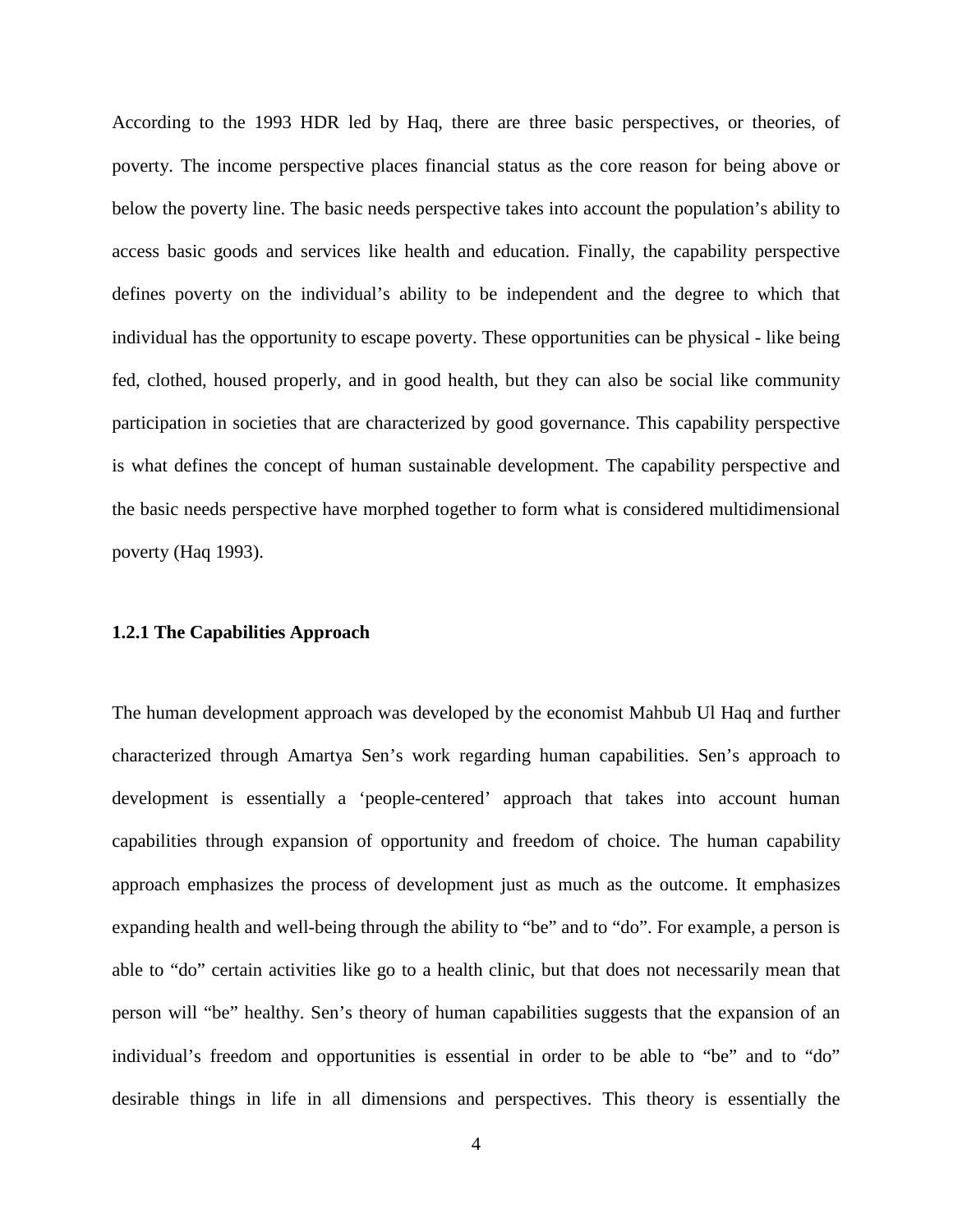foundation for human development, which revolves around people's ability to be able to "achieve to the highest degree possible their own anticipated outcomes" (Sen 1999). This cannot be achieved when a person is suffering from a certain degree of poverty or deprivation.

#### <span id="page-19-0"></span>**1.2.2 Human Rights and the Remediation of Poverty**

In order to refine human capabilities through the freedom of opportunity and choice, we must look at the social determinants of health, and what opportunities or resources an individual has access to. Many times, basic human resources are absent so that a person cannot even achieve good health. In 1948, the Universal Declaration of Human Rights produced a document that identified the basic rights that all human beings deserve, no matter their economic or social status. It was proclaimed in Paris by the United Nations General Assembly to be adopted by all nations and to be applied for all people: "that justice, peace, and freedom should be at the foundation of every human life" (UDHR 1948). Included in the thirty Articles are rights pertaining to health and housing (Article 25) education (Article 26), work (Article 23), religion (Article 18), and participation in the community (Article 27) (UDHR 1948). Without these fundamental human rights, the transformative process of human development and poverty reduction is stalled.

#### **1.3 MULTIDIMENSIONAL POVERTY INDEX**

<span id="page-19-1"></span>The Multidimensional Poverty Index (MPI) is a measurement of human deprivations at the individual level regarding achieve health, education, and standard of living. The MPI is unique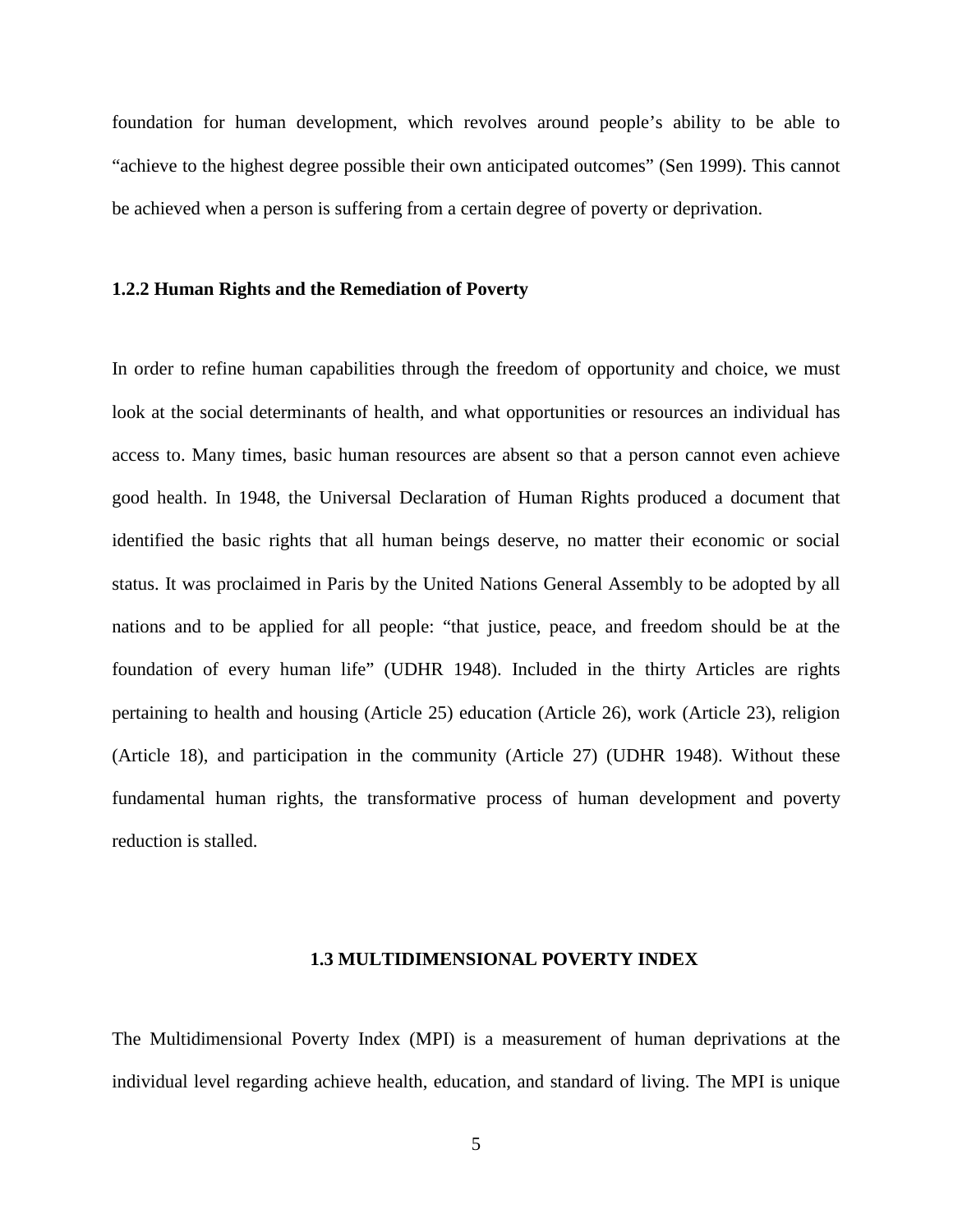because it measures both prevalence and intensity of poverty through various indicated deprivations. Also, it is based on a country's micro-level rather than macro-level data, which allows it to distinguish between population subgroups, like urban versus rural, and other geographical or political boundaries (Santos 2011). The MPI does not include income in its measurement, as the HDI does, but it is a good supplement to the HDI because it permits for the understanding of poverty on a deeper level, revealing gaps, barriers, and potential intervention points for specific settings (Santos 2011).

#### <span id="page-20-0"></span>**1.3.1 MPI Indicators**

The MPI has ten indicators, categorized into health, education, and standard of living (See Figure 2) (HDR 2015). These indicators have been selected because data on these variables are widely available, thus allowing for cross-country comparison. They are also reflective of overall health capabilities in the public health sphere. Health is defined by nutrition levels and child mortality, education is measured by years of schooling and children enrolled, and standard of living



**Figure 2. Multidimensional Poverty Index Indicators**

<span id="page-20-1"></span>includes access to improved sanitation, water, and housing as well as cooking fuel, electricity availability, and family assets (Santos 2011) (HDR 2015).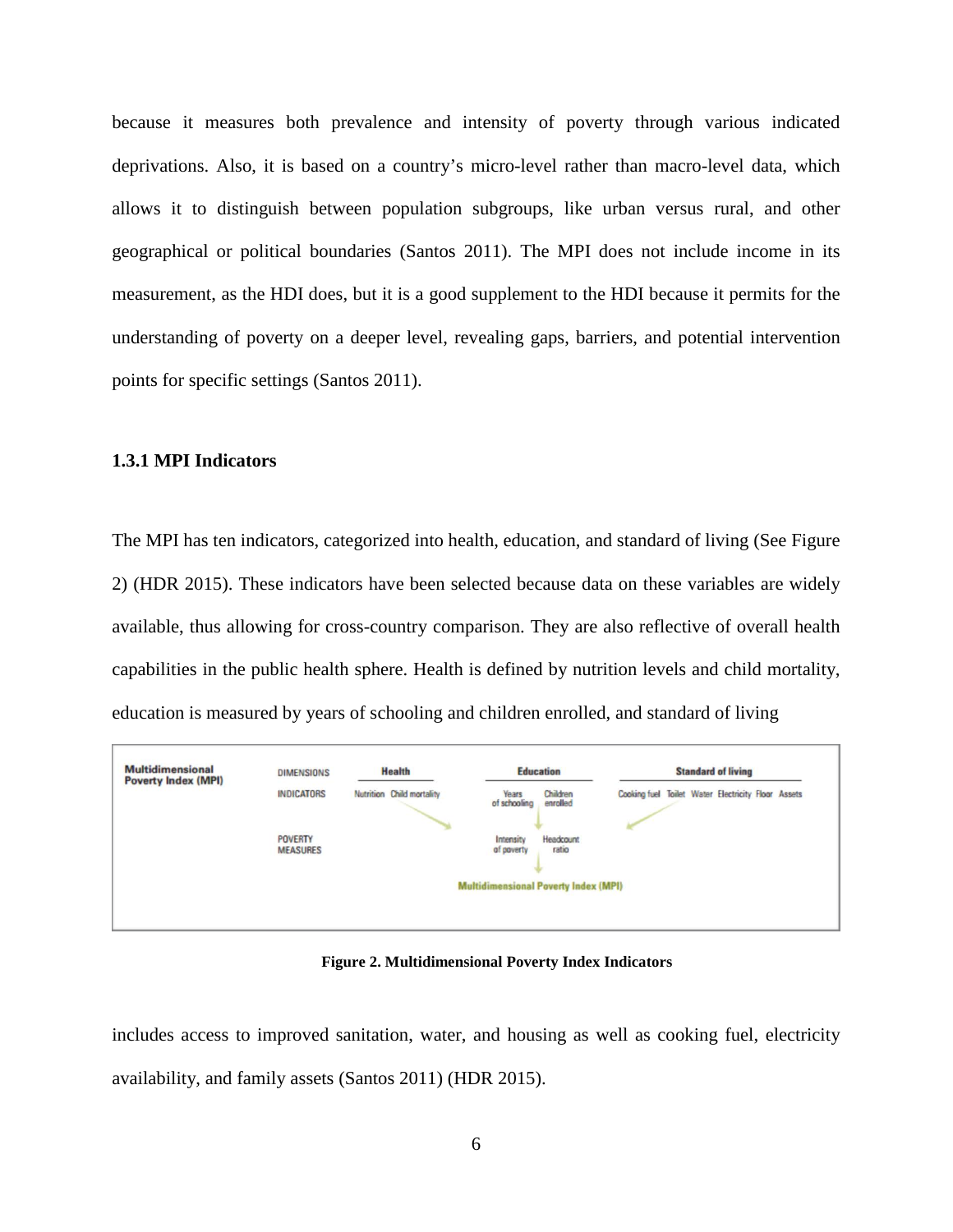#### <span id="page-21-0"></span>**1.3.2 MPI Calculation**

According to the MPI, a person experiences multidimensional poverty if they are deprived in at least one-third of the weighted measures. A person is considered living in extreme multidimensional poverty if they are deprived of over one-half of the indicators, and they are considered living near multidimensional poverty if they are deprived between one-fifth and onethird of the indicators (Santos 2011).

The MPI has been calculated for 104 countries, and in those countries a total of about 1.7 billion people are living in multidimensional poverty. This is higher than the estimated 1.4 billion people who are living under the poverty income level of \$1.25 a day. Subsaharan Africa has the highest population incidence of multidimensional poverty (Santos 2011). For more information about the calculation of a country's MPI, please refer to Appendix A.

#### **1.4 HONDURAS & THE MPI**

<span id="page-21-1"></span>According to the Human Development Country Report, Honduras has an MPI of 0.098. Onefifth of its population is considered to be living in multidimensional poverty, which is about 1.642 million people (UNDP 2015).

<span id="page-21-2"></span>

|                 | <b>Survey</b><br>year | MPI<br>value | Head-<br>count<br>(%) | Intensity of<br>deprivations |                        | Contribution to overall poverty of<br>Population share (%)<br>deprivations in (%) |                                           |               |                  |                            |
|-----------------|-----------------------|--------------|-----------------------|------------------------------|------------------------|-----------------------------------------------------------------------------------|-------------------------------------------|---------------|------------------|----------------------------|
|                 |                       |              |                       | (%)                          | <b>Near</b><br>poverty | In<br>severe<br>poverty                                                           | <b>Below</b><br>income<br>poverty<br>line | <b>Health</b> | <b>Education</b> | Living<br><b>Standards</b> |
| <b>Honduras</b> | 2011/2012             | 0.098        | 20.7                  | 47.4                         | 28.6                   | 7.2                                                                               | 16.5                                      | 23.1          | 36.6             | 40.3                       |
| Nicaragua       | 2011/2012             | 0.088        | 19.4                  | 45.6                         | 14.8                   | 6.9                                                                               | 8.5                                       | 12.6          | 37.8             | 49.6                       |

**Table 1. Honduras and Nicaragua Comparison of MPI Indicators**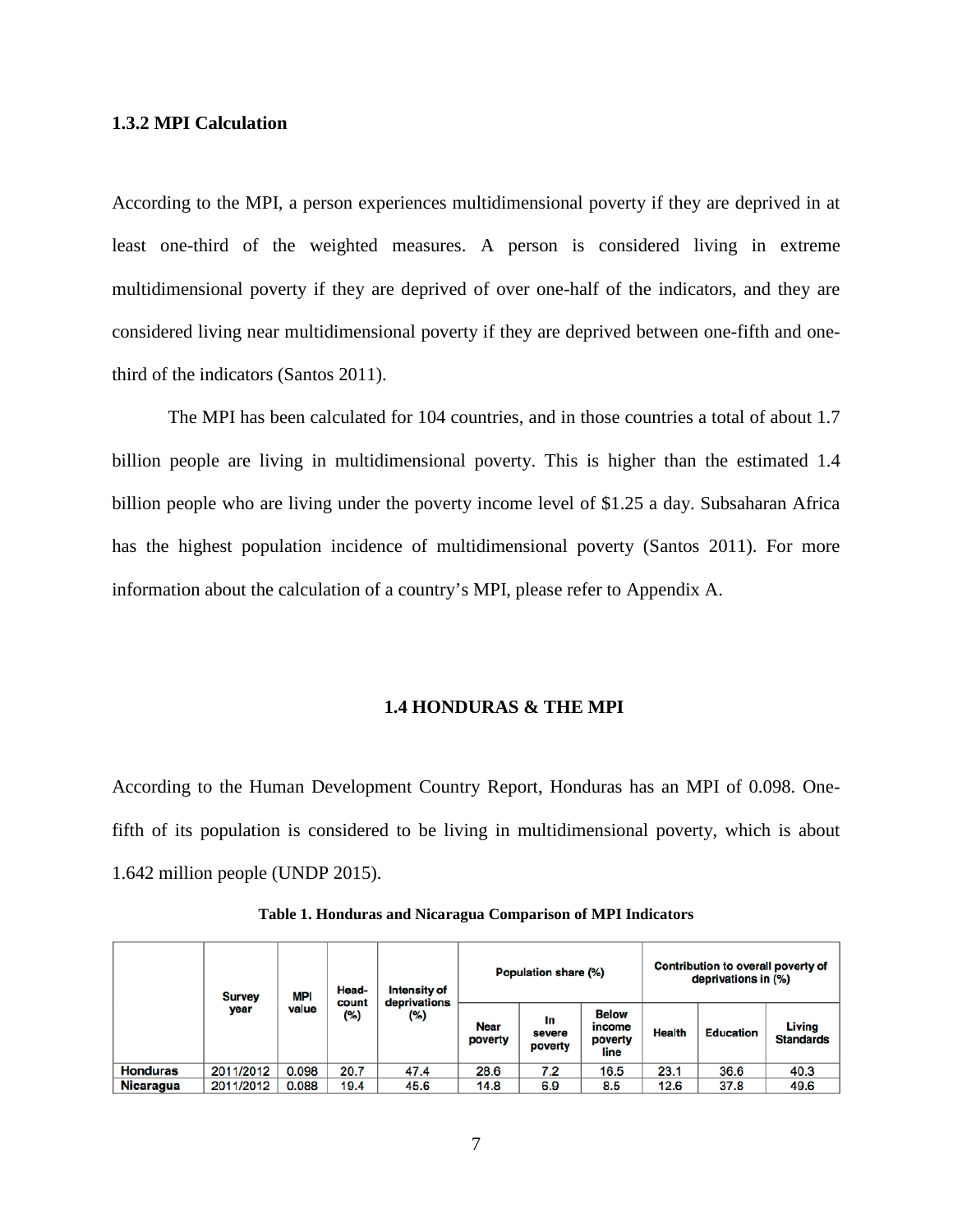**About 7.2% of the population are living in severe multidimensional poverty, and 28.6% are living near multidimensional poverty. The intensity of deprivation, or the average of all deprivation scores from those living in multidimensional poverty, is 47.4%. (See Table 1). Deprivations in living standards contributes to the highest proportion of poverty at 40.3% (UNDP 2015)**

#### <span id="page-22-0"></span>**1.4.1 Health**

According to the MPI, the health index is measured by nutrition and child mortality (Santos 2011). As of 2012, the under-5 child mortality rate of Honduras was 26 per 1,000 live births, which is ranked 83rd in the world (WHO 2015). Below are the top ten causes for child mortality in Honduras (See Figure 3) (WHO 2015).



**Figure 3. Top 10 Causes of Child Morality in Honduras**

#### <span id="page-22-2"></span><span id="page-22-1"></span>**1.4.1.1 Respiratory Diseases**

Acute respiratory disease is among the leading causes in children under five mortality in Honduras, comprising 12% of all deaths in children in this age group (WHO 2015). Respiratory diseases is also among the leading causes of mortality in Honduras. Lower respiratory infections comprises 4.4% of deaths and is the 5th overall cause of death countrywide, which has fortunately decreased between 2000 and 2012 (WHO 2015). Additionally, chronic obstructive pulmonary disease comprises 3.9% of total deaths, killing 1.4 thousand people in 2012 alone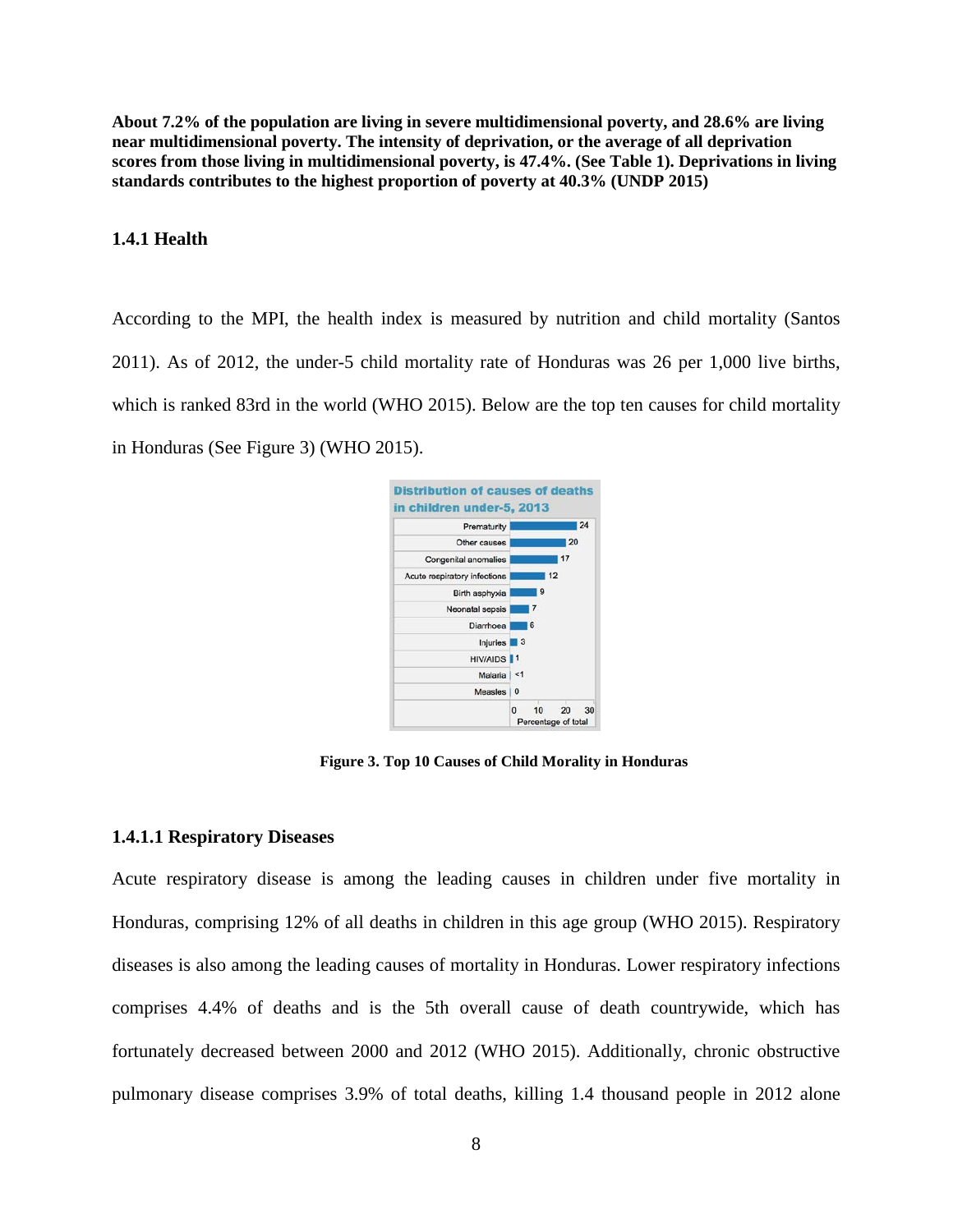(WHO 2015). Acute respiratory infections is also a leading cause of YLL (years of life lost), with about 90 YLL per 1,000 people (WHO 2015).

#### <span id="page-23-0"></span>**1.4.1.2 Diarrheal Diseases**

Diarrhea, a fecal-related disease, is one of the leading causes of child mortality worldwide and is widespread throughout Honduras; 16.2% of total Disability Adjusted Life Years (DALYs) are due to diarrheal diseases alone (UNICEF 2013). Honduras is located in a region that is highly susceptible to hurricanes and flooding, which greatly increases oral-fecal contamination of water (Endesa 2013). As a result, diarrheal disease is a leading cause of under-five mortality. In 2010, 98,272 children under five died from diarrheal diseases, the second highest cause of DALYs lost behind neonatal disorders (UNICEF 2013). The highest rates of diarrheal diseases are found in undeveloped regions of Honduras with poor sanitation and high poverty such as Gracias a Dios (24.5%) and Yoro (23.5%) (DHS 2012).

#### <span id="page-23-1"></span>**1.4.1.3 Nutrition**

Poverty is one of the leading causes of hunger worldwide and is inextricably linked with nutritional status, and undernutrition is arguably the root cause for many child deaths (Kristjansson 2015). There is a large correlation between nutrition and wealth; 8% of children in quintile 1 (the highest quintile) have stunted growth while 42% of children have stunted growth in quintile 5 (the lowest quintile) (DHS 2012).

Anemia is a significant health problem in Honduras. Over one quarter of children between ages 6 and 59 months have anemia, and 15% of women of reproductive age have anemia as well (See Table 2) (USAID 2014). Rates of anemia in women and children are decreasing thanks to iron-fortified food, but it is still a moderate public health problem in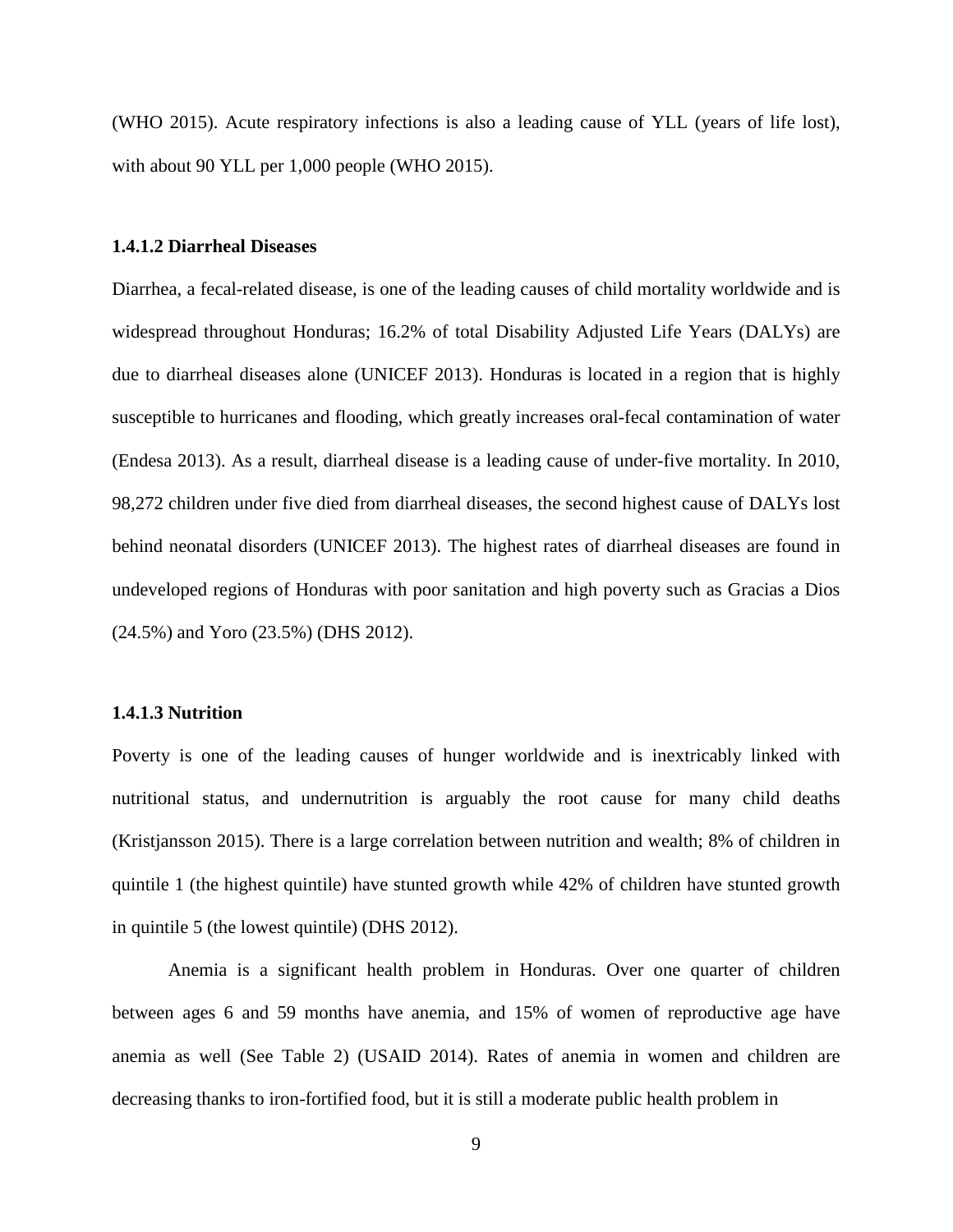#### **Table 2. Honduras Nutrition Data**

<span id="page-24-2"></span>

| <b>Honduras Nutrition Data</b>                                                        |                   |                   |  |  |  |  |
|---------------------------------------------------------------------------------------|-------------------|-------------------|--|--|--|--|
| Population                                                                            |                   | 7.8 Million       |  |  |  |  |
| Population under 5 years of age (0-59 months)                                         | 975,000           |                   |  |  |  |  |
|                                                                                       | 2006 <sup>5</sup> | 2012 <sup>4</sup> |  |  |  |  |
| Prevalence of stunting among children under 5 (0-59 months)                           | 30%               | 23%               |  |  |  |  |
| Prevalence of underweight among children under 5 (0-59 months)                        | 8%                | 7%                |  |  |  |  |
| Prevalence of wasting among children under 5 (0-59 months)                            | 1%                | 1%                |  |  |  |  |
| Prevalence of anemia among children aged 6-59 months                                  | 37%               | 29%               |  |  |  |  |
| Prevalence of anemia among women of reproductive age (15-49 years)                    | 19%               | 15%               |  |  |  |  |
| Prevalence of thinness among women of reproductive age (15-49 years)                  | 4%                | 5%                |  |  |  |  |
| Prevalence of children aged 0-5 months exclusively breastfed                          | 30%               | 31%               |  |  |  |  |
| Prevalence of breastfed children aged 6-23 months receiving a minimum acceptable diet | n/a               | 59%               |  |  |  |  |

Honduras (Mujica-Coopman 2015). Additionally, prevalence of breastfed children aged 6-23 months receiving a minimum acceptable diet is 59% (Table 2) (USAID 2014). Progress must be made to increase rates of exclusive breastfeeding in order to combat childhood undernutrition.

#### <span id="page-24-0"></span>**1.4.1.4 Non Tropical Diseases**

Soil Transmitted Helminth (STH) infection is a signficant public health problem in Honduras, particularly rural Honduras. One study demonstrated that a sample of 320 school-age children had an overall STH infection prevalence of 72.5%, the most common being *Ascaris*, *Trichuris*, and hookworm at 30%, 67%, and 16% respectively (Sanchez 2013). Many children suffer from polyparisitism, or infection of more than one STH (Sanchez 2013).

#### <span id="page-24-1"></span>**1.4.2 Education**

Education is one third of the MPI measurement. Quality improvements in education expansion and adult literacy rates absolutely cannot be minimized amidst a growing and global society that emphasizes connectivity. Between 2008 and 2012, the primary school enrollment in Honduras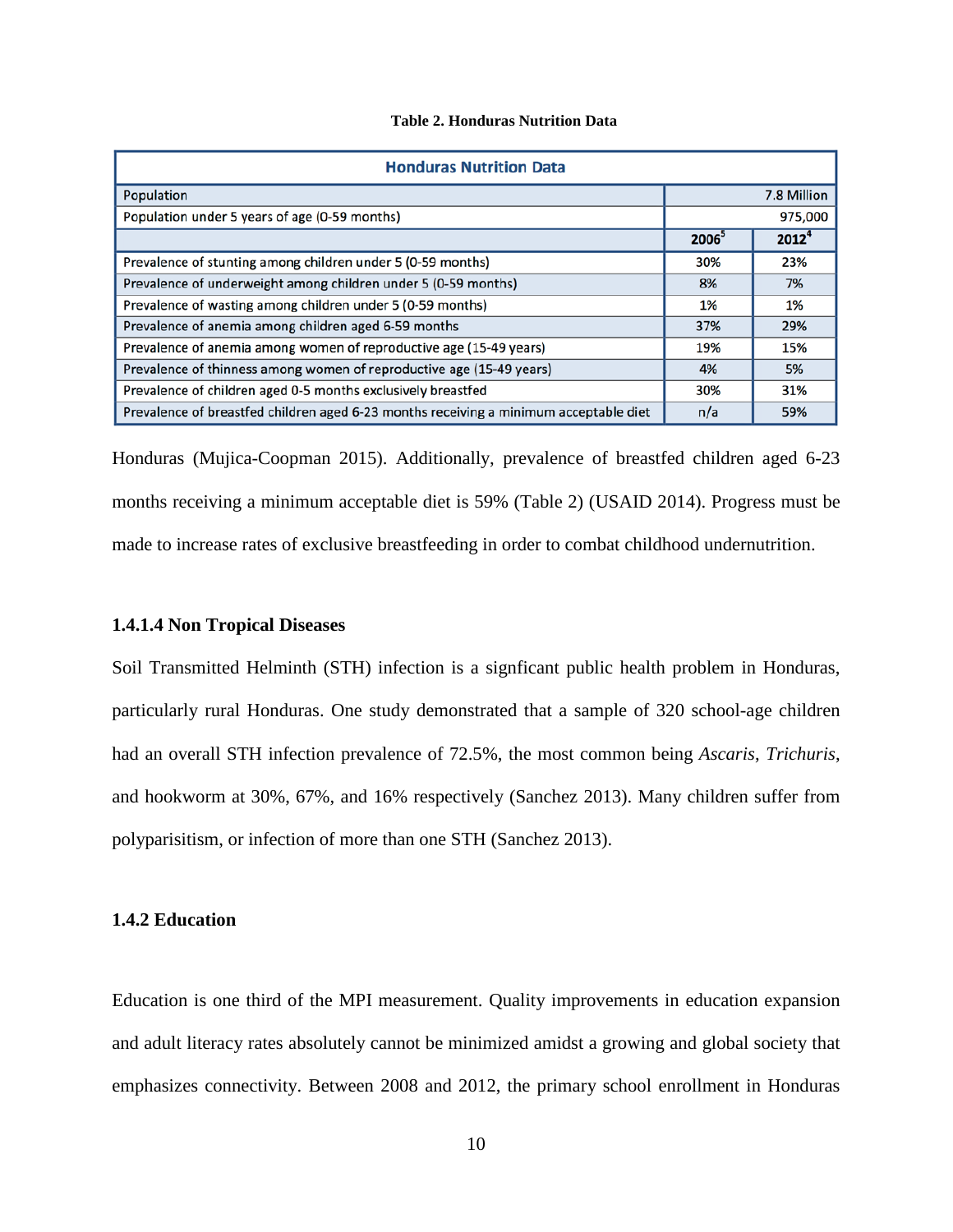was 97%, with only 75% reaching the last grade of primary school. Secondary school enrollment was 43% for males and 52% females (UNICEF 2014).

The government of Honduras is committed to free, compulsory basic education and does not charge for enrollment, but children must be equipped with uniforms and textbooks if they want to attend school, a barrier for many rural, poor children. Additionally, many children cannot go to school as a result of direct and opportunity costs, and the need for child labor to earn wages. Sixteen percent of children in Honduras between the ages of 5-14 are engaged in harmful and strenuous child labor (CIA 2016) High repetition and dropout rates are also common in Honduras. While completion rate of primary school is 99.9% in the municipality of Olancho, the completion rate of lower secondary school is only 31.3% and 17.4% for secondary school for females and males respectively, lower than the national average. In the year 2011, only 6.8% of children ages 15 -24 completed secondary school (Center 2016). These high dropout rates are reflective of larger social and economic factors and are also largely due to the quality of education. Many times classes are not geared to address topics that children and young adults feel that they should be learning for preparation for the workforce (Van Dusen 2008).

#### <span id="page-25-0"></span>**1.4.3 Standard of Living**

Also measured in the MPI is standard of living, which is composed of six components: cooking fuel, electricity, access to improved sanitation, water, housing, and other assets like farm land (Santos 2011). These components are largely aligned with public health social determinants of health, and targeting interventions to improve standard of living will help to reduce the burdens of multidimensional poverty.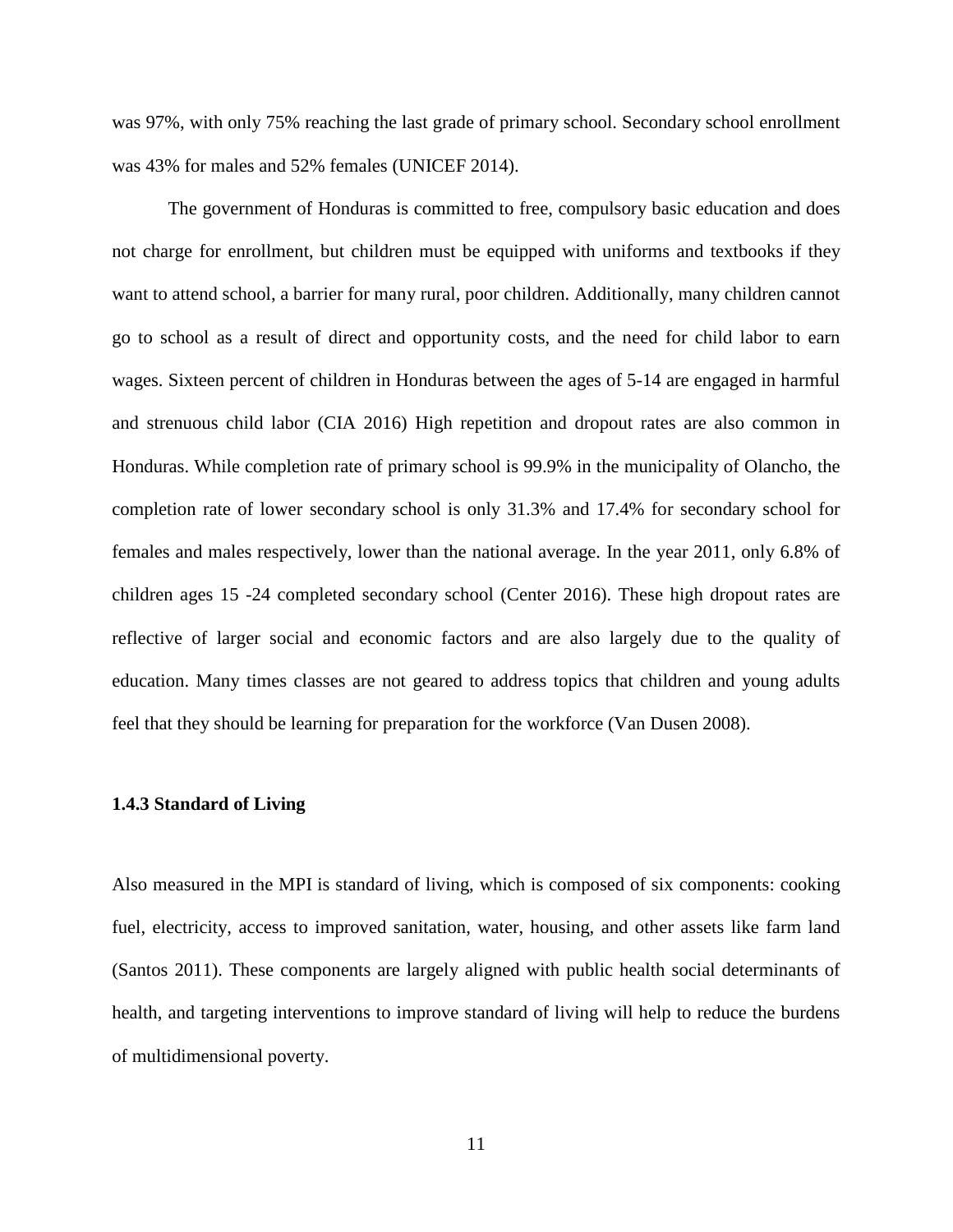#### <span id="page-26-0"></span>**1.4.3.1 Sanitation**

While Honduras has hit the MDG sanitation goal of 75% sanitation coverage by 2015, which means over 75% of the population has access to improved sanitation, there are still significant disparities between access to improved sanitation between urban cities and rural villages; sanitation coverage is 74.4% in rural communities versus 86.3% in urban settings (UNICEF 2013). Additionally, there are significant disparities in sanitation coverage between the different quintiles of wealth (See Figure 4) (Michaud 2013).



**Figure 4. Sanitation Disparities in Honduras for Health Quintiles**

<span id="page-26-2"></span>Over 2.2 million people do not have access to any sanitation facilities in rural Honduras (Michaud 2013). In 2001, 30% of the rural population of Honduras had indoor plumbing, 43% had outdoor latrines, and 27% had no form of sanitation facilities at all (Angel 2002).

#### <span id="page-26-1"></span>**1.4.3.2 Water**

In Honduras, 81% of the rural population has access to clean water as opposed to 96.5% in urban settings (UNICEF 2013). In rural areas, over 1 million people do not have access to an improved source of water for drinking and hygienic purposes (Michaud 2013).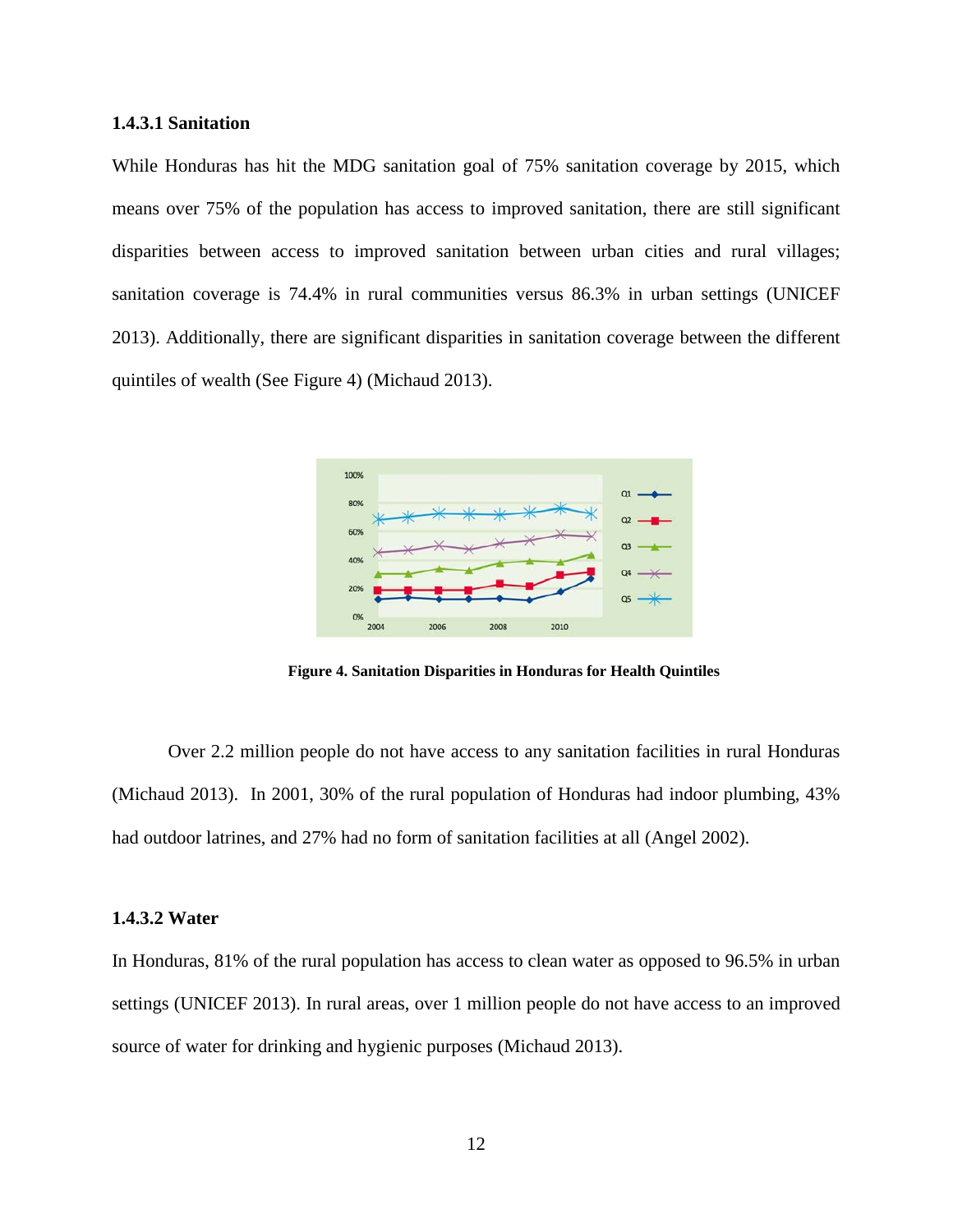#### <span id="page-27-0"></span>**1.4.3.3 Housing**

According to the MPI, a floor is considered to be a human deprivation if it is made from dirt, sand, or dung (Santos 2011). In rural Honduras, 32% of the population has a floor made of dirt, and 47% has cement floors. In urban Honduras, these numbers are 5% and 42% respectively , which suggests that many houses are structurally fragile (DHS 2012). The tropical climate of Honduras and its geographical location makes it the third most climate-vulnerable country in the world (Nations 1999). After Hurricane Mitch hit in 1998, the official estimate for number of houses completely destroyed by the hurricane was 35,000 with another 50,000 houses seriously damaged, forcing 3.4% of the total population to permanently move. Another 3.5% remained in their houses, but suffered substantial structural damage and material loss due to flooding, landslides, mudslides, and land and house collapses (Nations 1999).

#### <span id="page-27-1"></span>**1.4.3.4 Assets**

Assets can be defined as the material, emotional, physical, and spiritual gifts an individual owns (Santos 2011). This can take on various forms of capital: natural, social, human, physical, and financial (Sherbinin 2008) (See Appendix B). Included in physical capital is the ownership of land, tools, and oxen (Sherbinin 2008), which is of particular importance in rural Honduras, where 36% percent of Hondurans are agriculturally employed as subsistence farmers (UNdata 2014). Land is considered a "productive" asset, because it can put food on the table, potentially generate financial income, and open opportunities for the trade of goods and services (Sherbinin 2008). All of these assets are dependent to a certain degree on larger cultural, economic, institutional, political, and environmental factors (Sherbinin 2008). This thesis will concentrate on the physical asset of land because of its importance to life in rural Honduras.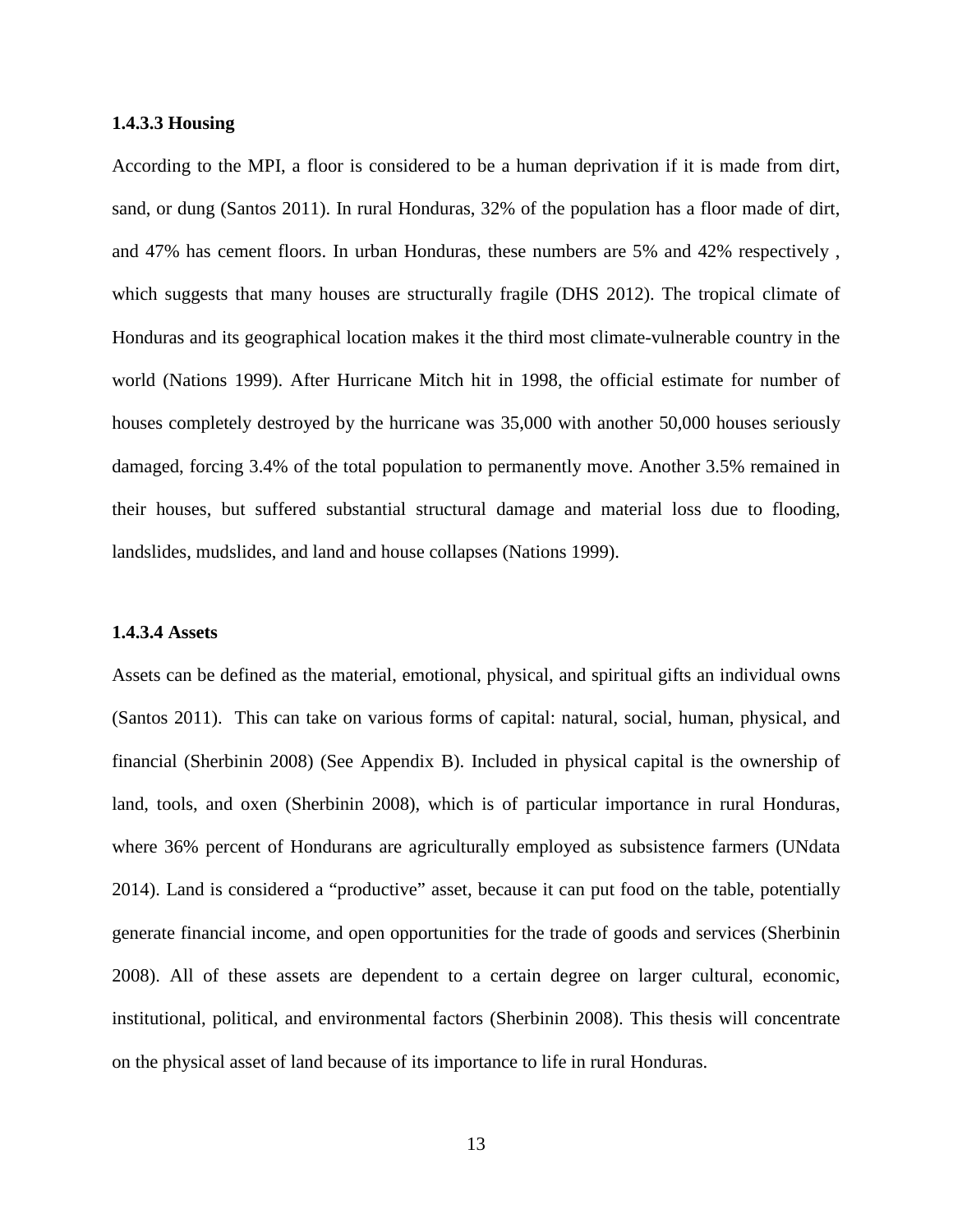#### <span id="page-28-0"></span>**1.4.3.5 Cooking Fuel**

A person is considered deprived of clean cooking fuel if they use unsustainable biomass like dung, charcoal, or wood as their main domestic source for preparing food. The main form of cooking fuel in rural and peri-urban settings of Honduras is firewood, which can also be used in the form of energy and heating as well in absence of other electricity sources (FHIA 2009). Unimproved cooking fuel, according to the MPI, is a deprivation due to its negative health and environmental effects.

#### <span id="page-28-1"></span>**1.4.3.6 Electricity**

Not having access to electricity is a deprivation that can lead to lower quality of life. About 54% of rural Hondurans do not have any access to electricity, which is an estimate 386,000 households and almost 2 million rural citizens lacking access (DHS 2012). Houses without access to electricity use approximately 525 kg of firewood per year (FHIA 2009). When this is multiplied by how many people in Honduras lack electricity, it is estimated that 11 million  $m<sup>3</sup>$  of per year of firewood is used for cooking fuel, which increases country-wide demand for firewood to 2.96% per year (FHIA 2009).

Cooking fuel and electricity for heat can be categorized similarly because in many rural households, the same source is used for both: fuelwood. The burning of fuelwood has shown to have adverse environmental impacts (HDR 2011). As climate concerns are rising to the forefront of the global society, it is more crucial than ever to investigate not only the health outcomes of burning fuelwood, but also the environmental outcomes (Klugman 2011).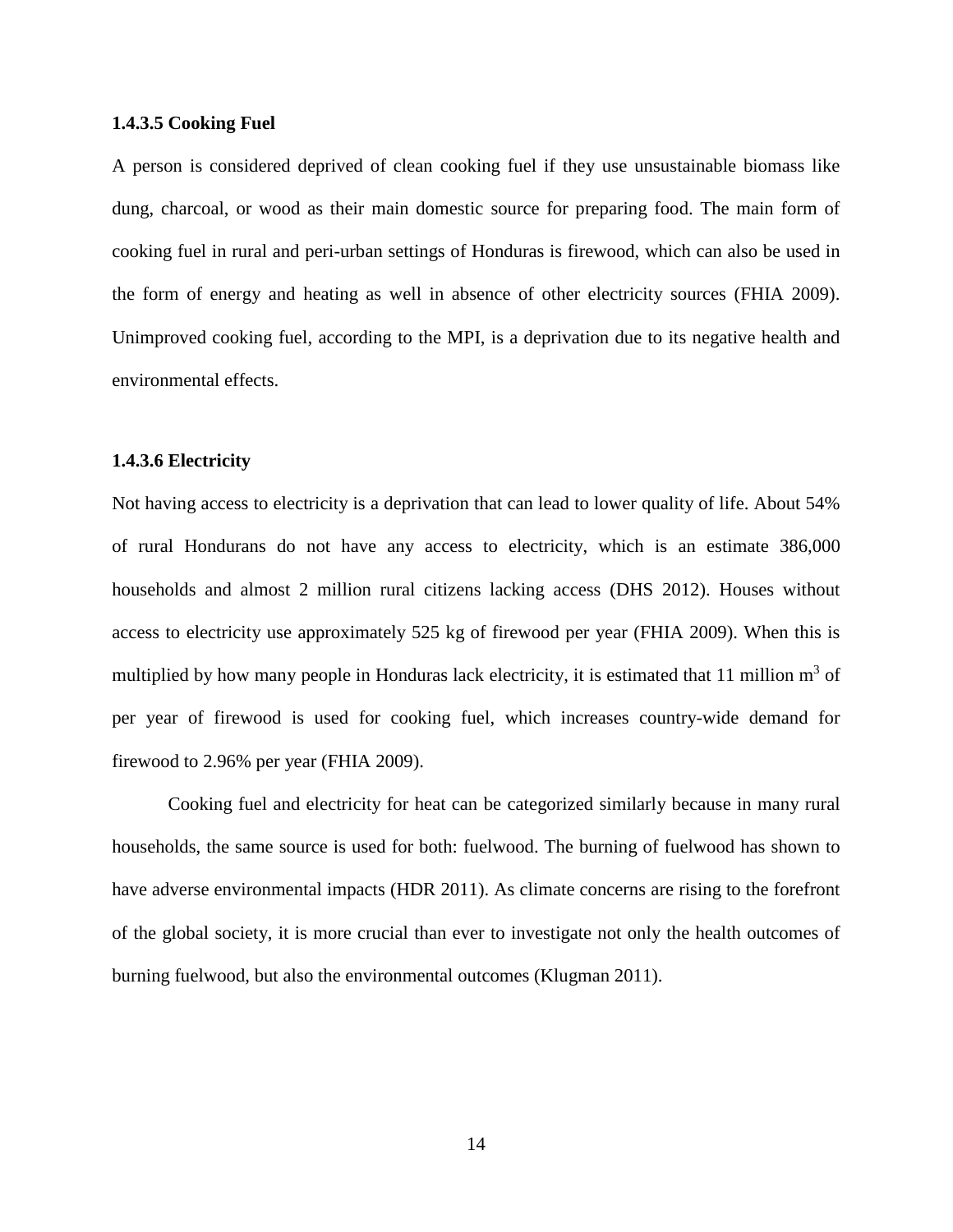#### **1.5 BARRIERS TO MULTIDIMENSIONAL POVERTY REDUCTION**

<span id="page-29-0"></span>With the help of the MPI, patterns of poverty have emerged globally. One consistent pattern is inadequate and unreliable governance and its associated levels of corruption (Jain 2001). Another is the effect that the environment has on poverty, particularly for those who rely on the land for their livelihoods (Klugman 2011). Sustainable solutions exist that can help mitigate such barriers and promote poverty reduction amidst a tenuous climate, but cannot be implemented without global action and international awareness combined with small-scale, culturally appropriate interventions.

#### <span id="page-29-1"></span>**1.5.1 Corruption & Need for New Governance**

Needs-based and service-delivery approaches to sustainable development have shown to be unsuccessful in substantially reducing poverty, particularly because they are frequently carried out by corrupt governmental authorities who have a history of been insensitive to the basic needs of the poor (Jain 2001) (Schwaller 2011). According to Transparency International's "corruption perceptions index", Honduras is in the second-highest tier of governmental corruption in the public sector with a score of 29 on a scale from 0 (very corrupt) to 100 (very clean). It ranks 126<sup>th</sup> out of 175 countries (CPI 2015). A poor score is likely a result of illegal bribery, lack of transparency and accountability, and most importantly reflects the inability for the public sector to meet the needs of their citizens (Jain 2001).

Corruption can directly affect human development and multidimensional poverty to a large degree by limiting income inequality and slowing economic growth (Akcay 2006). As of 2009, the household income in Honduras by percentage share in the lowest 10% of the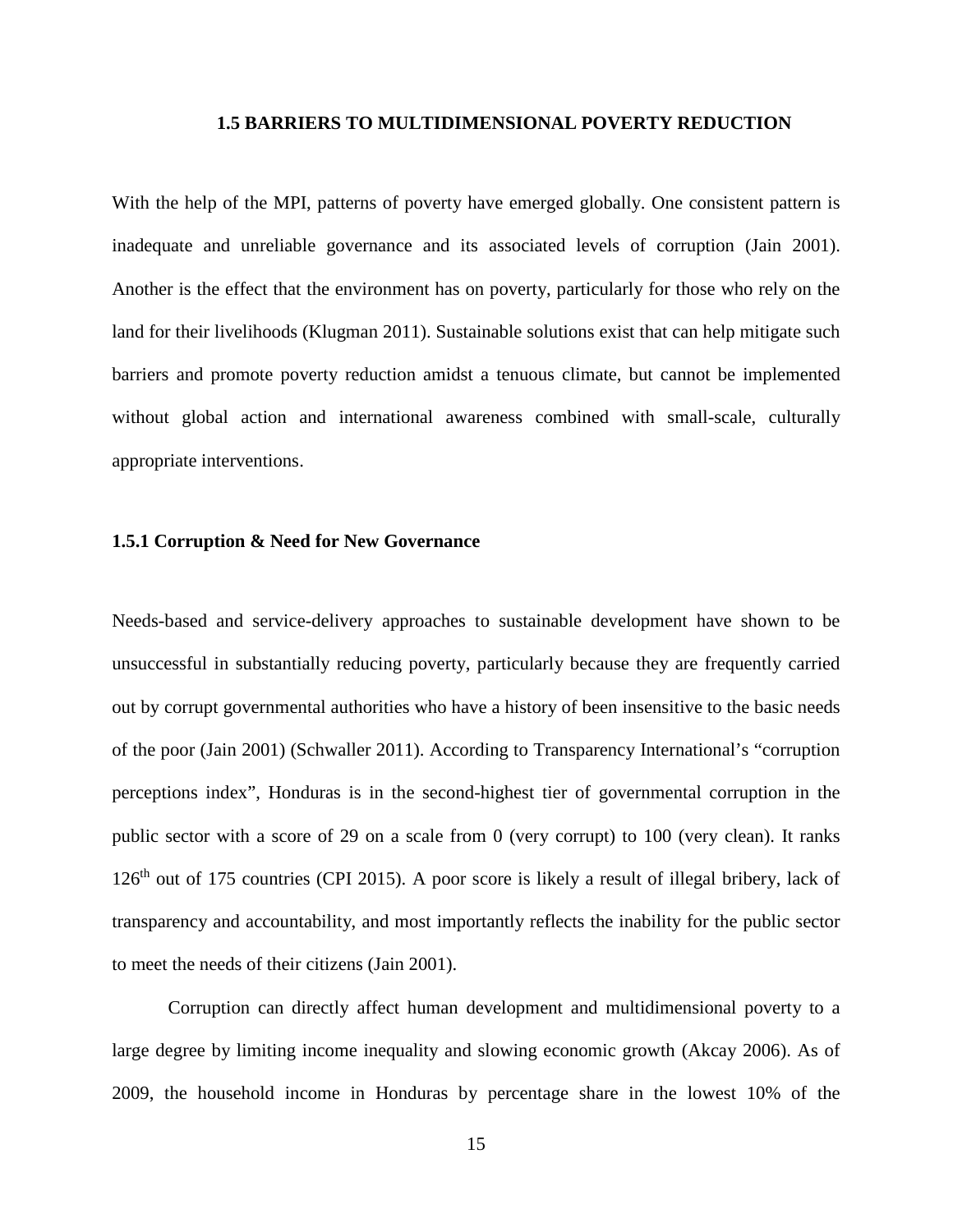population is 0.4% and in the highest 10% it is an overwhelming 42.4% (CIA 2016). This income inequality leaves many people without excess wealth that could potentially be used as investments and funneled back into the economy (Gower 2012). It is perpetuated by deep governmental corruption and its negative effects are most severely felt in poor, rural communities. High income inequality leads to stark contrasts in health, education, and nutrition between the top and bottom quintiles of wealth (HDR 1989). Corruption both stems from income inequality and perpetuates this inequality (Jain 2001).

Most significantly, though, corruption in the Ministry of Education (MOE) and the Ministry of Health (MOH) results in less governmental spending on education and health for the rural poor (Akcay 2006). One example of the rural-urban inequities is in the Honduran water sector (See Figure 5) (Michaud 2013). Urban water receives the most funding, an average of 46% per year, while allocation of funds to rural sanitation is only 13% per year. These urbanrural inequities in fund allocation for water and sanitation coverage can explain as to why over 2.2 million rural Hondurans without access to any form of improved sanitation and over 1 million rural Hondurans without access to improved water (Michaud 2013).



<span id="page-30-0"></span>**Figure 5. Fund Allocations for he Honduras Water Sector**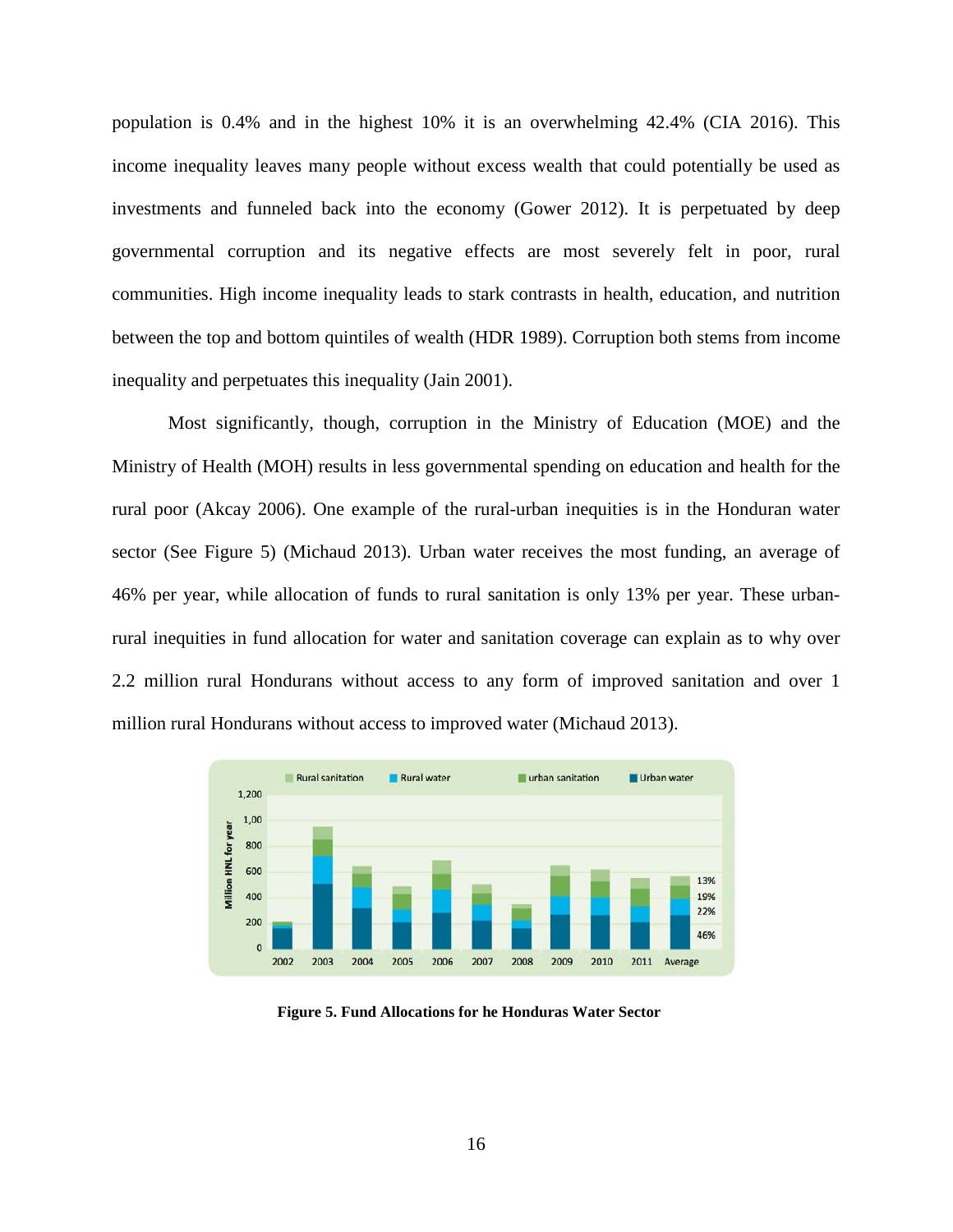#### <span id="page-31-0"></span>**1.5.4 Corruption and Health**

According to the World Bank, corruption is defined as "the abuse of public office for private gain." A study conducted by Gupta, Davoodi and Tiongson in 2000 found that high corruption increases the child mortality rate by 1.1 to 2.7 deaths per 1,000 live births from its baseline value. Additionally, corruption increases the primary student dropout rate between 1.4 to 4.8%. A 1997 study by Tanzi and Davoodi found that corruption leads to a 2.2-3.9% decrease in paved roads of good condition. A 1998 study by Gupta, Davoodi, and Alonso-Terme found that corruption leads to income growth of the poor between -2 and -10 percent. A 1998 study conducted by Mauro associated corruption with decreasing public education spending between 0.7 and 0.9 percent, and decreasing public health spending to GDP by 0.6 and 1.7 percent (Akcay 2006). These evidential links between corruption and health are crucial for understanding why millions of rural Hondurans still do not have access to basic public health necessities, due to the high levels of corruption in the Honduran government and the inability for the government to fill the gaps and meet the basic needs of all of their citizens. For this reason, other venues of public health implementation strategies are necessary.

#### <span id="page-31-1"></span>**1.5.5 Corruption & Violence**

The UNDP has correlated rising levels of income inequality to rising levels of violence, which is the case in Honduras (Gower 2012). A significant challenge to the economic development and population health of Honduras is the recent upsurge in violence, particularly in the cities Tegucigalpa, San Pedro Sula, and La Ceiba. In 2011, the homicide rate was 82 per 100,000 people, the highest in the world. This violence puts a strain on the health and education systems,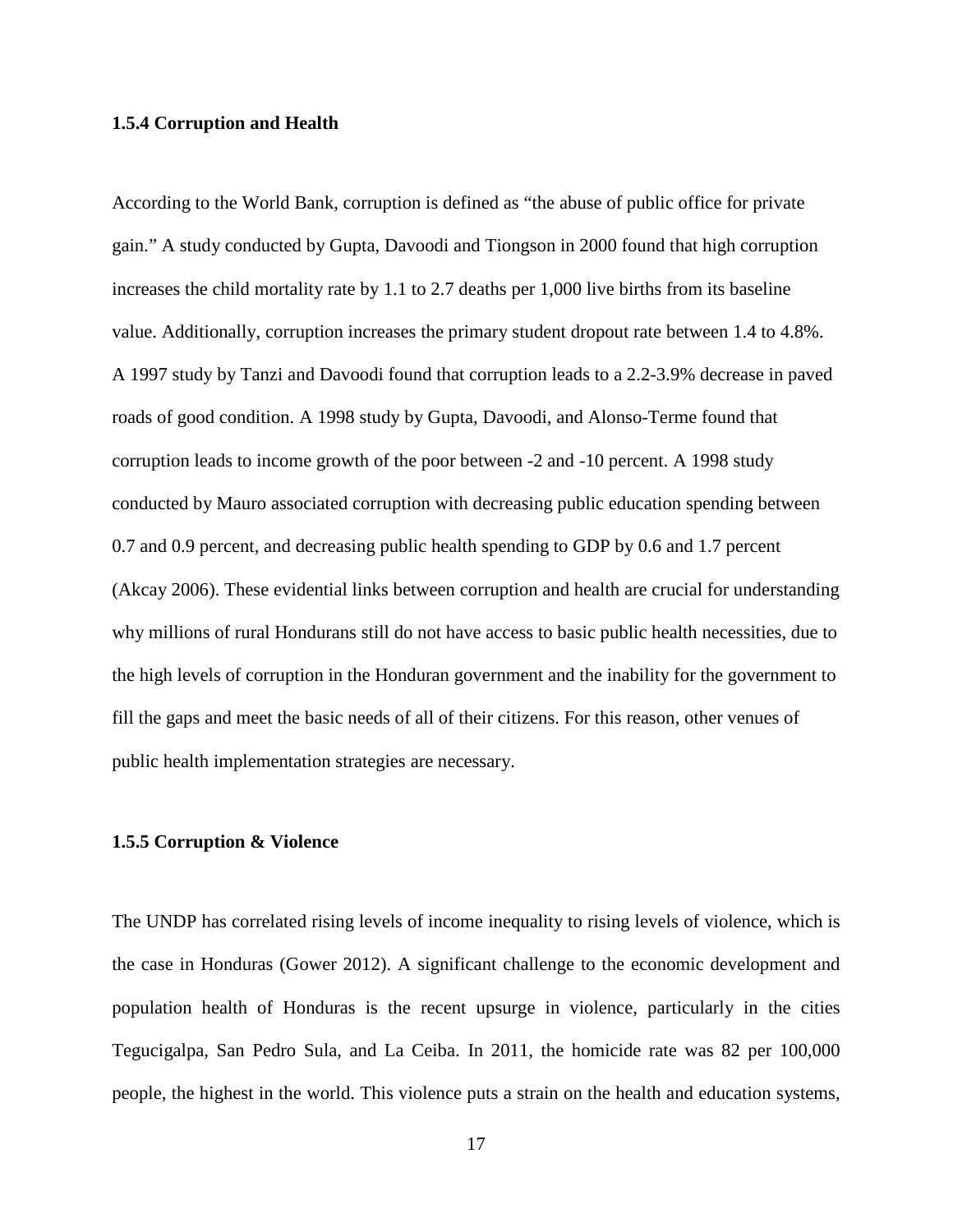and also restricts third party health workers and other outsiders from engaging in community outreach (Government 2012). Ultimately, the violence is theorized to have stemmed from largescale governmental and institutional corruption that underlies every political move and public health decision in Honduras (Gower 2012). To overcome such drastic inequality and promote social justice requires the willing participation of large institutions as well as improved forms of governance, which includes democratic decision-making, transparency and accountability (Leckie 1999).

#### <span id="page-32-0"></span>**1.5.6 Decentralization**

In order to promote societies characterized by peace and focused on HD and MP reduction, the UN suggests decentralization of governmental services, which can increase accountability, transparency, and social action from governments (Jolly 2000). According to the HDR of 2000: People's Participation, decentralization of governance is one possibility to reduce health disparities and inequities among the low-income and vulnerable populations, like rural Honduras. Decentralization promotes participation as well as efficiency. In high income countries, local government decentralization ratios are between 20-35% for government spending, with some countries like Finland close to 40%. In low-income countries, like Honduras, this ratio is much lower, and only about 15% of government expenditure is decentralized and aggregated in local economies (Jolly 2000).

Decentralization can lead to more economic participation through increased public expenditure, higher-quality services, and more support for local entrepreneurs. Projects that are managed locally tend to be more cost-effective and efficient, and can address the specific needs of the population (Jolly 2000). Additionally, actions being taken at the local level can promote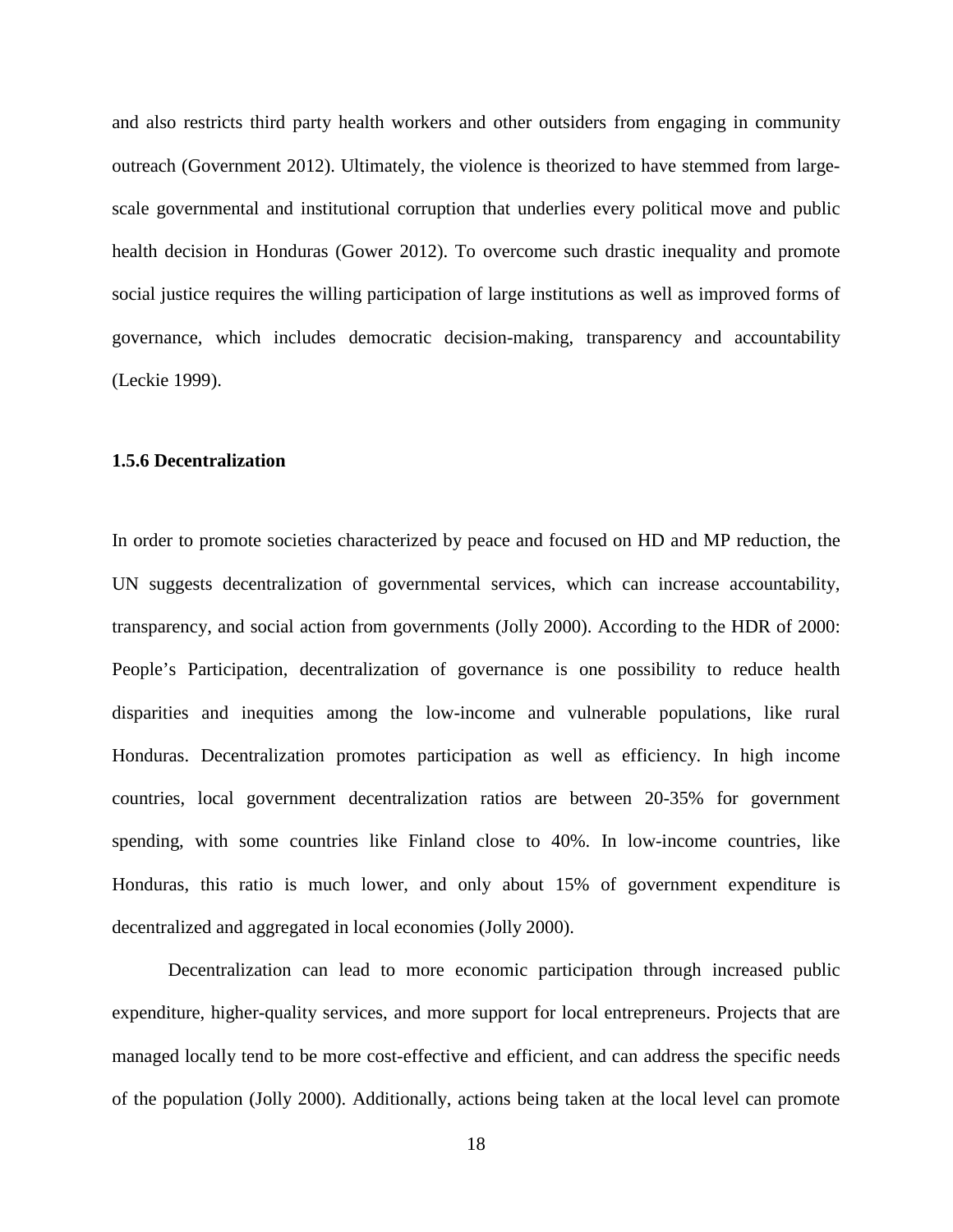community strengthening and participation. In the most recent decades, land reform has been one method for increasing economic participation in rural Honduras (Marenya 2006). Decentralization, however, is not a panacea to mitigate governmental corruption and to fill basic population needs. Like any institution, local governance must plan and execute projects with just authority, good reasoning and strong leadership. Ultimately, the success of decentralization is dependent on larger reform of political and governmental factors (Haq 1993).



**Figure 6. Public Water Service Provider Perceptions**

#### <span id="page-33-1"></span><span id="page-33-0"></span>**1.5.6.1 Honduras & Decentralization of the Water Sector**

In 2003, Honduras adopted a national law that call for the decentralization of water supply: Drinking Water and Sanitation Sector Framework Law. This was reinforced by two subsequent national laws in 2005 and 2011 that promote strategic plans for decentralization from the country's major water and sanitation service, called Servicio Autónomo Nacional de Aqueducts y Alcantarillados (SANAA). Currently, only 60% of municipalities have governed in accordance to the Framework Law, and 40% of the country still relies on SANAA (Michaud 2013). It was hoped that cost-efficiency and implementation efficiency would have increased as a result of this decentralization, yet there is no evidence for immediate increase in service quality. Additional by-products of this decentralization, however, have been increased SANAA operation and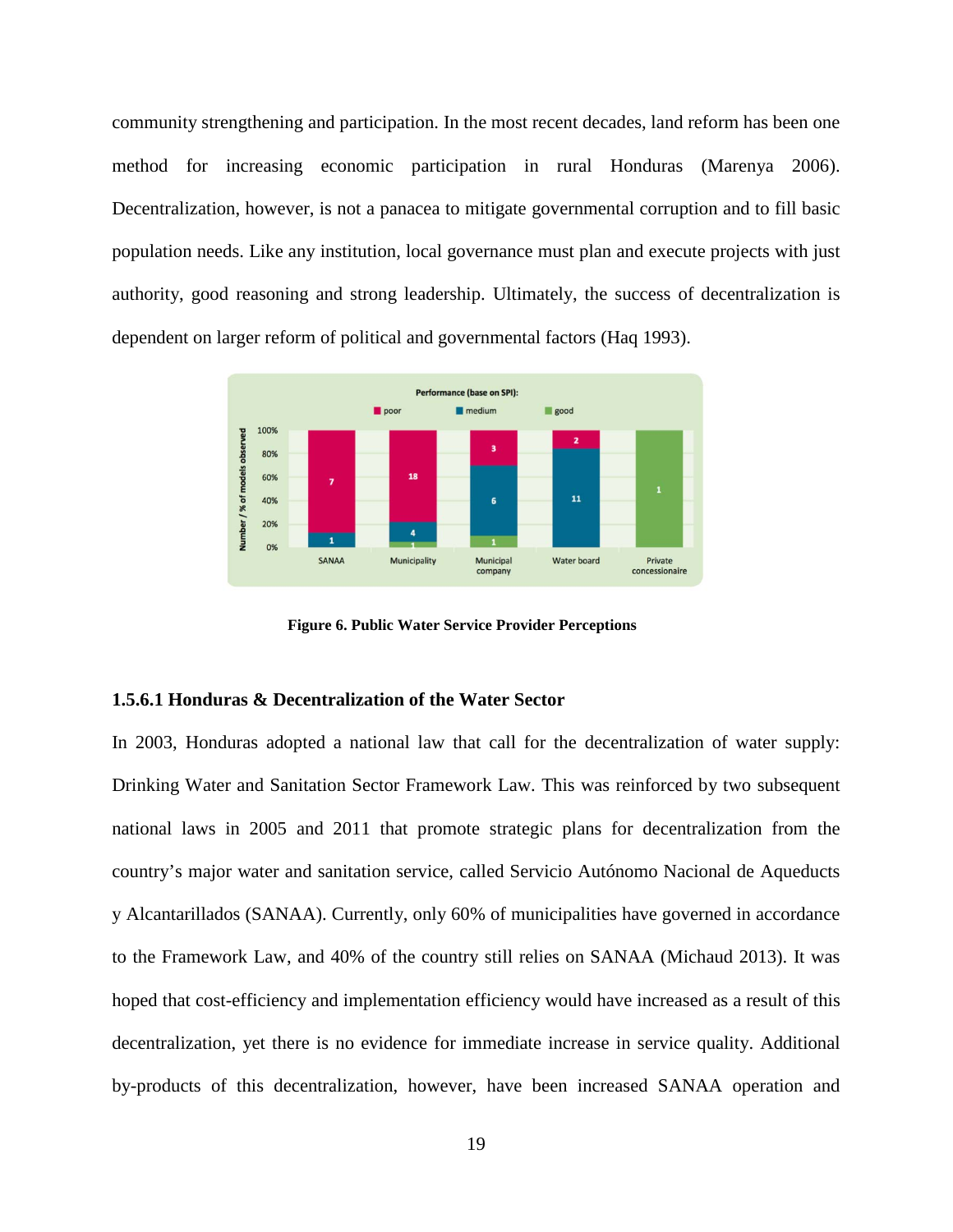management costs as well as increased SANAA salaries by up to 95%. Approximately 55% of all SANAA costs have been allocated to salaries since 2007, more than the normal 35-40% (Michaud 2013). This type of fund allocation decreases sustainability, as well as the cost of severances that will be paid for future decentralization. For many rural families, taxes from sanitation and water are now 3% of their annual income (Michaud 2013). Despite some of the negative effects from decentralization, there is evidence that decentralized water boards and municipal companies perform better than SANAA and the municipalities (See Figure 6) (Michaud 2013). Also, decentralization can be an explanation for the increase in rural sanitation coverage that began in 2010 (See Figure 4).

#### **1.6 MOVING FORWARD**

<span id="page-34-0"></span>Community participation and inclusive, informed decision making that focuses on empowering individuals and reducing poverty is the key to not only preserving HD but also promoting sustainable, de-centralized development in rural communities of extreme poverty. With a focus on HD, global health officials, political parties, and other large entities who have a presence in Honduras can shift their poverty reduction strategies from centralized and broad solutions to specific and decentralized solutions tailored to the population. Eradicating MP, ultimately, requires smaller-scale and focused interventions that target the ten MPI indicators while simultaneously promoting community capacity and sustainability (Klugman 2011).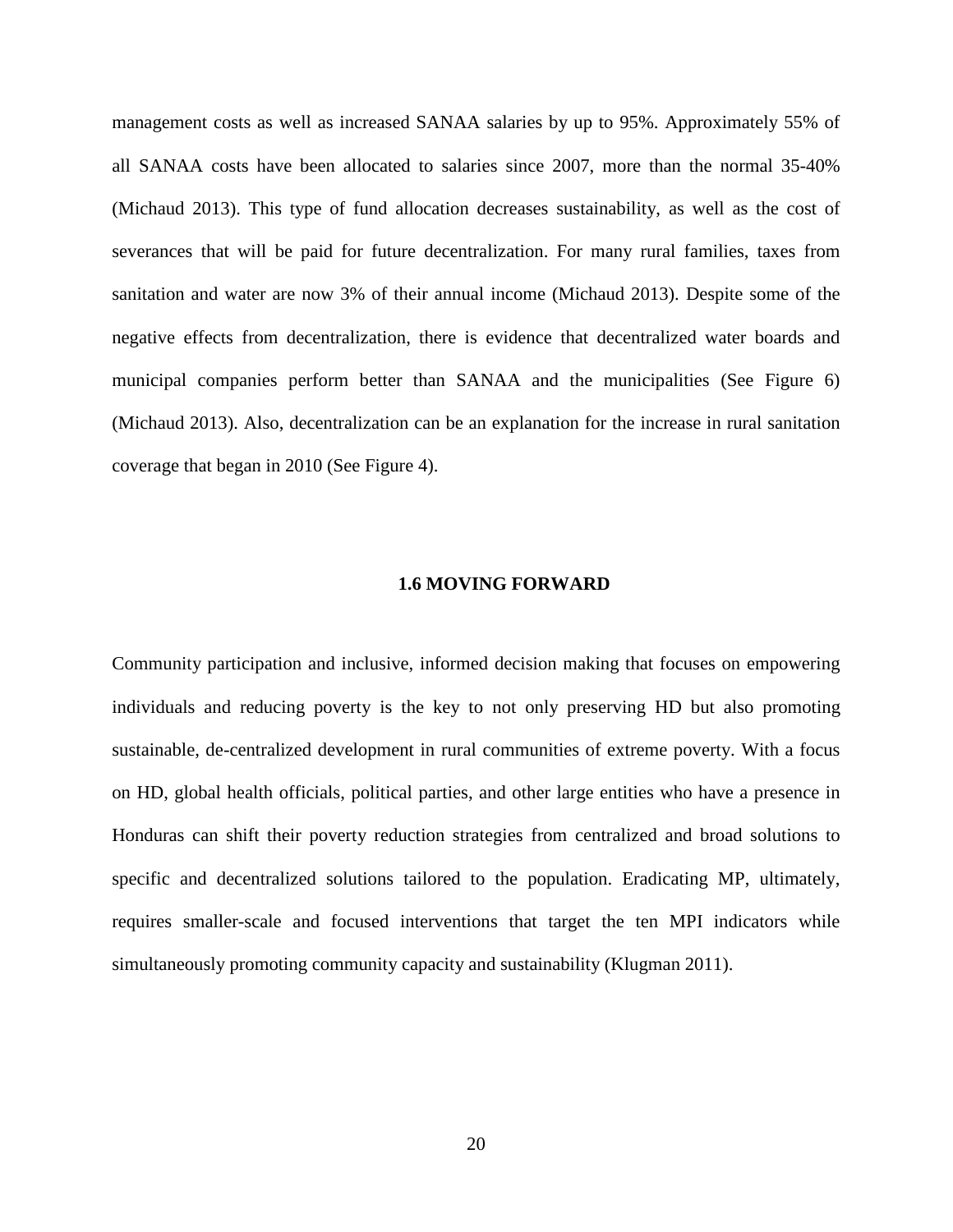#### <span id="page-35-0"></span>**1.6.1 The Quest for Peace**

Human development is illustrated by the promotion of peace and human dignity and so should poverty reduction strategies be characterized by social justice and reducing inequity. Building inclusive societies characterized by trust is essential in reducing MP and sustaining intergenerational justice and peaceful societies (UNICEF 2007). Anti-corruption strategies, led by third-party institutions, is a potential strategy to achieve HD growth. Global health officials must expand support for HD through new governance that emphasizes and integrates human rights, human security and human equity. Interventions designed to reduce multidimensional poverty should be characterized by the same qualities.

#### <span id="page-35-1"></span>**1.6.2 The Catholic Church Takes Action**

One third-party entity that has a strong presence in Honduras is the Catholic Church. Over 97% of the Honduran population is Roman Catholic, with higher percentages concentrated in the rural areas (CIA 2016). The Catholic Church is of particular significance in Latin America due to its rich history in liberation theology.

At the Medillin Conference in 1962 in Medillin, Colombia, the Catholic Church made official its recognition of the needs of the poor; their struggles firmly settled in the consciousness and actions of priests and bishops throughout Latin America. The conference of Medellin represented a change in the practical ideology of the Catholic Church's support for the poor and bishops began to openly challenge skewed social structures. The Church publicly addressed issues of social justice and human rights through a strong pastoral presence and theologically based theory. Their goal was to expand the "preferential option for the poor", which evolved into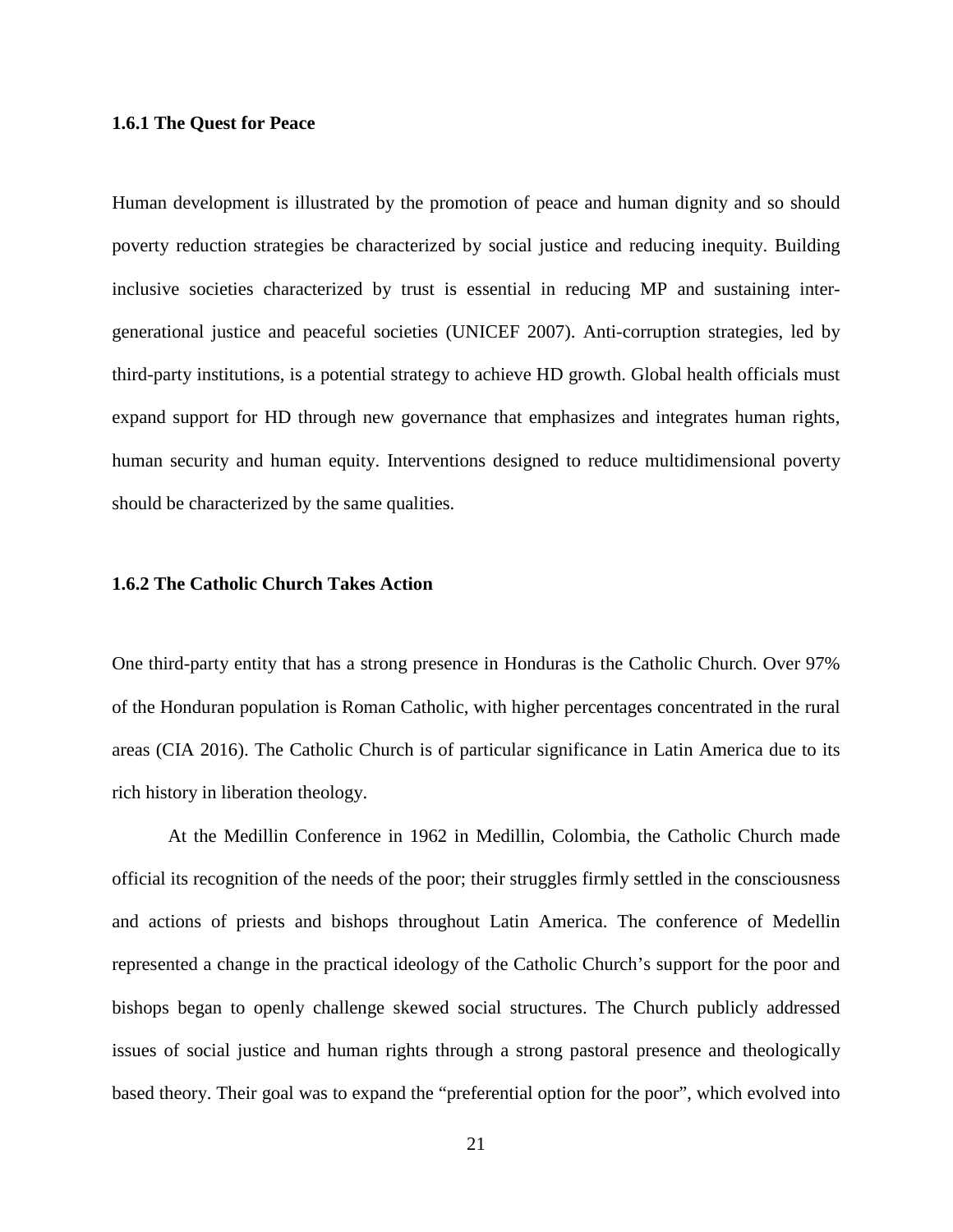anti-corruption campaigns, denouncement of dictatorships and support for democracy, and involvement on all levels with social and political issues, in both formal and informal settings (Klaiber 2009). The Church played a pedagogical role by educating poor peasants about their human rights, and empowered them to defend their rights. The overall message that emerged from the conference of Medellin was the idea of "liberation theology", which was to promote human rights for the vulnerable populations throughout South and Central America amidst the presence of corrupt government officials (Klaiber 2009) (Dominguez 1994). Their strong and trustworthy presence still exists among some Latin American communities today, and their contribution to improvements in public health has been noteworthy and must be examined closer.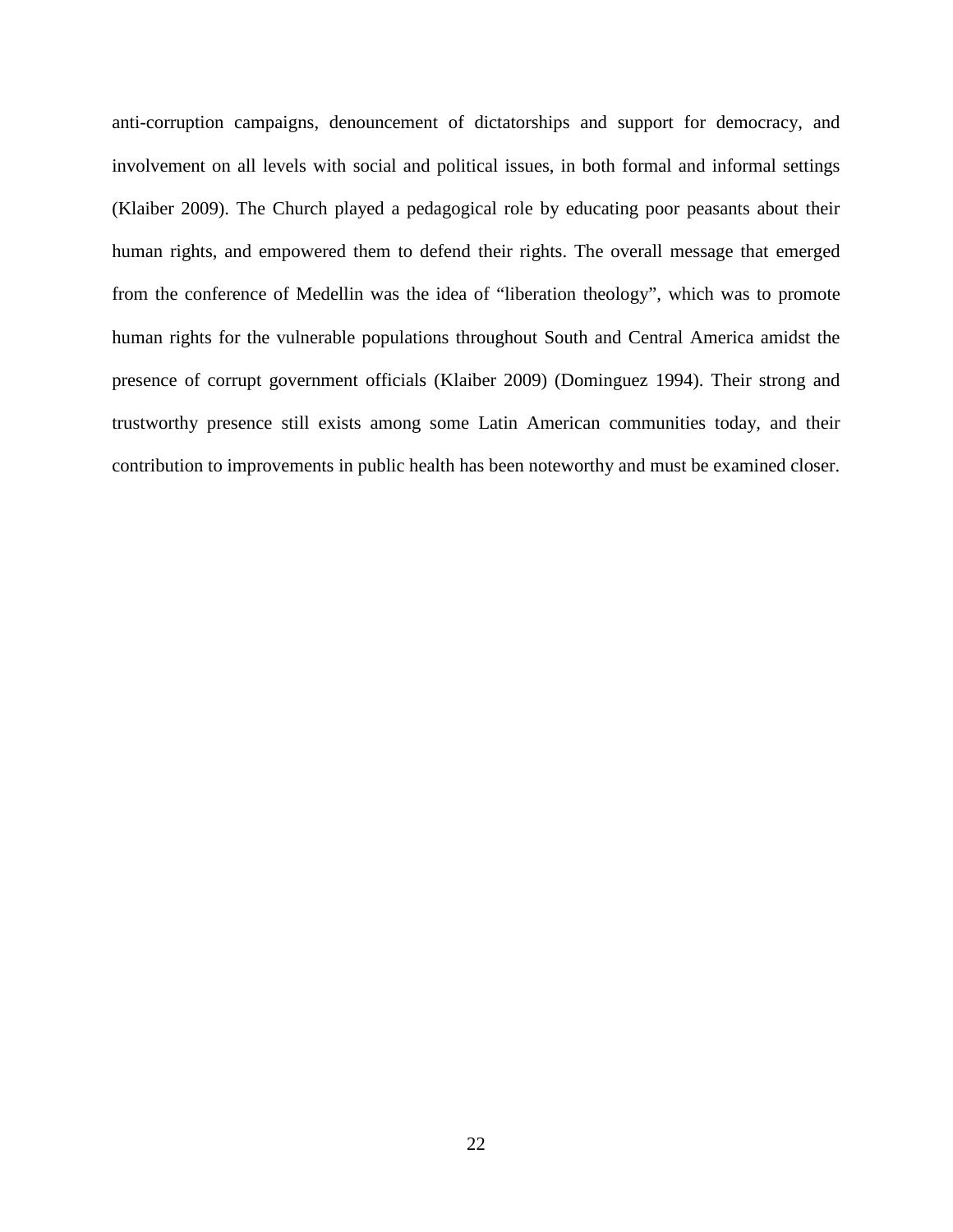## **2.0 METHODS**

A comprehensive literature synthesis of the published literature was used to identify and examine empirical studies for each component of the MPI. The primary databases used for this literature synthesis were Pubmed, Google Scholar, and JSTOR. Articles were included if they were (1) published after 1975, (2) preferably in the setting of Honduras or a similar setting of rural & lowincome, (3) in either English or Spanish and (4) systematic reviews or meta-analyses or (5) primary data collection, in the instance when systematic reviews were unable to be located. Citation snowball sampling occurred once the systematic reviews were identified, and articles found via snowball sampling had to (1) be published after 1990, (2) be original data, and (3) be either a randomized controlled trial, cross-sectional study, analysis, or another form of primary data collection from a low-income or rural setting. All other articles were rejected.

In accordance with the indicated components of the MPI, as identified in the Human Development Report of 2011, the search topics of this literature synthesis had already been identified before the literature search began. They are the following: health (nutrition and child mortality), education, and livelihood (water, sanitation, housing, electricity, fuelwood, and assets).

Search criteria MeSH terms varied for each different index of the MPI components. Below are the search methodology for each of the MPI indices for PubMed: "((shared sanitation) AND improved sanitation) AND systematic review" "((household water) AND health) AND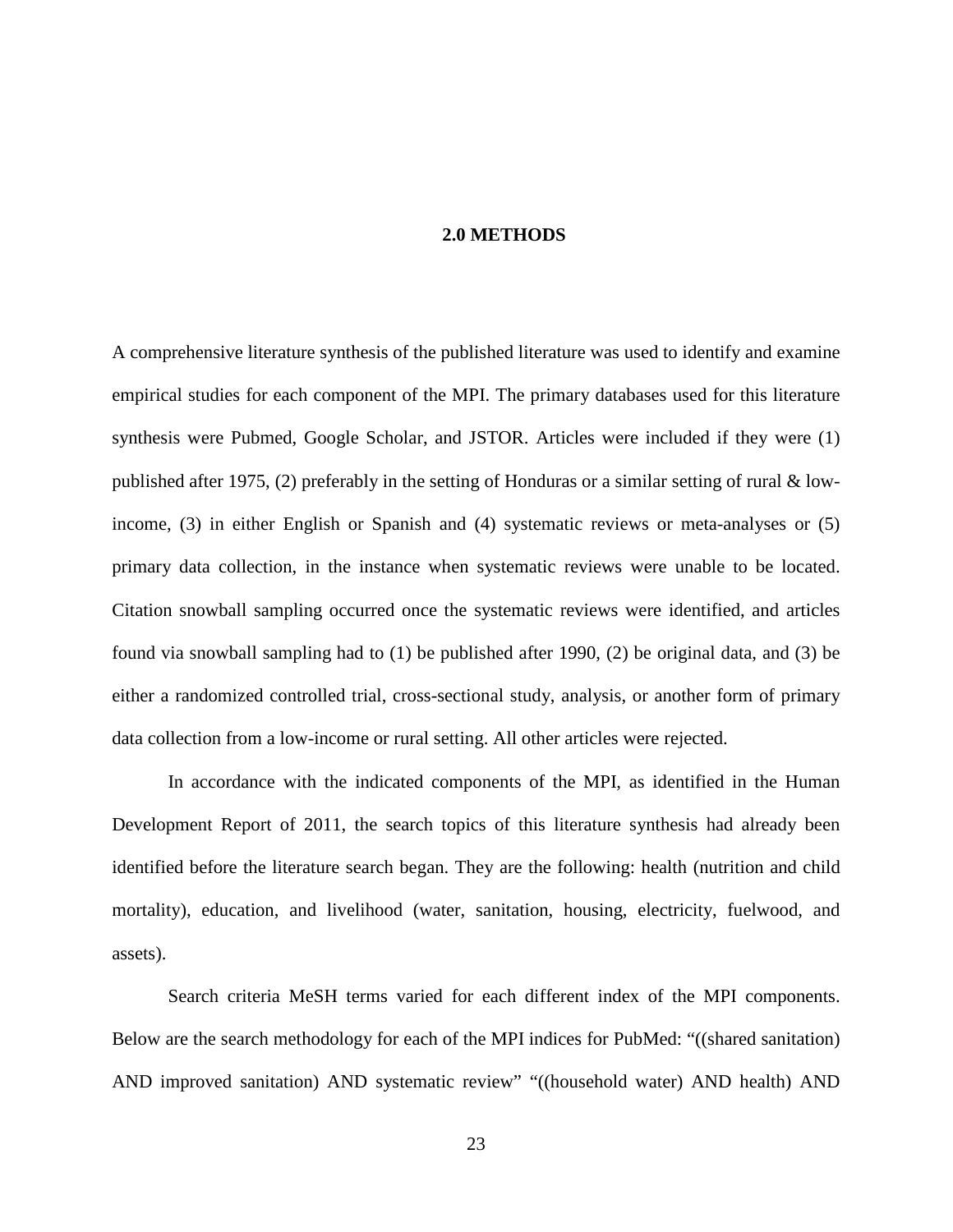systematic review", "Poverty" "Honduras" "cooking fuel", "((improved sanitation) AND helminth infection) AND systematic review", "Honduras AND (respiratory disease)", "Honduras AND respiratory disease AND housing", "Education AND Systematic Review", and "Education and Enrollment and Health".

The JSTOR database was used particularly for the agricultural research, which used "Honduras AND (sustainable agriculture)", "(((nutrition) AND health) AND Honduras) AND systematic review", "(((breastfeeding) AND nutrition) AND child health) AND systematic review."

Since this thesis focuses on ways to increase MPI of a country, articles were prioritized if they had an intervention component to them. The following section is a review of the literature search and potential, evidence-based intervention strategies that have been shown to reduce multidimensional poverty in significant ways supported by the evidence. Strengths and limitations of this methodology can be found in the conclusion.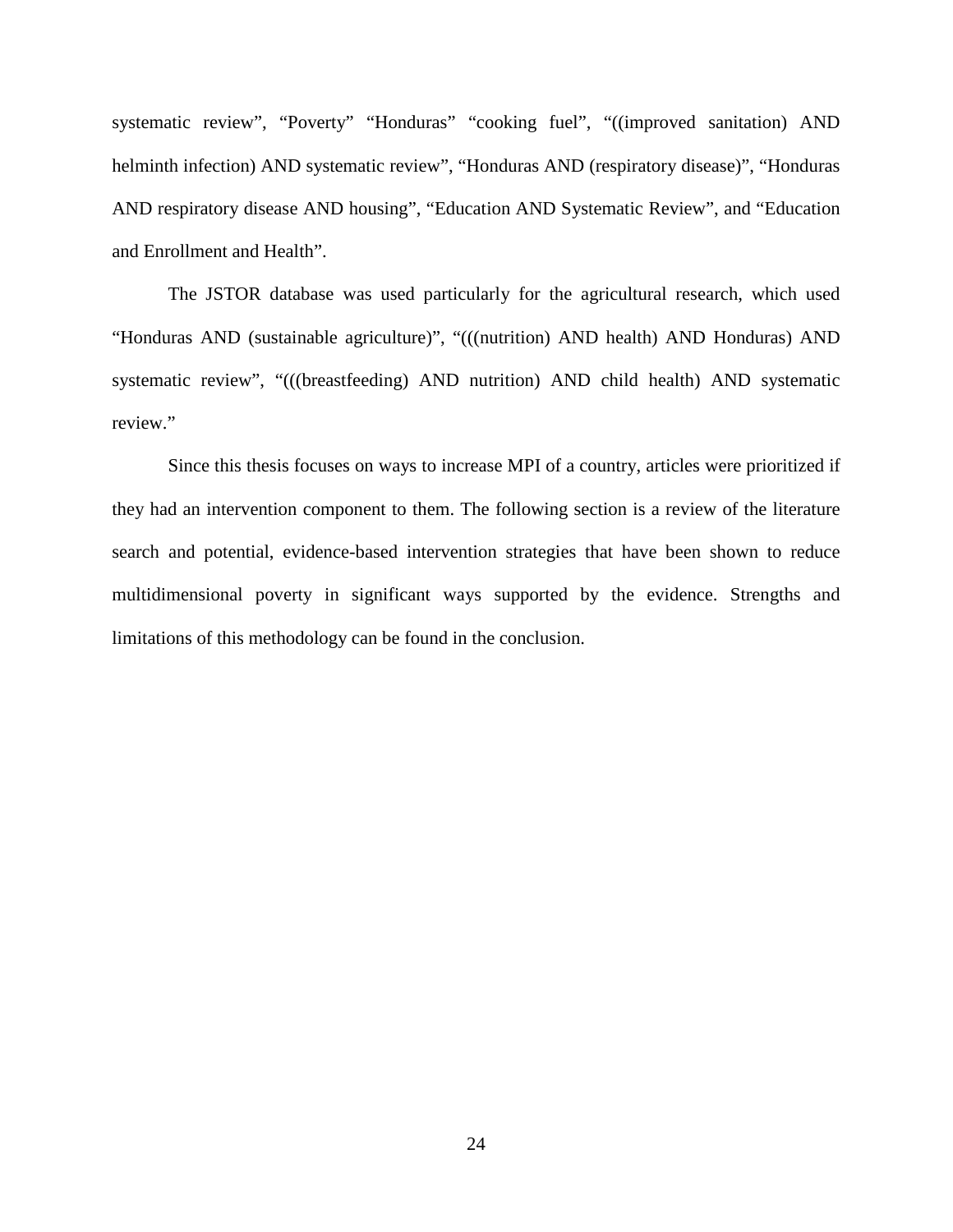## **3.0 RESULTS**

#### **3.1 HEALTH**

## **3.1.1 Anemia**

Anemia is a moderate public health problem in Honduras, with a 37.3% prevalence of anemia in children under 6 years of age and 18.6% in childbearing women (See Figure 7) (Mujica-Coopman 2015). These are among the highest rates in all of Latin America. Anemia can is caused by the deficiency of iron, vitamin B12, and folate in the blood and can lead to lowered neurological development in children. Additionally, anemia can increase the risk for maternal and infant mortality and can decrease productivity in adults. Anemia can also permit for easier transmission of various disease vectors like the malaria vector, increasing the rates of infectious diseases in vulnerable populations (Mujica-Coopman 2015).

In order to combat childhood anemia, many foods in Honduras like rice and corn have been fortified with iron. This has shown to have positive effects on childhood nutritional status, but only with the proper implementation strategy (Kristjansson 2015). A Honduran study showed that when children are fed iron-enriched food at school, they retain 85% of the energy in the nutrition supplement. If the fortification is delivered to their home, they only retain about 36% of the energy due to sharing with family members (Kristjansson 2015).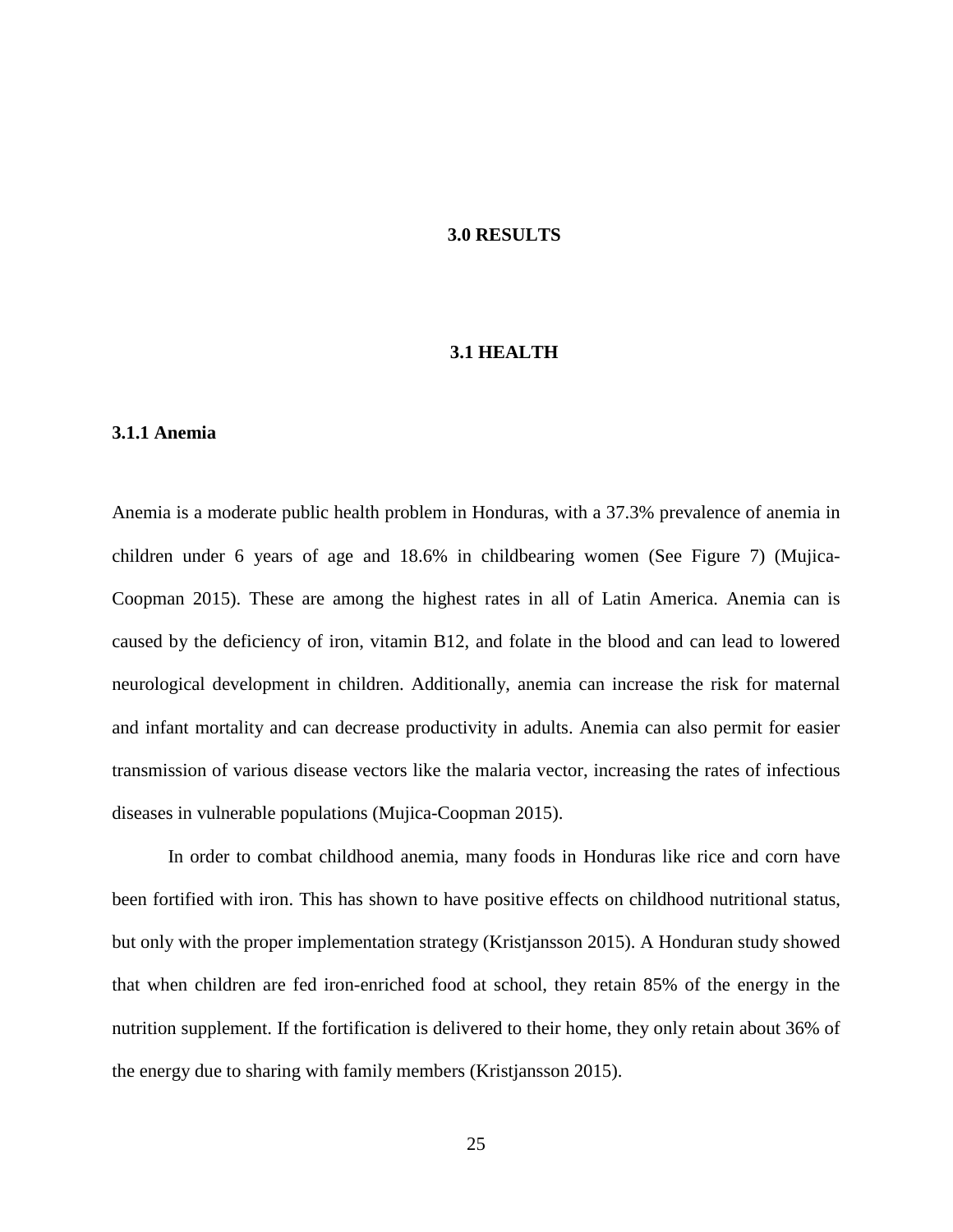

**Figure 7. Prevalence of Anemia in Latin America**

Undernutrition is one of the underlying reasons for child mortality (Kristjansson 2015). There is evidence that nutrition can have positive effects on a child's mental health, but not without substantial sanitation and hygiene measures in place (Dangour AD 2013).

## **3.1.2 Breastfeeding**

Breastfeeding is arguably the most optimal feeding method for infants. Breast milk provides adequate nutrition for the infant, and is serves as extra protection against the contraction of preventable infectious diseases. Additionally, infants who are breastfed are less likely to have allergies and their risk of sudden infant death syndrome is reduced (Balogun 2015). Long-term cognitive effects are associated with prolonged breastfeeding as well (Balogun 2015).

Breastfeeding is the single most cost-effective intervention to reduce child mortality, particularly when the infant is breastfed exclusively for 6 months then weaned off through a combination of nutritionally adequate food and intermittent breastfeeding until age 2 (Balogun 2015). While widely accepted in the literature as beneficial for the infant, there are many social,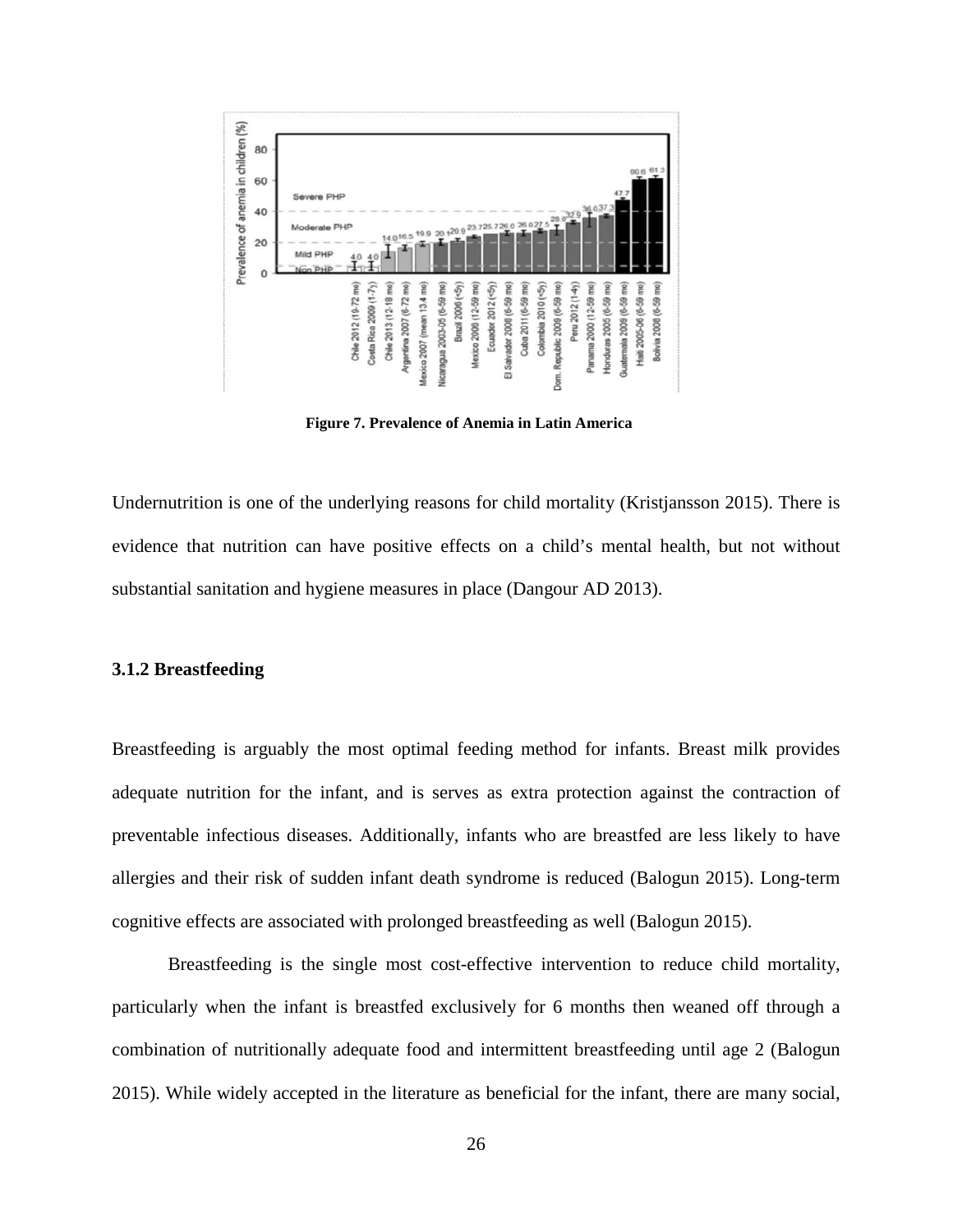cultural, and other external variables as to why a mother may not breast feed her child or may ween her child off of breast milk too soon. The main barriers, as identified in Balogun's systematic review, are maternal employment, the mother's perception of insufficient supply of breast milk, and mortality either by the mother, the infant, and resulting lactation problems. Other common socio-cultural barriers to breastfeeding are personal beliefs and peer pressure, and concerns about body image (Balogun 2015). Many times myths about breast feeding and barriers to adaptability can be rectified through proper health education training from health care professionals (Balogun 2015).

## **3.1.3 Maternal Education & Child Nutrition**

In Honduras, maternal education is a large indicator of a child's nutritional status as indicated by stunting. Eleven percent of the children who are stunted have mothers with a secondary education, and 48% of the children who are stunted have mothers with no formal education (DHS 2012).

## **3.2 EDUCATION**

Education is arguably one of the most important elements of the MPI. Eliminating multidimensional poverty is virtually impossible without gains in education enrollment and quality and reduction of illiteracy rates. Not only does increased years of education serve to directly increase the MPI, but it also has countless positive health and economic effects, of which are identified below.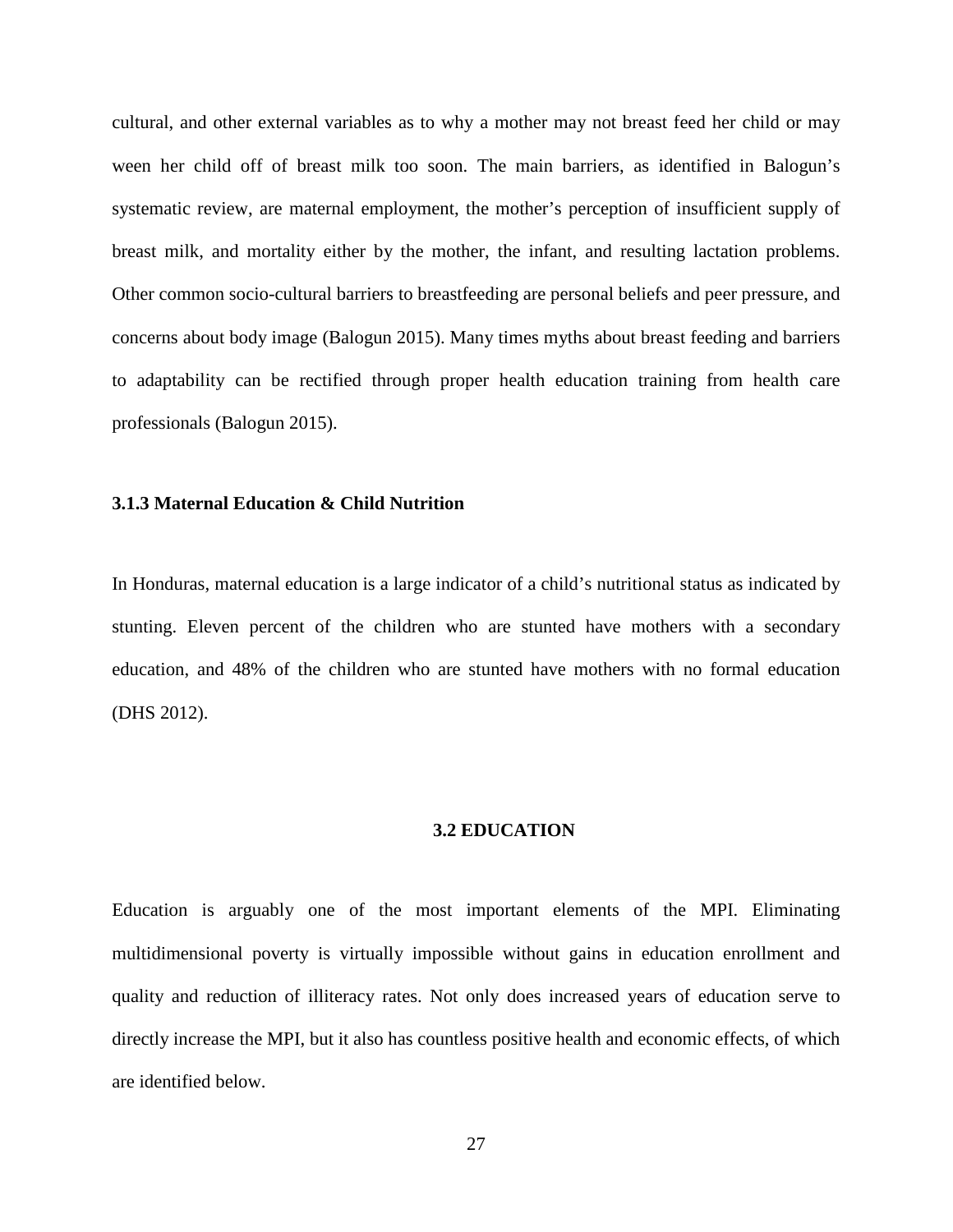## **3.2.1 Female Education and HIV**

Higher achievements in years of schooling is correlated with lower rates of HIV, particularly among women (Alsan 2013)(Davey-Rothwell 2012). Evidence from studies in Uganda showed that higher rates of female secondary schooling coincided with a dramatic decrease in countrywide HIV incidence in the 1990s. Such advances in female schooling were due to a governmental affirmative action policy that gave women a 1.5 point advantage over men on university applications. As a result of this increased access to education, evidence shows that the women who received more years of education were less likely to engage in risky sexual behaviors. Ultimately, this macro-level education intervention curtailed the national HIV prevalence, with particular decreases among women ages 15-24 (Alsan 2013). Additionally, education can increase knowledge regarding transmission of the virus. Aslan et al revealed that in Uganda, 85% women between ages 15-24 with secondary education knew that HIV was spread through sexual intercourse versus 25% of women without secondary education (Alsan 2013).

There is growing evidence that there is a link between individual economic circumstances and engaging in high risk HIV behaviors (Davey-Rothwell 2012). Many women are reliant upon sexual exchange for resource acquisition and income generation, particularly those of low SES, therefore they are more inclined to partake in risky sexual behaviors (Davey-Rothwell 2012). For many women, education is the door to autonomy, increased job opportunities, and independent decision-making, ultimately lowering their dependency on males for income and well-being (Abadian 1996). One of the most crucial aspects of the human development capability approach to reducing poverty is the ability for a person to be self-dependent (Haq 1993).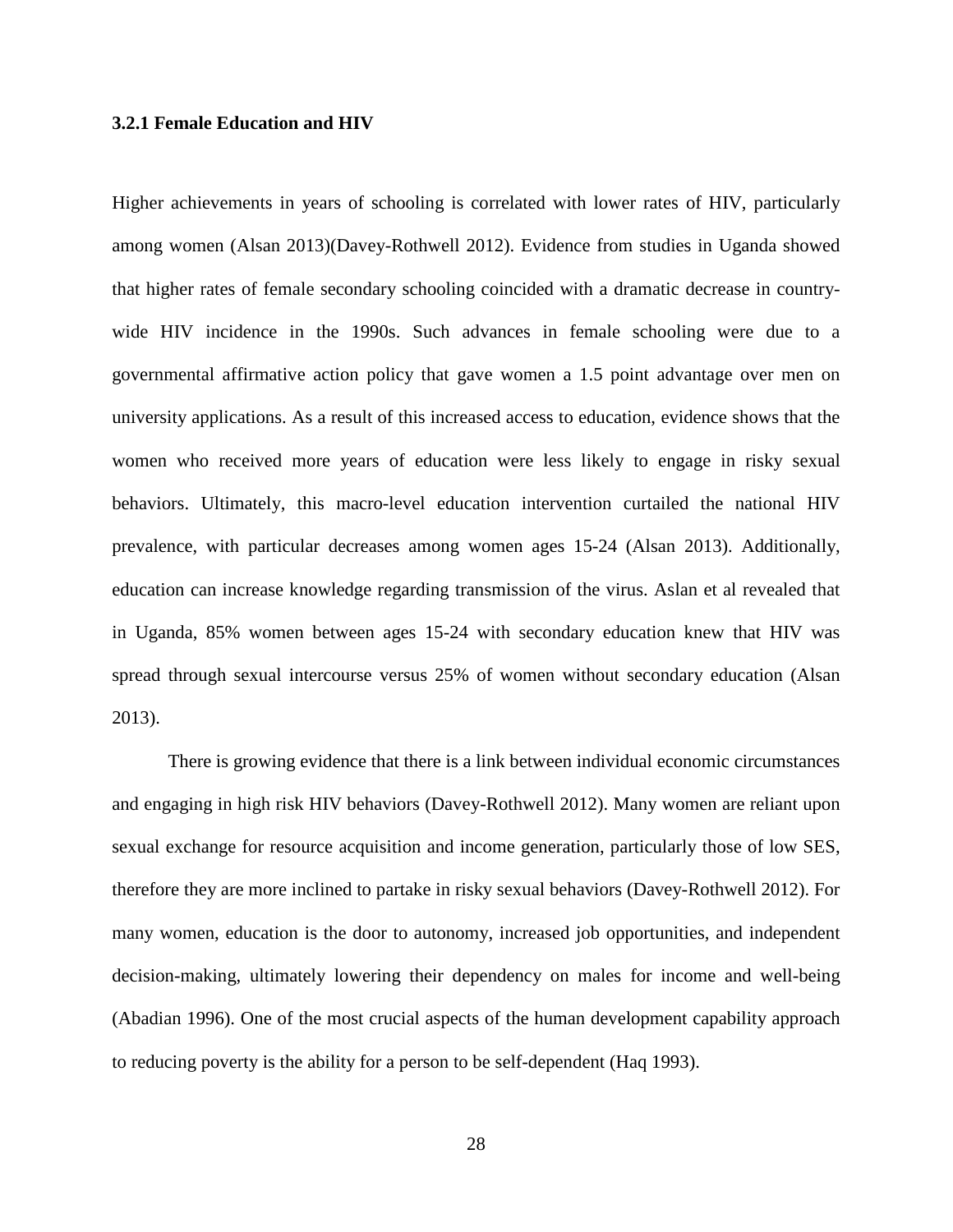## **3.2.2 Education and Fertility**

An analysis conducted by Osili et al. has established a causal relationship between increased education and decreased fertility in the country of Nigeria (Osili 2008). A national change in education policy in Nigeria, known as the Universal Primary Education (UPE) program, was introduced in 1976 to give tuition-free primary education to everyone and thus increased the number of primary school classrooms by 1.4-fold, creating 150,995 new classrooms. As a result, the gross primary female enrollment rate increased from 40.3 in 1974 to 104.7 in 1981 (Osili 2008). These increases in primary-level education have resulted in lower fertility rates nationwide; for each year of extra schooling the fertility rate decreased by 0.26 for women under 25 years of age (Osili 2008).

There are three main economic theories as to why education can lead to decreased fertility. The first is that increasing years of schooling can reduce the opportunity costs of having a child at a young age (Basu 2002). Secondly, improvements in women's education lead to lower levels of child and infant mortality, suggesting that women will have less pregnancies and less births to achieve her desired family size (Basu 2002) (Osili 2008). For each year of schooling that a woman attends, the probability of infant mortality for her child decreases 5-10% (EFA 2011). Children are 50% more likely to survive past age 5 if their mother is able to read (EFA 2011). A mother's literacy level is strongly correlated with lower levels of chronic malnourishment, with a 20% decrease of risk for her child's malnourishment if the mother is able to read (Burke 2013).

Thirdly, increased education can affect fertility through increased knowledge of contraceptive methods and effective utilization of such methods (Rosenzweig 1989). The more education a women receives, the more exposed she is to mass media, external information and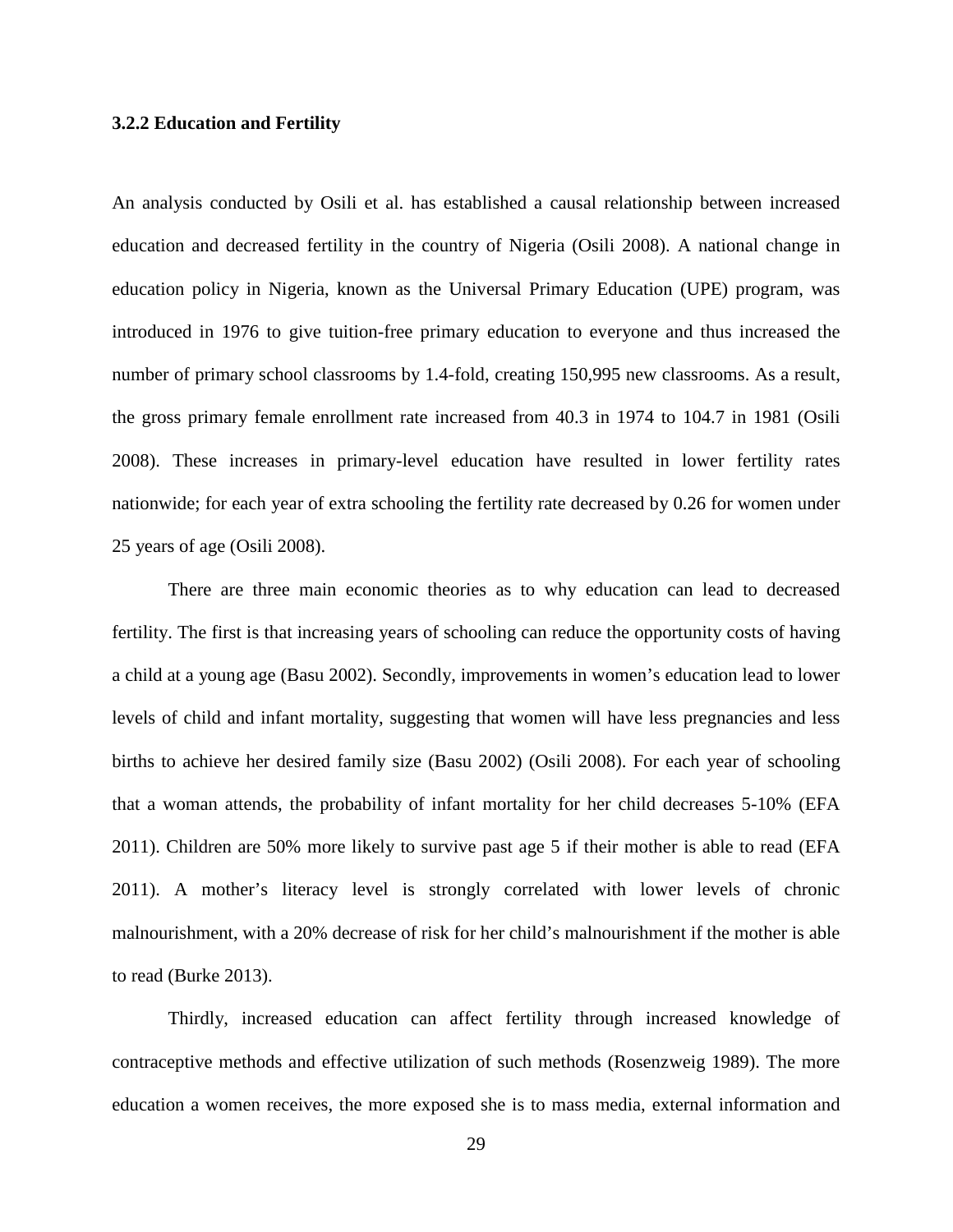modern products. This consumerism theory suggests that the more knowledge a woman has regarding material goods and economic opportunities, the more she will take advantage of such opportunities. This exposure can lead to increased autonomy and aspirations, contraceptive use, and ultimately lower fertility rates (Basu 2002) (Rosenzweig 1989). On the grand scale, acquiring higher levels of schooling can decrease fertility through the medium of gender equality promotion that comes with extra years of female education (Basu 2002).

## **3.2.3 Dropping Out of School**

Many times due to lack of financial resources and work obligations, men and women are forced to discontinue their education and find a job. A study by Maclean showed that for every 1% increase in the national unemployment rate for men who have left school prior to graduation, there is up to an 18% reduction in their measured health outcomes at age 40 in both physical and mental health (Maclean 2013). These men are at higher risk for experiencing negative outcomes regarding income, occupational prestige, productivity, and ultimately worse career outcomes compared to their counterparts who completed schooling (Maclean 2013). On the other hand, there is evidence that dropping out of school for women in a bad economy can be a protective factor against depression and mental illness (Maclean 2013). With each extra year of schooling, any individual is likely to increase their earnings by 10% per year and the GDP of a country will grow an average of 0.37% (EFA 2011).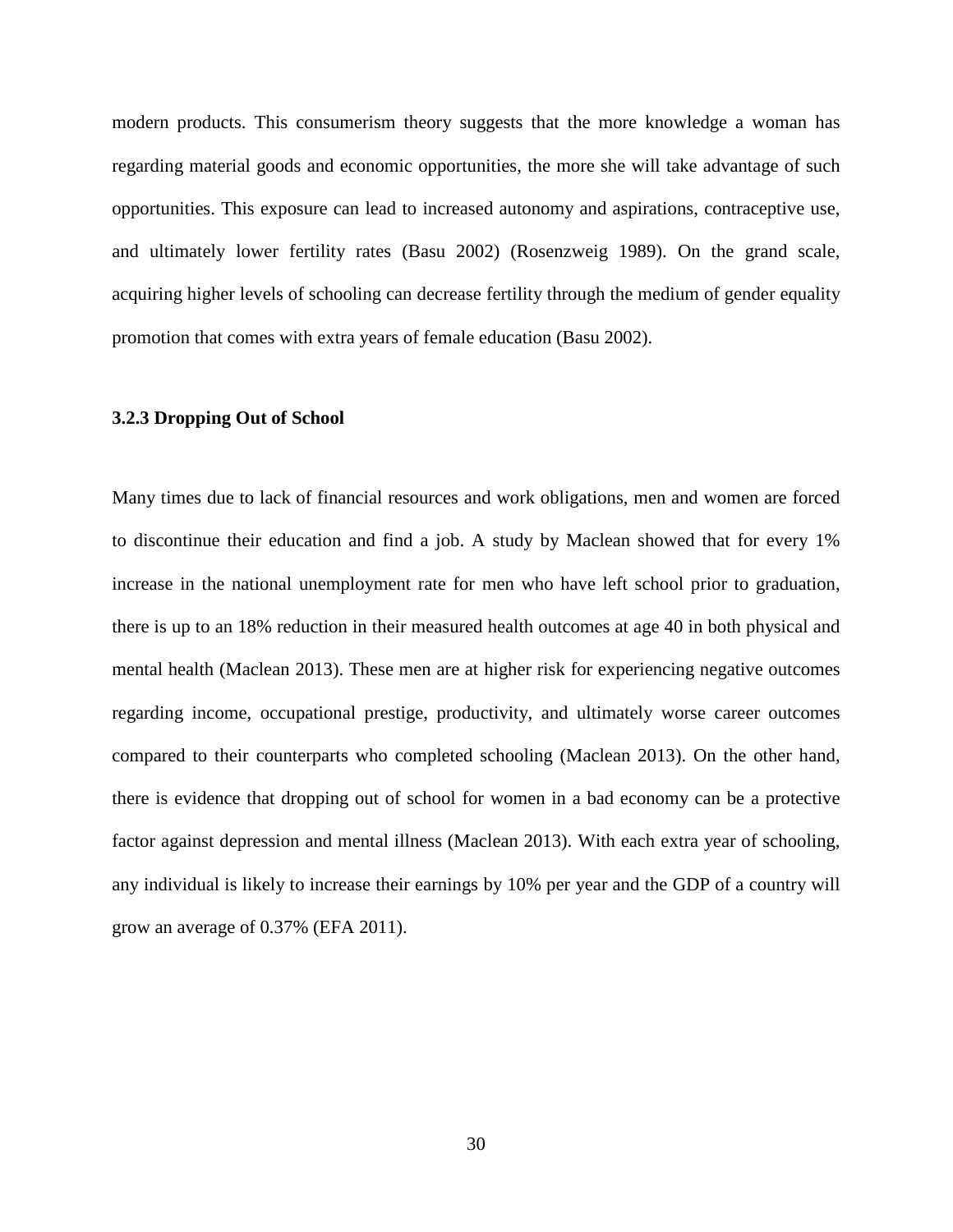## **3.3 STANDARD OF LIVING**

## **3.3.1 Improved Sanitation**

Access to sanitation is reflective of larger socio-economic factors, and gaps in sanitation can reveal the presence of widespread health inequities (Acharya 2013). Access to "improved" sanitation has numerous health benefits, particularly for infants and children (Heijnen 2014) (Kumar 2012) (Esrey 1991). Unsafe disposal of human excreta can lead to increased incidence of diarrheal disease (Kumar 2012), increased incidence and severity of STH infection (Esrey 1991), and enteric fevers and trachoma (Bartram J 2010). Additionally, the lack of access to sanitation is related to many negative non-health, human developmental outcomes, such as lack of security, decreased school attendance, and lowered human dignity particularly for women and girls (International 2010).

"Improved sanitation" is defined as facilities with one or more of the following characteristics: pour flush toilet, latrine connected to a piped sewer system or septic system, a simple pit latrine with a concrete slab, a ventilated improved pit latrine, or a composing toilet. Methods that are not considered "improved" are facilities such as an open pit latrine, a bucket latrine, a hanging latrine, a flush latrine that is not connected to a sewage system and open defecation. Only "improved" sanitation methods are counted towards the MDG sanitation target, which was to halve the worldwide proportion of those without access to improved sanitation methods. This goal was not reached by the target year of 2015 (2013).

A systematic review of the difference in health outcomes between shared sanitation and individual sanitation was published by Heijnen et al. in 2014 to determine whether or not shared sanitation is considered an "improved" method of sanitation (Heijnen 2014). Common arguments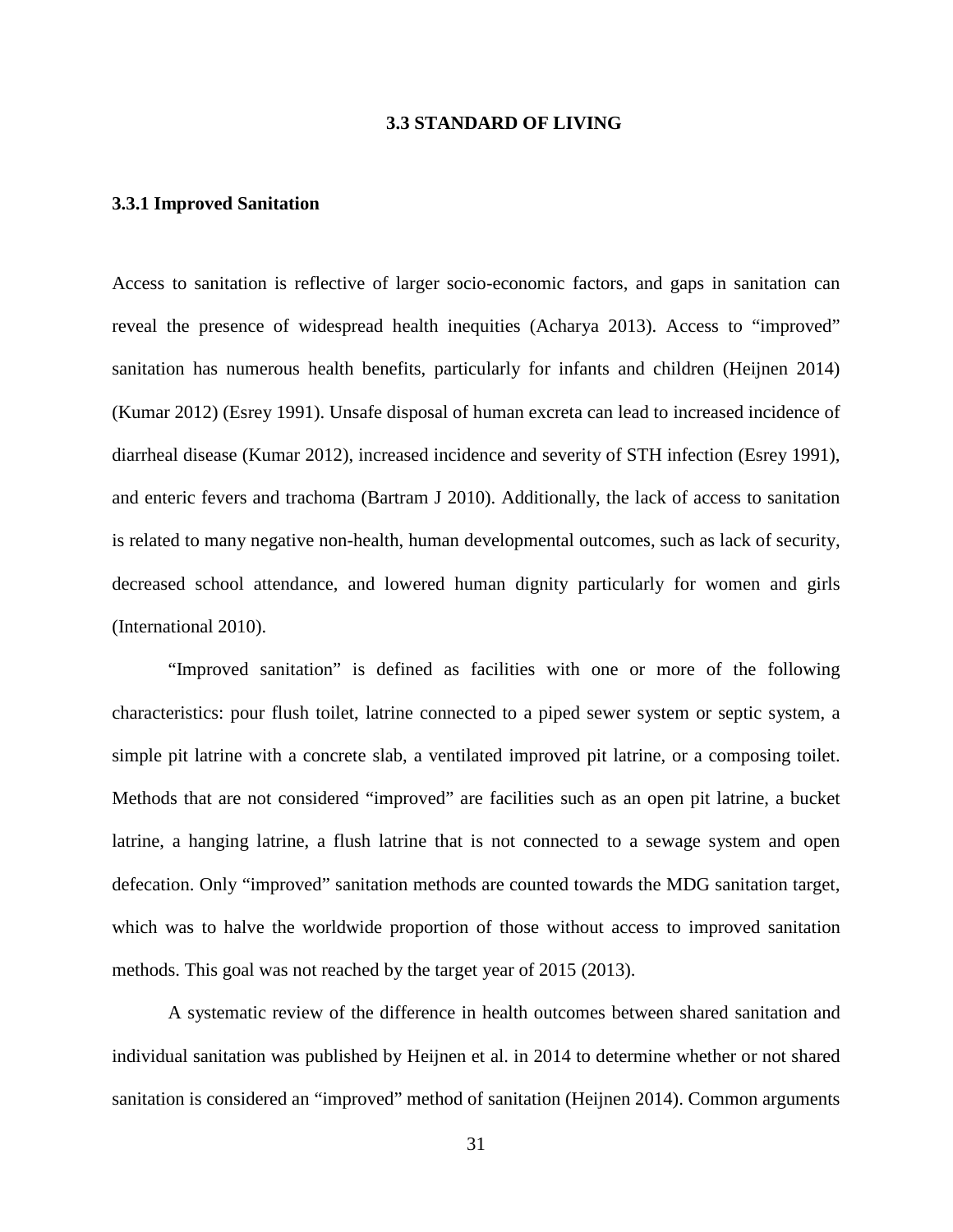against shared sanitation are decreased access and cleanliness (2013). Heijnen et al. concluded that diarrheal disease in shared sanitation had a pooled odds ratio of 1.44 (95%CI: 1.18-1.76) as compared to individual sanitation, suggesting an increased risk of diarrheal disease in environments with shared sanitation (Heijnen 2014). Research has found a direct correlation between the number of people using the sanitation environment and the severity of *Ascaris lumbricoides* infection (Tshikuka JG 1995). Additionally, with the more people who share a sanitation facility, the odds ratio of contracting helminth infection is 1.95 (95% CI: 1.38-2.75) and of contracting protozoan parasites is 1.65 (95% CI: 1.06-2.53) (Mahfouz AAr 1997). There was no increased risk of *trachoma* associated with shared sanitation versus individual sanitation (Heijnen 2014). Other health outcomes such as prematurity, antepartum fetal death, and perinatal death were also positively associated with shared sanitation (Heijnen 2014). Ultimately, studies have consistently shown that improved sanitation facilities significantly reduce the morbidity of diarrhea and the severity of STH infection (Esrey 1991). These improved methods do not include shared sanitation (Heijnen 2014).

## **3.3.2 Improved Water**

The need for clean water has been addressed in every HDR published since 1989. Improved water includes piped water, public taps, standposts, tubewells, boreholes, protected dug wells, protected springs, and rainwater. "Unimproved" water includes unprotected springs or dug wells and surface water ((UNICEF) 2014). These water sources can be either at the household level or at the community level, depending on local resources, governance, and community capability (Bartram J 2010).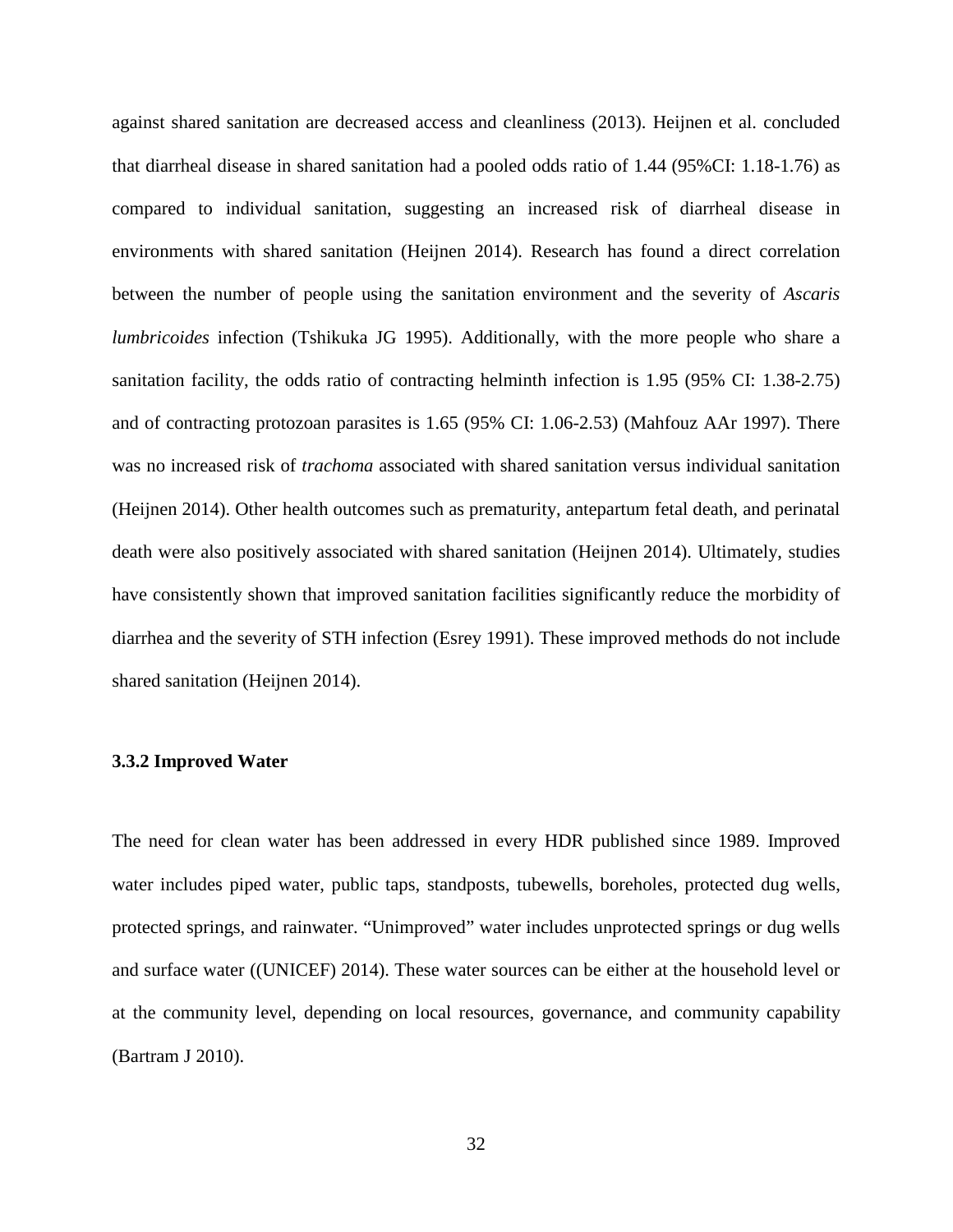Water quantity has also been shown to affect health when used for health-related purposes (Esrey 1991, Fewtrell 2005, Stelmach 2015). Stelmach's systematic review demonstrated that an increased supply of water used for personal hygiene is associated with reduced incidence of trachoma. Additional water used for drinking and consumption has shown to be associated with reduced gastrointestinal infection and diarrheal disease as well as improved growth in children (Stelmach 2015). A systematic review conducted by Esrey et al. found similarly positive findings: that increasing the supply of water for hygiene related purposes is important to reduce rates of *ascariasis*, diarrhea, *schistosomiasis,* and *trachoma* (Esrey 1991). Fewtrell et al. found that increased water supply led to a relative risk of 0.75 in reducing overall illness (95% CI: 0.62-0.91)(Fewtrell 2005).

Additionally, Esrey et al. has shown that improved water quality is essential for reducing the incidence of dracunculiasis and has a minimal impact on the reduction of diarrheal disease (Esrey 1991). While water can be purified at both the communal and the household level, data has shown that purifying the water immediately before consumption has the highest effect on reducing diarrheal disease and other water-related diseases, known as "point of use" (POU) water systems (Fewtrell 2005).

## **3.3.2.1 Point of Use Water Systems**

Improving the microbial safety of the water immediately before consumption is essential for providing clean household drinking water and for providing water in emergencies. This "point of use" (POU) filtration is optimal particularly in rural, remote areas that experience challenges in water availability and do not have access to large scale water purification (Elliott 2007). The World Health Organization (WHO) recommends the following POU methods as some of the most safe and effective measures in purifying water: straining, aeration, storage and settlement,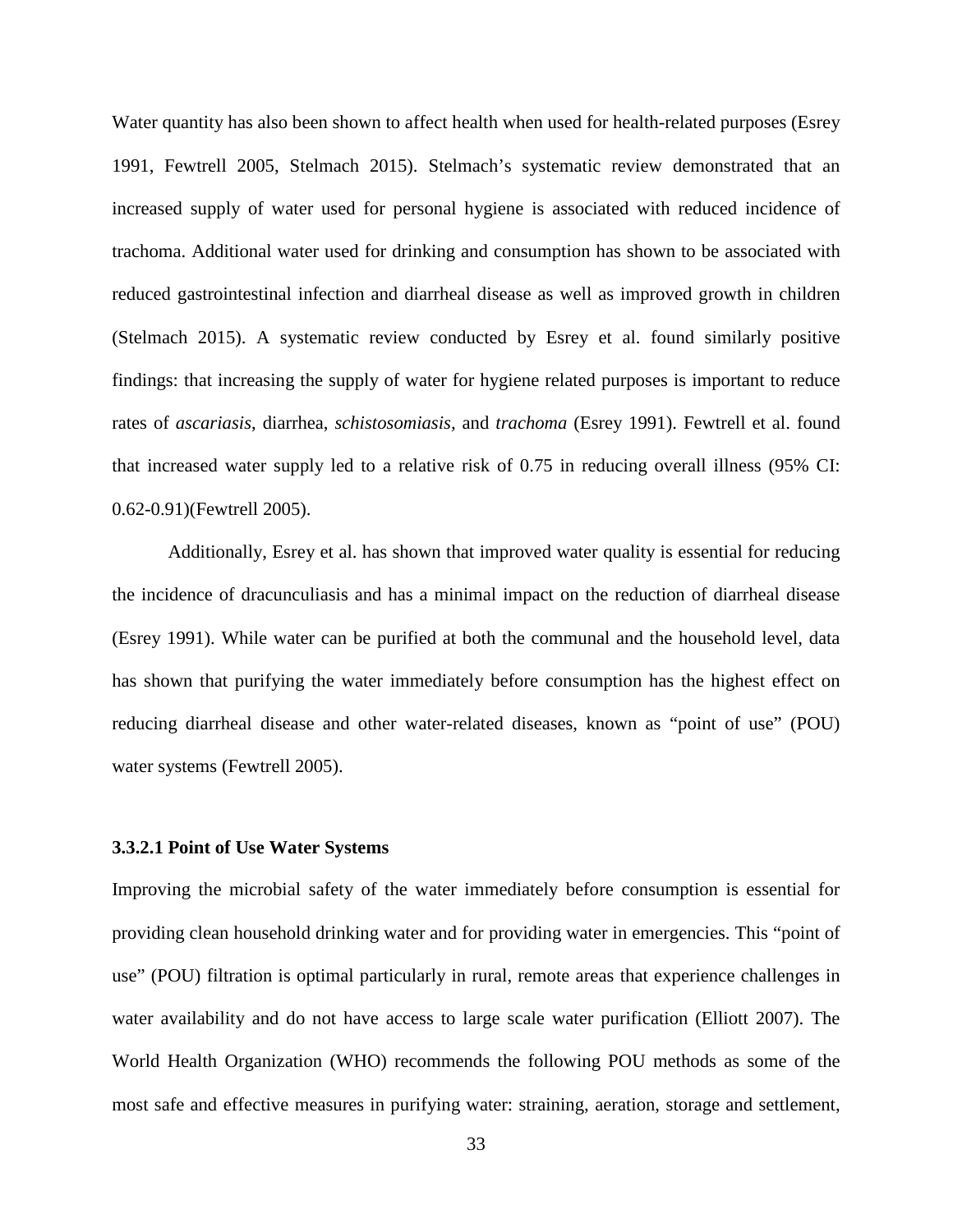filtration such as the simple up-flow sand filters, charcoal filters, and ceramic filters, as well as disinfection by boiling, chlorination, or solar disinfection, and other water treatment chemicals (Kayaga 2005).

One of the most effective point-of-use technologies that has increased in use in the recent decades is the biosand water filter (BSF) (Aiken 2011) (Duke WF 2006). The BSF has been successful first in its filtration rate; laboratory testing has shown that the BSF has reduced microbial indicators of fecal contamination between 90-99% for bacteria, 90% for viruses, and over 99.9% for protozoan parasites (Aiken 2011). Secondly, the BSF has shown to be successful in its consistent usage and sustainability. A RCT in Bonao, Dominican Republic revealed that 90% of the BSFs were still in use one year after implementation (Aiken 2011). Further studies reveal continued use of 98.1% in Haiti after 2 years and 87.5% in Cambodia after 8 years (Duke WF 2006, Liang KR 2009). These continued use rates are impressive, particularly when compared to other forms of POU technology such as ceramic filtration, solar disinfection, chlorination, and coagulant flocculant disinfectant which range from 5% to 80% for continued use (Aiken 2011).

## **3.3.3 Housing**

A study done in Honduras and El Salvador concluded that wheezing and recurrent wheezing in an infant between 0 to 12 months is strongly associated with an unpaved floor in the home, with an odds ratio of 1.55 p=0.036 for wheezing and 1.72 p=0.054 for recurrent wheezing (Bueso A 2010). Other risk factors for infant wheezing were the presence of dust in the house from the street, living in a heavily polluted area, and mold stains on the wall (Bueso 2010). Additionally,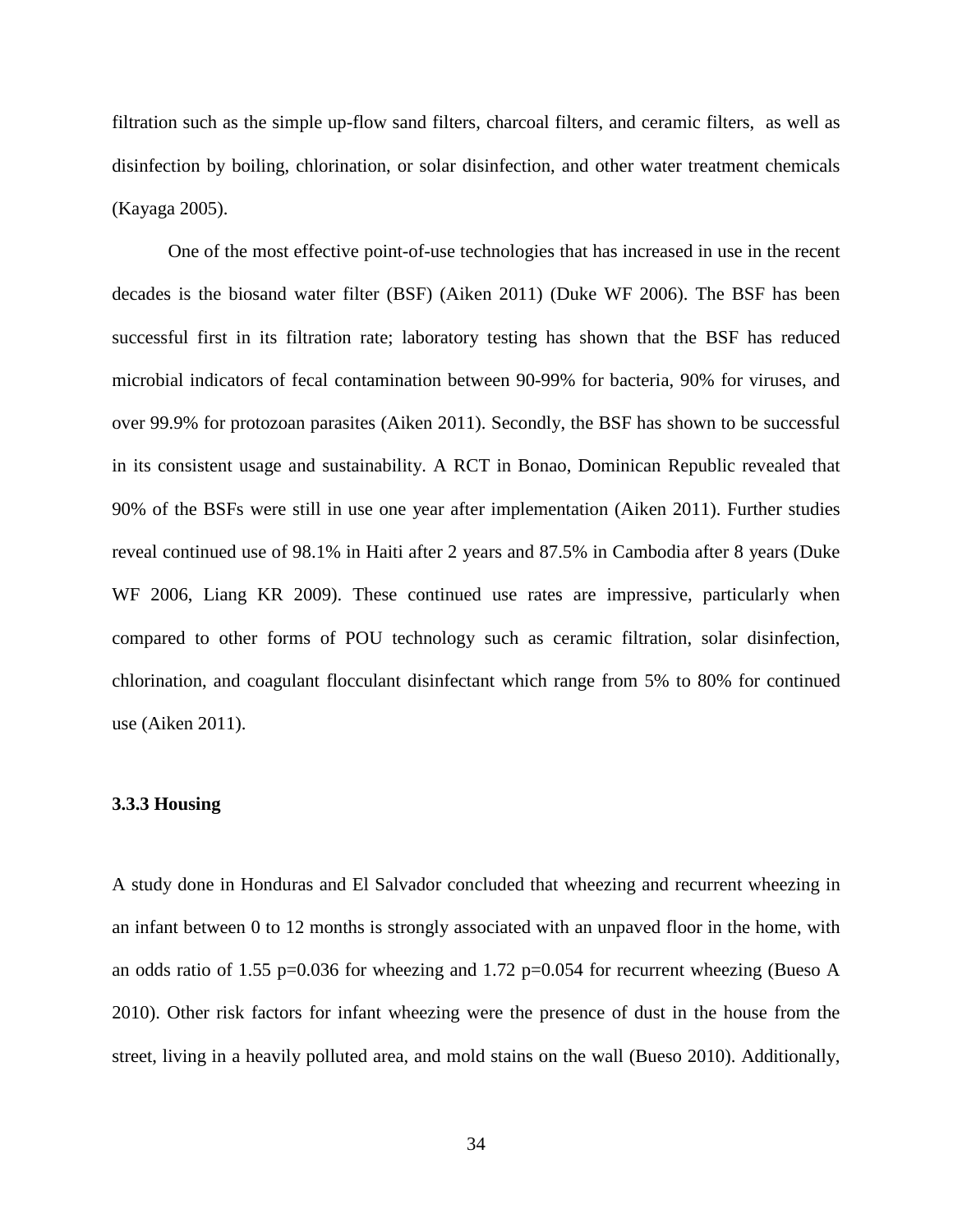there is evidence that poor housing and living environments have led to decreased cognitive and socio-emotional development in children (Ferguson KT 2015).

Although many adverse health effects are associated with suboptimal housing conditions, the causal relationship between housing and health has yet to be firmly established (Thomson 2001). A systematic review regarding housing interventions found that most housing studies are designed cross-sectionally or observationally, thus methodologically weak and therefore subject to bias (Thomson 2001). There is, however, sufficient evidence in the literature to provide a causal relationship between indoor environment and the exacerbation of asthma (Richardson G 2005). Additional barriers to housing research and intervention lies within the implementation nature of community-based housing interventions in low-income families, which many times has barriers to strategic planning and successful follow through (Krieger JK 2002).

## **3.3.4 Assets**

An integrated natural resources management approach as well as an integrated soil fertility management approach are both essential strategies for optimizing productivity of land assets. Such investments in soil fertility and soil quality are of particular importance in resource-poor settings, like the rural hillsides of Honduras, as to sustain the quality of the farmland (Marenya 2006). Many subsistence farmers who do not practice soil conservation methods are thus faced with low soil fertility and therefore lower crop yields, which ultimately means less food for them and their families and overall decreased livelihood (Dougill 2002). Resource and nutrient management and soil optimization strategies are critical to enhance nutrient availability and avoid potentially harmful losses or crop cut-backs. Strategies include the application of compound fertilizers, particularly NPK (nitrogen, phosphorus, potassium) as well as regular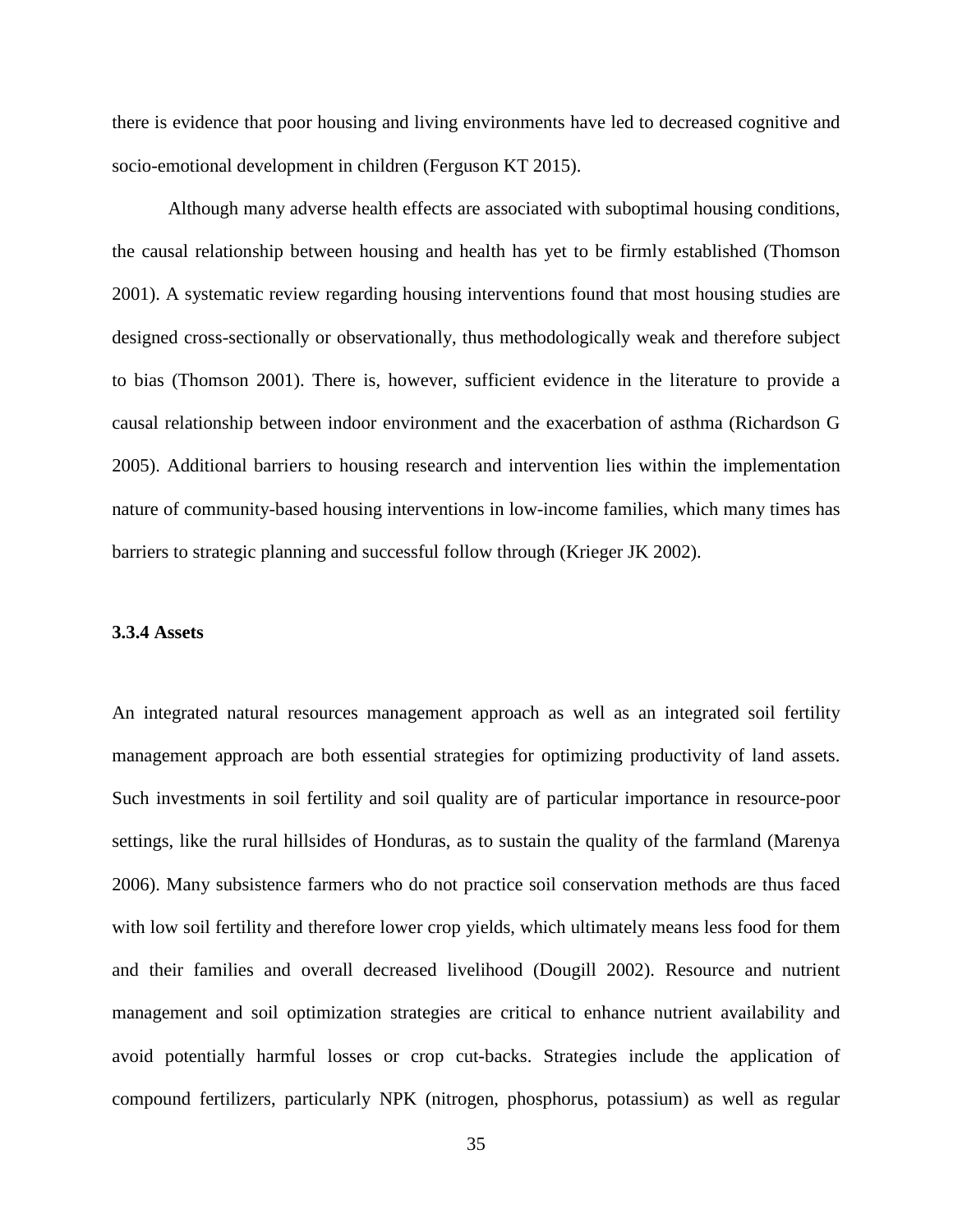manure inputs and practicing slash-and-mulch methods rather than slash-and-burn methods (Smaling 1993, Dougill 2002).

#### **3.3.4.1 The Downfalls of Slash-and-Burn**

Slash and burn is one of the main contributors to deforestation in Central America. It increases greenhouse gas emissions and negatively affects evapotranspiration and rainfall and diversity of animal species (Neill 2001). Slash-and-burn also indirectly affects farmers who rely on such wood for fuel, and their soils and watersheds are also jeopardized due to poor land management (Neill 2001). While the technique of slash-and-burn itself is not the main contributor to soil nutrient depletion, it is the main contributor to land misuse (Neill 2001). The slash and burn method is reflective of poor resource management and can be problematic for farmers, their land, and their families. If not followed by a sufficient recovery time, known as 'fallow', the soil does not recover appropriately and consecutive crop yields are adversely affected (Neill 2001). Due to the amount of landless farmers and the demand for land in Honduras, the pool of nutrient rich and available land available has declined. As a result, the farmers are more intensely cultivating their crops in nutrient poor soil. Without access to fertilizers to enrich their exhausted land, crop cultivation has become unsustainable and farmers' crops have suffered immensely in recent decades, negatively affecting the availability of food as well as the income from selling that food (FHIA 2009). To combat such issues, the slash-mulch technique is gaining popularity in which the farmers plant their following crops directly in the decaying nutrient-rich plant matter that would have otherwise been burned (Neill 2001).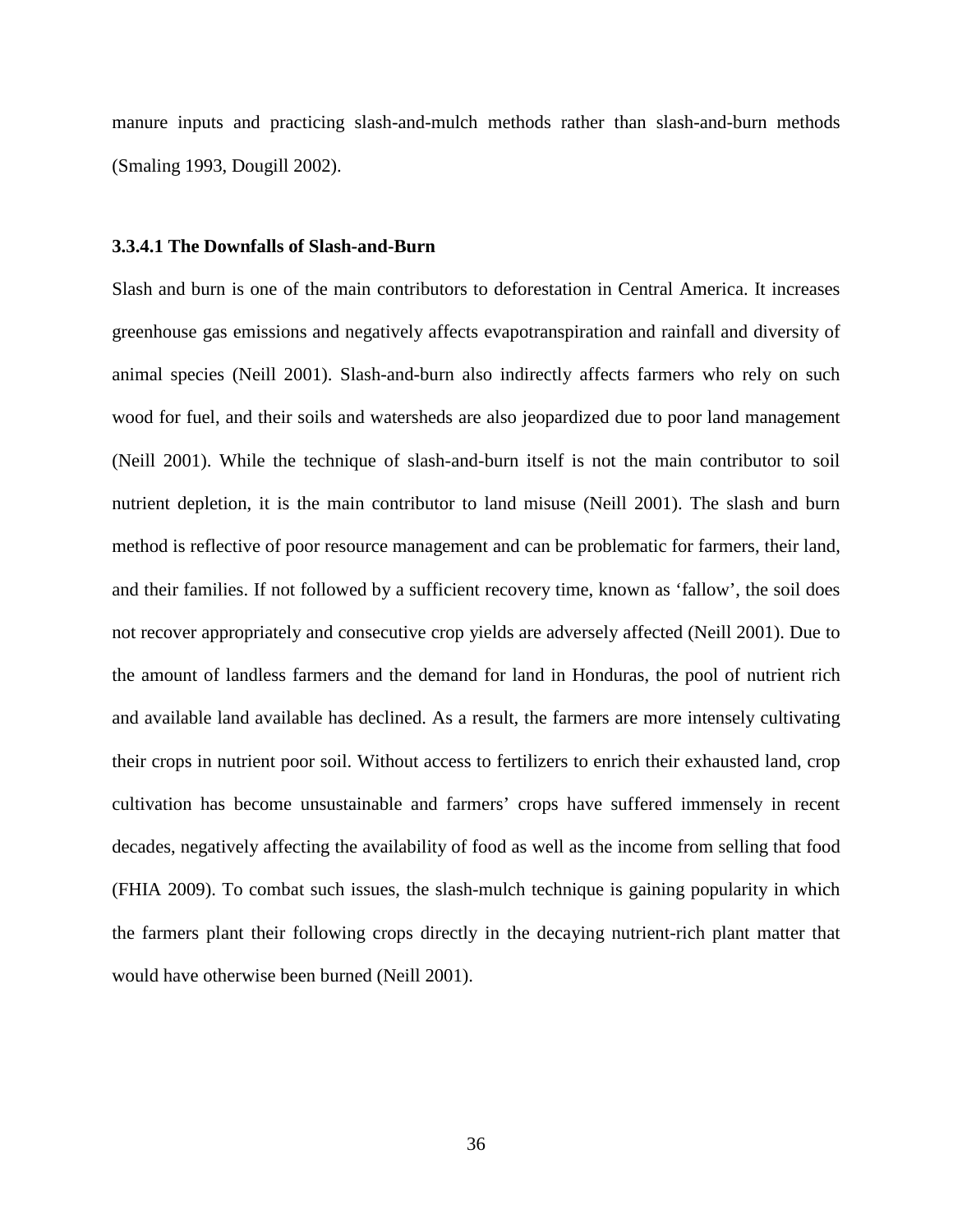## **3.3.4.2 Farmer Groups**

Group discussions and farmer-to-farmer feedback has been shown to be positively associated with the dissemination of proper soil conservation and resource management practices in the face of land degradation and soil nutrient depletion (Dougill 2002). Whether or not a farmer implements a particular agriculture technique or method is largely dependent upon what nearby farmers are also doing with their parcels of land and the way they share information about these techniques (Wollni 2014). Most significantly, this spillover effect is due to social conformity, which reinforces the importance of social networks among farmers at the village level in expanding agricultural knowledge (Ruben 2004, Wollni 2014).

Researchers found that in the rural villages of La Paz, Honduras, 47% of farmers receive information about sustainable farming practices from farmer organizations or development projects, 32% receive information from family and friends, and 21% rely on their own experiments. Only 6% of farmers receive new information and techniques through agriculture marketing (Wollni 2014). Farmers are 27% more likely to adopt a particular farming practice if it conforms to that of their neighbors, which strengthens the argument of social conformity (Wollni 2014).

### **3.3.5 Cooking Fuel and Electricity**

The main form of cooking fuel and electricity in rural and peri-urban settings is firewood. For this reason, these two MPI components are interlinked and will be examined together. Firewood can be used for cooking, as well as a source of electricity to create light and heat. The sheer amount of firewood that is consumed for household purposes has contributed to Honduras' fast rate of deforestation (Sherbinin 2008). Between 1990 and 2005, 37.1% of the Honduran forests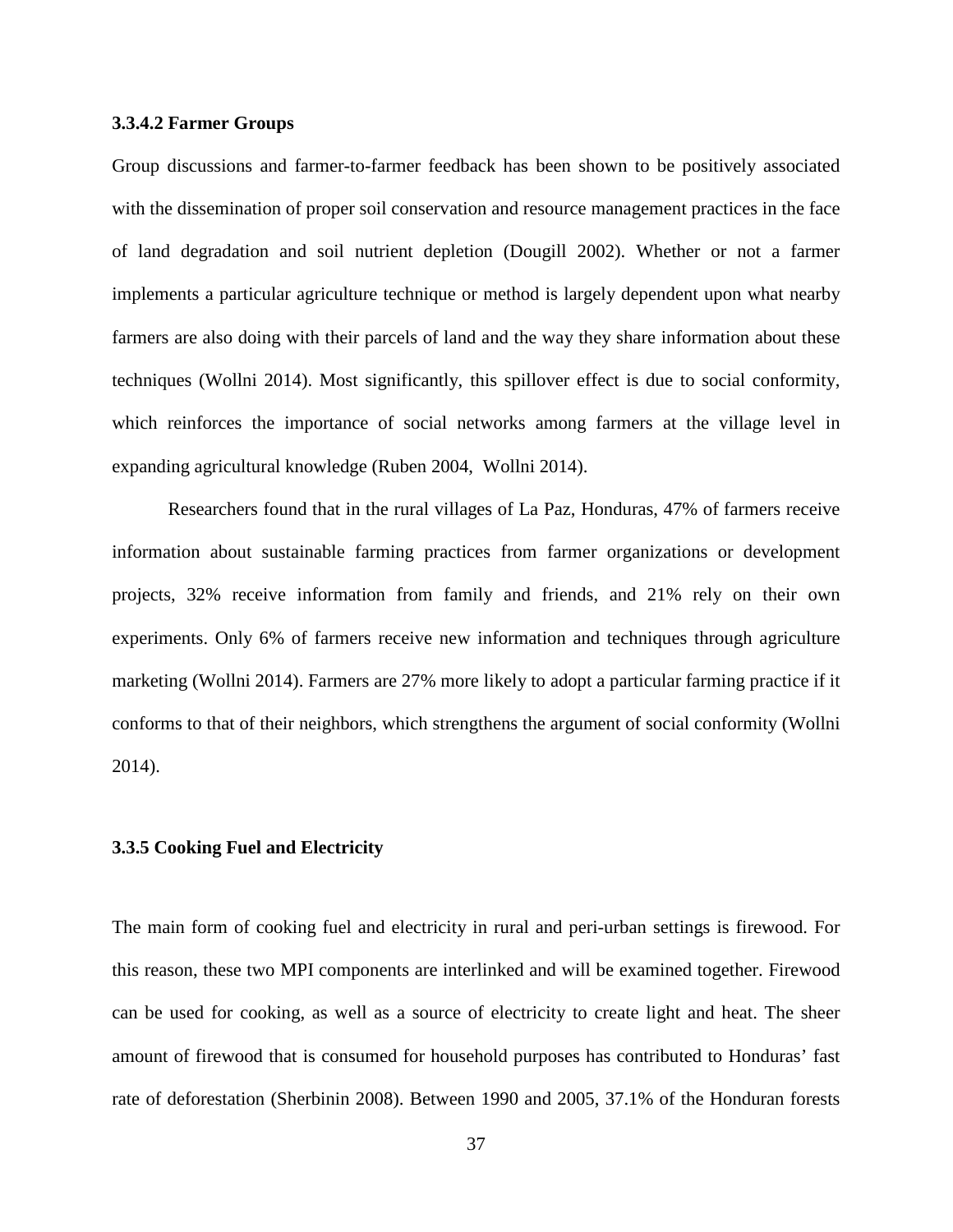have disappeared. Since the close of the 1990s and the beginning of the new millennium, deforestation has increased by 9%, which has led to lower soil fertility and other negative agricultural outputs (Butler 2006).

Cooking with fuelwood or other unsustainable biomass products can negatively affect the climate due to inefficient fuel combustion (Lewis 2012). Biomass cookstoves can emit up to 22% of global black carbon (BC) emissions, the second highest contributor to climate change (Lewis 2012).

According to the research, deaths related to indoor air pollution are strongly correlated with a country's MPI (Klugman 2011). Burning fuelwood and other forms of biomass like dung and crop residues for domestic purposes is one of the major causes for indoor air pollution because it leads to incomplete fuel combustion which releases methane and carbon dioxide rather than carbon monoxide (Bruce 2000). In homes with poor ventilation, this fine particulate matter is released into the air with little to no escape and is inhaled by humans. Exposure is higher among those who spend more time inside cooking and cleaning, particularly women and children (Bruce 2000).

There exists consistent evidence that indoor air pollution can increase the risk for the development of respiratory diseases, including obstructive pulmonary disease and childhood acute respiratory infections (Bruce 2000). Additionally, there are correlational links between unsustainable fuelwood burning and low birth weight, higher levels of infant mortality, pulmonary tuberculosis, nasopharyngeal and laryngeal cancer, cataracts, and lung cancer (Bruce 2000).

38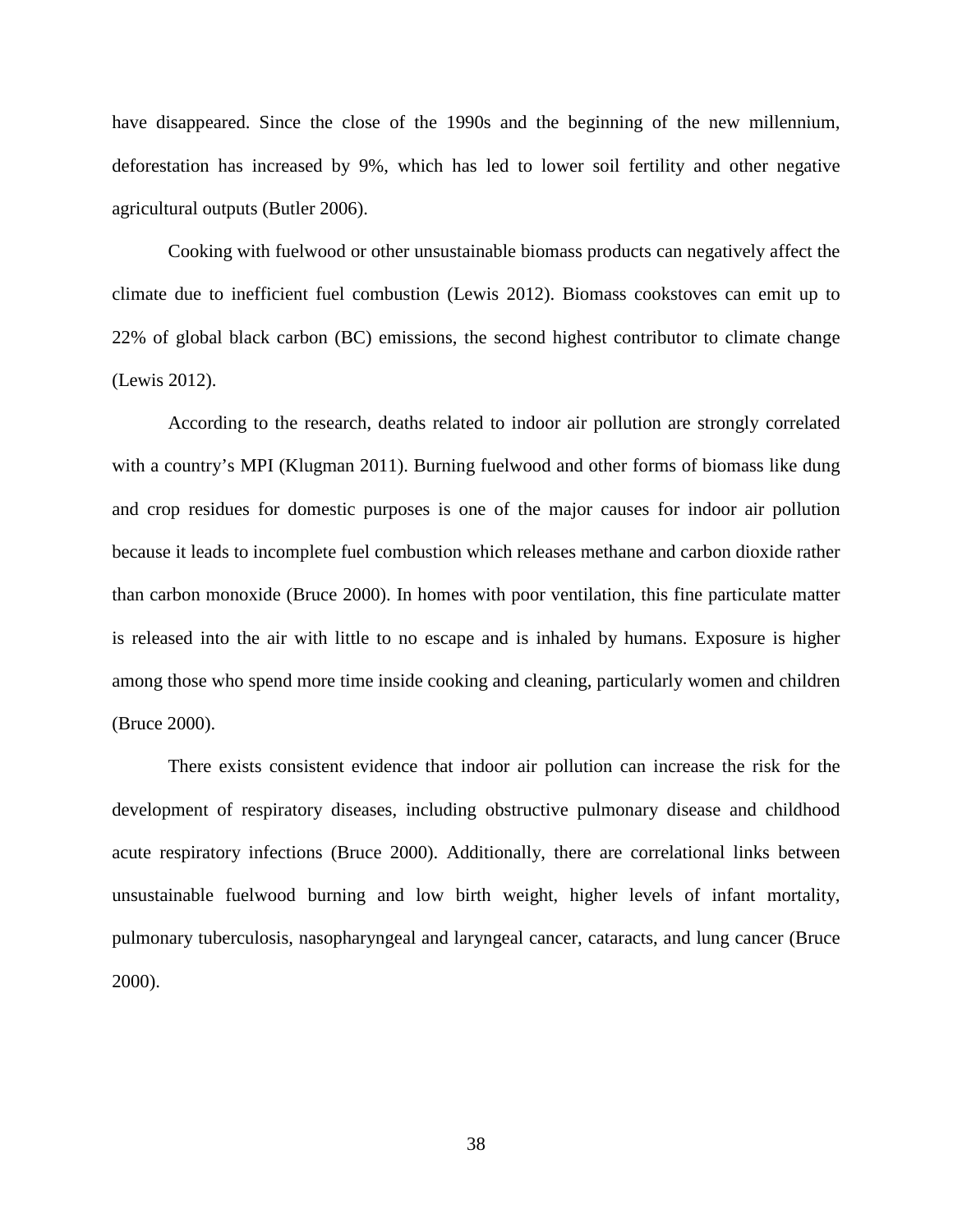## **3.3.5.1 Improved Cookstoves**

Improved Cookstoves (ICS) is one solution that can address the negative health and environmental impacts from burning fuelwood as a source for cooking (Lewis 2012). ICS decreases the amount of firewood used by up to 70% in comparison to traditional stoves. They can generate heat more efficiently, reduce indoor air pollution, and can improve household hygiene (FHIA 2009). In a systematic review conducted by Lewis et al, adoption of ICS was correlated with higher levels of financial income, and female-head of households also had higher adoption rates of ICS. Female education was positively associated with the adoption of ICS, while male education was inversely related (Lewis 2012).

A study conducted in two rural communities of Honduras compared the fine particulate matter and carbon monoxide levels in households with traditional stoves and households with ICS. The women who had ICS had lower particulate matter concentrations by 63%, lower indoor particle matter concentrates by 73%, and lower indoor carbon monoxide levels by 90% (Clark 2010). Excess levels of this particulate matter can potentially lead to respiratory diseases, therefore adopting ICS can reduce the risk for contracting these diseases and can promote better individual and public health (Bruce 2000, Clark 2010).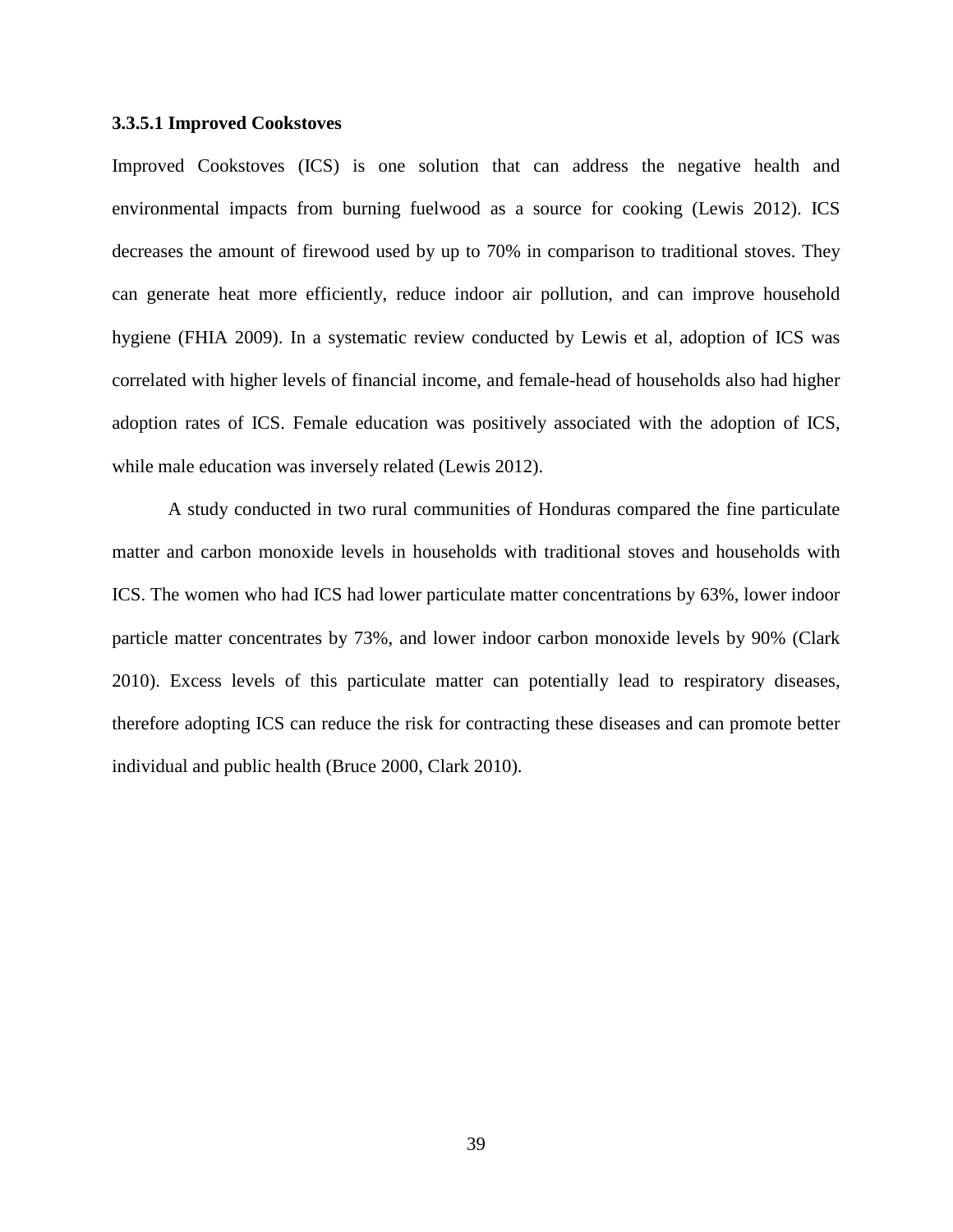## **4.0 DISCUSSION**

## **4.1 CATHOLIC CHURCH SISTER PARISH MISSION**

As the literature synthesis elaborated on the gaps, barriers, and an array of evidence based intervention strategies that can potentially alleviate multidimensional poverty, this section will also provide a potential strategy for the implementation of the MPI evidence-based solutions in a rural village. Such strategy is through the the Catholic Church sister parish mission (CCSPM) between the parishes of St. Michael the Archangel in Cary, North Carolina, USA, and Nuestra Señora de Suyapa in Patuca, Olancho, Honduras.

In the year 2000, the Catholic parish of St. Michael the Archangel Catholic Church in Cary, North Carolina, formed a partnership with the parish of Nuestra Señora de Suyapa in the small rural town of Nueva Palestina, located in the Patuca region of the municipality of Olancho, Honduras. This sister parish relationship was established as a result of the efforts of the parish leader of St. Michaels, Monsignor John Wall, and the bishop of Honduras, Bishop Zubek. The course of development of this sister parish relationship and the process measures of the public health interventions have yielded incredible anecdotal results and process outputs.

The following discussion of the MPI in Honduras will include applied examples of how the CCSPM has helped to alleviate the MPI deprivations in the region of Patuca, Olancho, Honduras. These examples will be woven throughout the discussion to provide an applicable and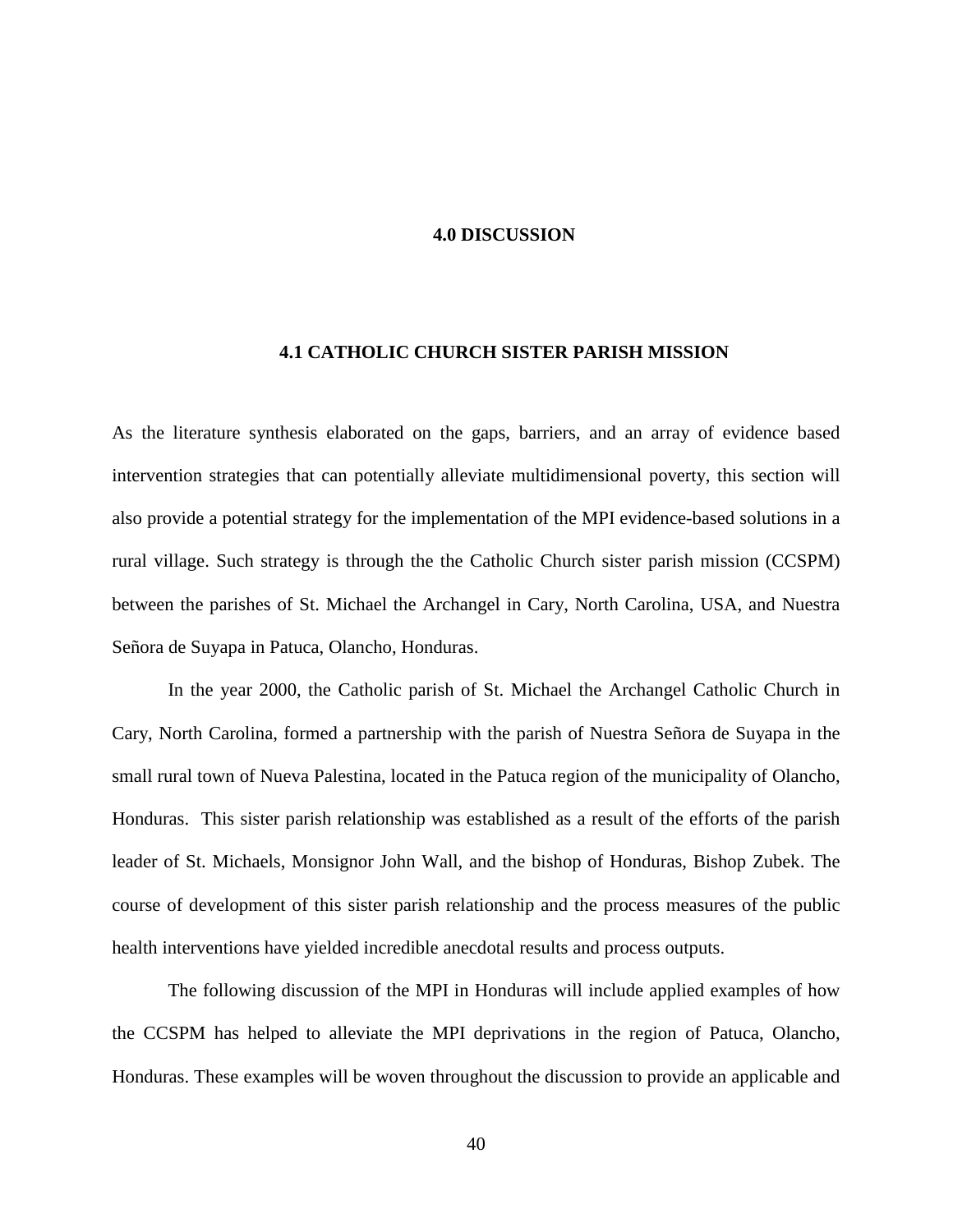real-life scenario of its intervention strategies in action and for potential replication of their implementation style and underlying theory. See Table 3 for the CCSPM product outputs as a reference for the following discussion, based on CCSPM collected data. The estimated reach is measured by multiplying by the average rural family size in Patuca, which is 5 people per family.

**Table 3. CCSPM Product Outputs**

| <b>Intervention</b>         | <b>Product Outputs</b> | <b>Estimated Reach (persons)</b> |
|-----------------------------|------------------------|----------------------------------|
| <b>Biosand Water Filter</b> | 958                    | 5,000                            |
| Concrete Pit Latrine        | 538                    | 2,700                            |
| <b>Educational Becas</b>    | 585 (2016)             | 585                              |
| Roofs & Floors              | 390                    | 1,900                            |

#### **4.2 THE ENVIRONMENT AND THE MPI**

A combination of factors and multiple deprivations from the MPI are reflective of the worsening agriculture and environmental conditions in Honduras, which can cause delays in public health gains among the rural communities. These delays are particularly concentrated in the MPI livelihood indices of "assets", "cooking fuel" and "electricity". The source for cooking fuel and electricity in rural Honduras many times overlap, as fuelwood is used for both cooking food and generating heat and light (Bruce 2000, Lewis 2012). Only 58% of rural Hondurans has access to grid electricity, and a majority of the others rely on burning wood for heat and other electricity purposes (FHIA 2009). Burning this fuelwood can lead to high levels of indoor air pollution and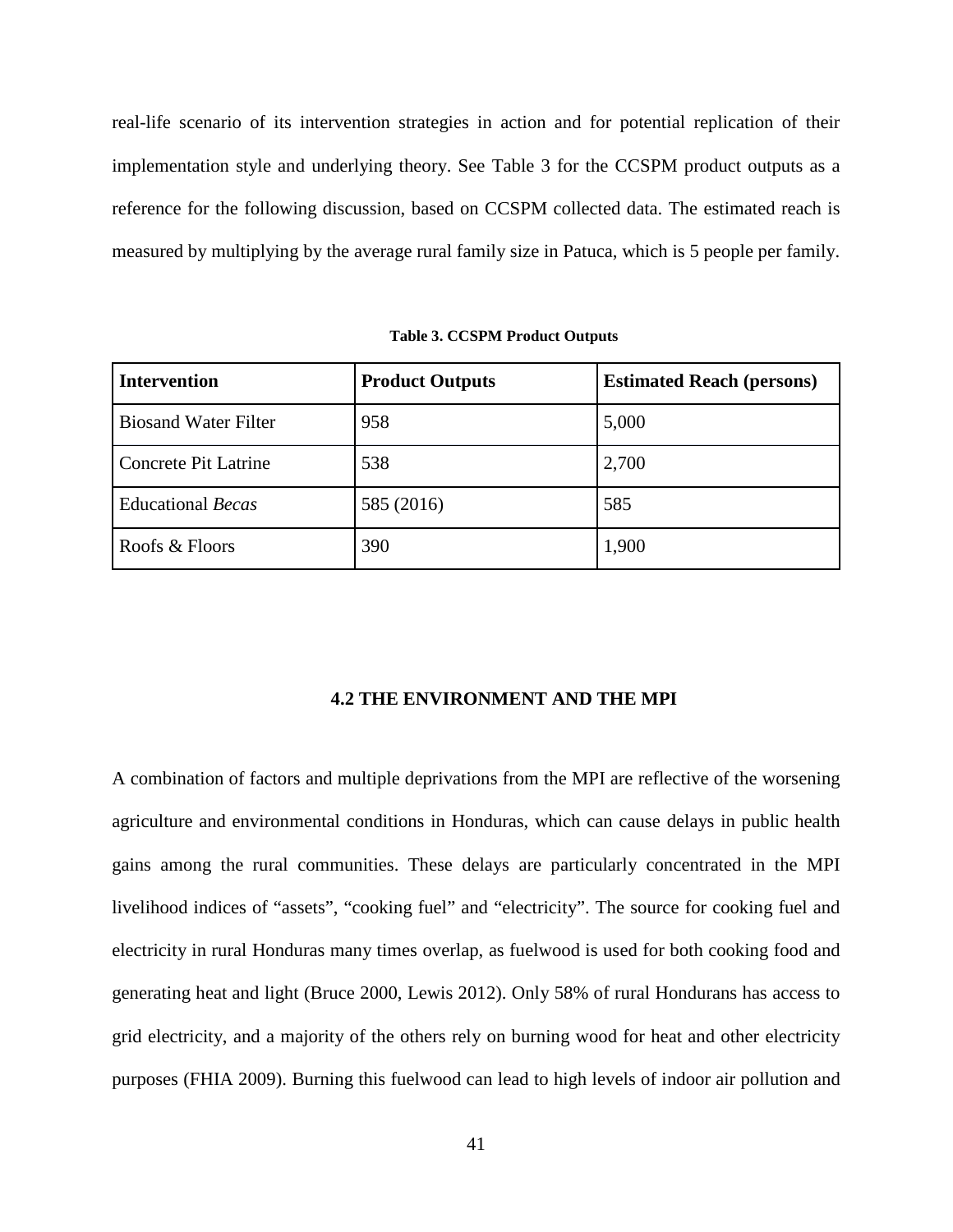is one of the reasons as to why respiratory diseases are among the top 5 causes of child mortality as well as in the top ten causes of death country-wide in Honduras (Bruce 2000). Additionally, burning this fuelwood for energy and food purposes increases its consumption and usage, which requires chopping down trees (Lewis 2012). Deforestation in Honduras is occurring at a rapid rate due to the need for fuelwood by rural families, but more so due to large scale logging and agricultural usages (Sherbinin 2008).

Agriculture is the human activity that is most reliant on the environment. While it is also a contributor of climate change, agriculture is the most vulnerable to the effects of climate change because it is completely dependent on annual rain fall, sun exposure, temperature, and other climate characteristics. Therefore, many times agriculture outputs worsen as a result of global climate change, which means more subsistence farmers and their families are unable to produce sufficient food or income as a result of lame agricultural yields (Sherbinin 2008). This can negatively affect health, livelihood, and human developmental growth as a whole. For these reasons, environmentally themed indices are included in the MPI, and the relationship between the environment, poverty, and health is being more closely examined on a global scale.

Diverse solutions are available on both micro and macro-level scales to improve agricultural sustainability and to minimize the negative effects that burning fuelwood has on the environment and health. To improve agricultural sustainability amidst a changing climate requires the collaboration of farmer education, farmer groups and their willingness to adopt different strategies. Such strategies can focus on soil conservation and optimizing the soil nutrient value, which can be done most cost-effectively through the use of NPK enriched fertilizer (Dougill 2002). Additionally, the adoption of other methods that will protect the quality of the soil are crucial for agricultural sustainability and environmental protection, such as the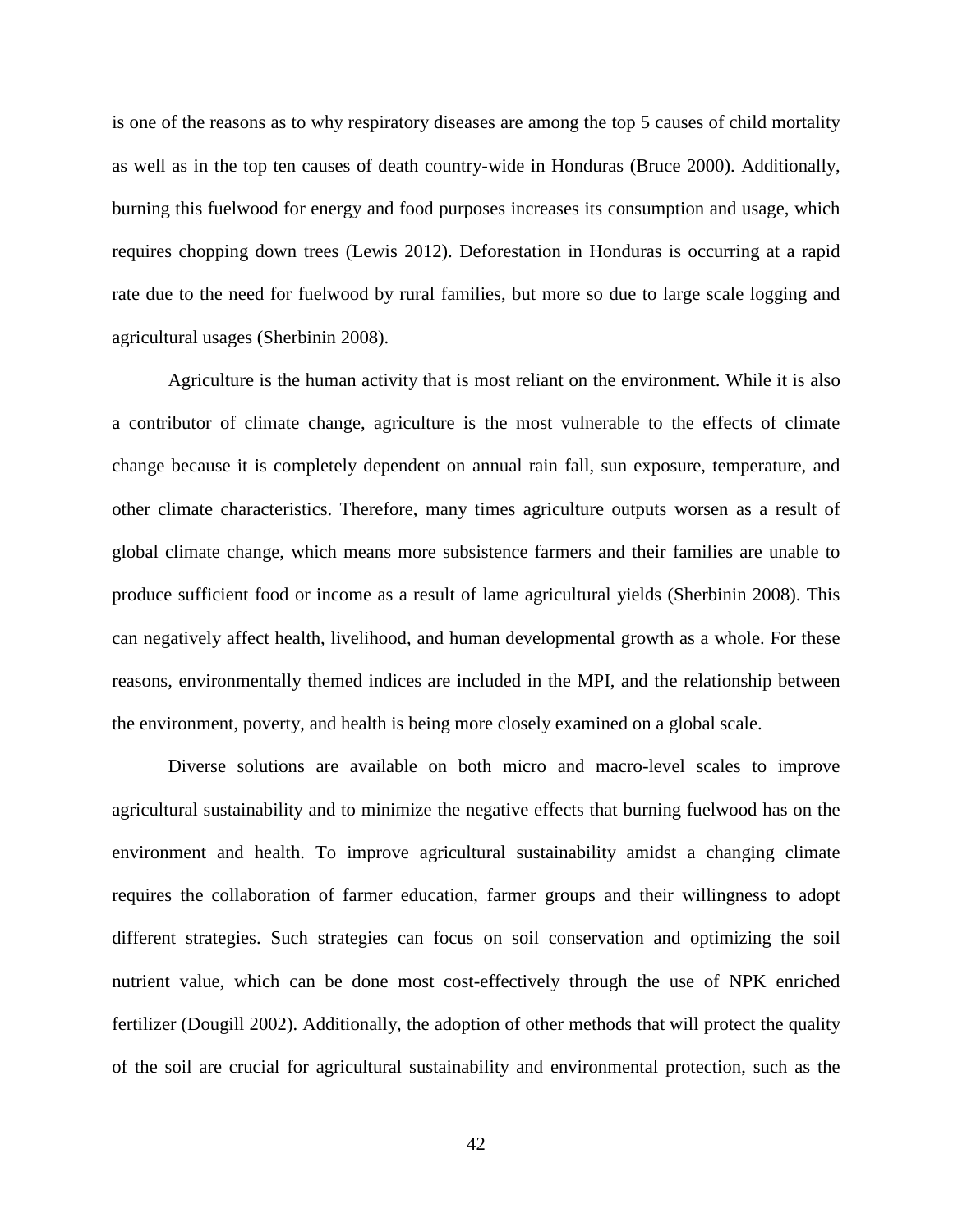strategy of slash-and-mulch (Neill 2001). The slash-and-burn technique has been practiced in Honduras for decades as a way to optimize land use. Slash-and-burn requires sufficient fallow time, of about 2 years, before the soil is prepared for planting. Due to the high number of landless farmers in Honduras - desperation for land increases, and crops are planted in soil that will not allow for sufficient provision of nutrients that a crop needs to grow. Slash and mulch is one potential solution to prevent the over-use of land and retain the nutritious top-layer organic matter of the soil for future crops (Neill 2001).

There are solutions, as well, to minimize the adverse health effects that burning fuelwood has on humans who rely on it as a source for energy and food preparation. ICS and better ventilation are two options decrease both the severity and the quantity of indoor air pollution (Lewis 2012). In doing so, a smaller amount of women and children will suffer from inhalation of harmful air-products, which can largely impact the rates of acute respiratory disease and obstructive pulmonary disease (Lewis 2012). Ultimately, finding alternate solutions to cooking fuel is one of the most effective and sustainable practice to decrease adverse health effects from incomplete carbon combustion and BC matter, and to reduce levels of deforestation (Lewis 2012).

Undernourishment can lead to higher susceptibility to infectious diseases and higher risk of child and infant mortality. While the urban-rural gap in nourishment in Latin America is narrowing, Honduras remains one of the countries that experiences highest disparity between rural and urban child nourishment according to height-for-age and weight-for-age indicators (Paciorek 2013). This is a result of many different social, environmental and other health care determinants, as well as community determinants like the access, price, availability of food (Paciorek 2013). Access to safe and healthy food is one of the most basic human rights, and a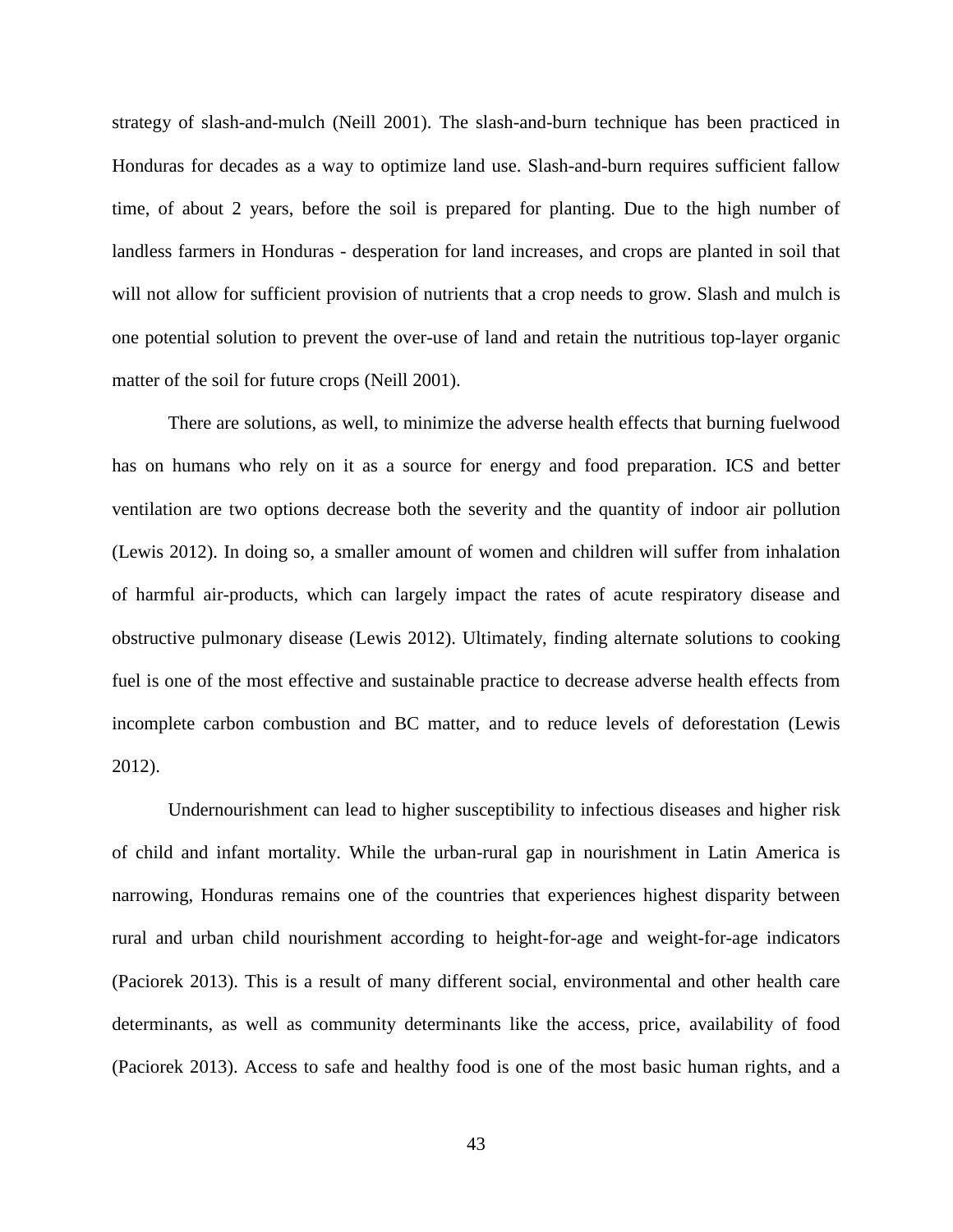child's development of social and cognitive processes rely on adequate nourishment. Eliminating malnourishment is one of the key targets in all published HDRs. POU food fortification methods have shown to have limited but real positive effects on child nourishment (De-Regil M 2013). Programs that target local food production and food supply have shown to be most sustainable in combatting malnourishment and its associated negative health outcomes (Andrade 2013) .

## **4.2.1 PROMESA**

As seen in the literature synthesis, the importance of agriculture expertise and farmer groups is important in environmental sustainability and maximizing crop yields. This is particularly necessary in an environment like Honduras that is subject to overactive land use, soil nutrient depletion, deforestation, and overall unsustainable practices that are shown to be detrimental to the livelihoods of rural subsistence farmers. In 2011, the CCSPM collaborated with the agriculture department of North Carolina State University (NCSU) and Universidad Nacional Agricultura (UNA) to support small-scale subsistence farmers in Patuca, Honduras called Proyecto Mejoramiento de Sostenibilidad Agricultura (PROMESA).

PROMESA has a variety of projects and functions, which are overseen by a specialized and UNA-educated coordinator, who is employed by the CCSPM. PROMESA is currently involved with 46 subsistence farmers dispersed throughout the *aldeas* of the region of Patuca, Olancho, Honduras. As a part of the CCSPM contract, these farmers receive NPK enriched fertilizer for a two- year, four-harvest time period. In acknowledging the importance of soil quality, soil samples have been taken and tested among ten demonstration farms in ten different locations. These samples were analyzed at a local laboratory and have helped the UNA coordinator match the most beneficial fertilizer with the soil. As a result, the fertilizer NPK2 has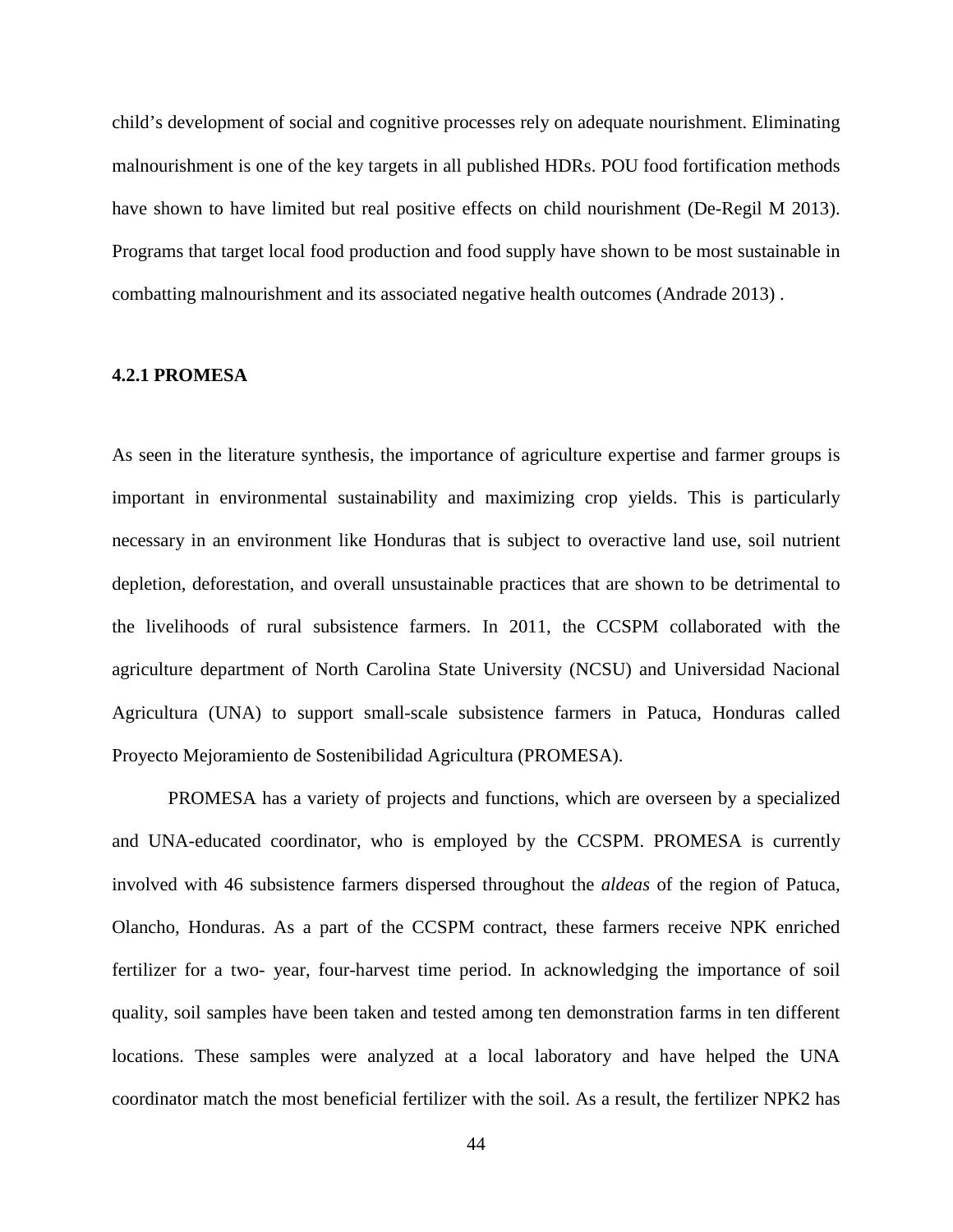been recommended for the next growing season. This is of particular importance to optimize soil nutrient levels which can in turn optimize crop yields and quality for the participating farmers of PROMESA.

Not only do the PROMESA farmers receive agriculture expertise regarding soil management and nutrient availability, but they also have the opportunity to form farmer groups and discuss best methods among themselves. This connectivity is shown to be of upmost importance in such settings (Wollni 2014). Many farmers feel a sense of belonging and importance due to their involvement with PROMESA. To avoid dependence, however, PROMESA has designed a two-year contract with the farmer groups. This also allows a greater proportion of famers to partake in the activities and benefits that PROMESA will offer in the upcoming years. Since Patuca is a rural and mountainous setting filled with over 70 different *aldeas*, there are hundreds, if not thousands, of farmers who rely on the land for their livelihoods. Each *aldea* has a "delegado" or a 'delegate of the word' who has been appointed by the priest as a leader in their community. Many of these delegados are also PROMESA farmers and they have been crucial to the credibility and the sustainability and the increased social connectivity of PROMESA since its birth in 2011.

## **4.3 EDUCATION**

Education is one of the most important components of the MPI, comprising one third of its measurement. The literature shows that higher education can lead to decreases in maternal, infant, and child mortality, lower fertility rates, and lower rates of sexually transmitted and other infectious diseases like HIV, particularly for women. For men, dropping out of school can lead to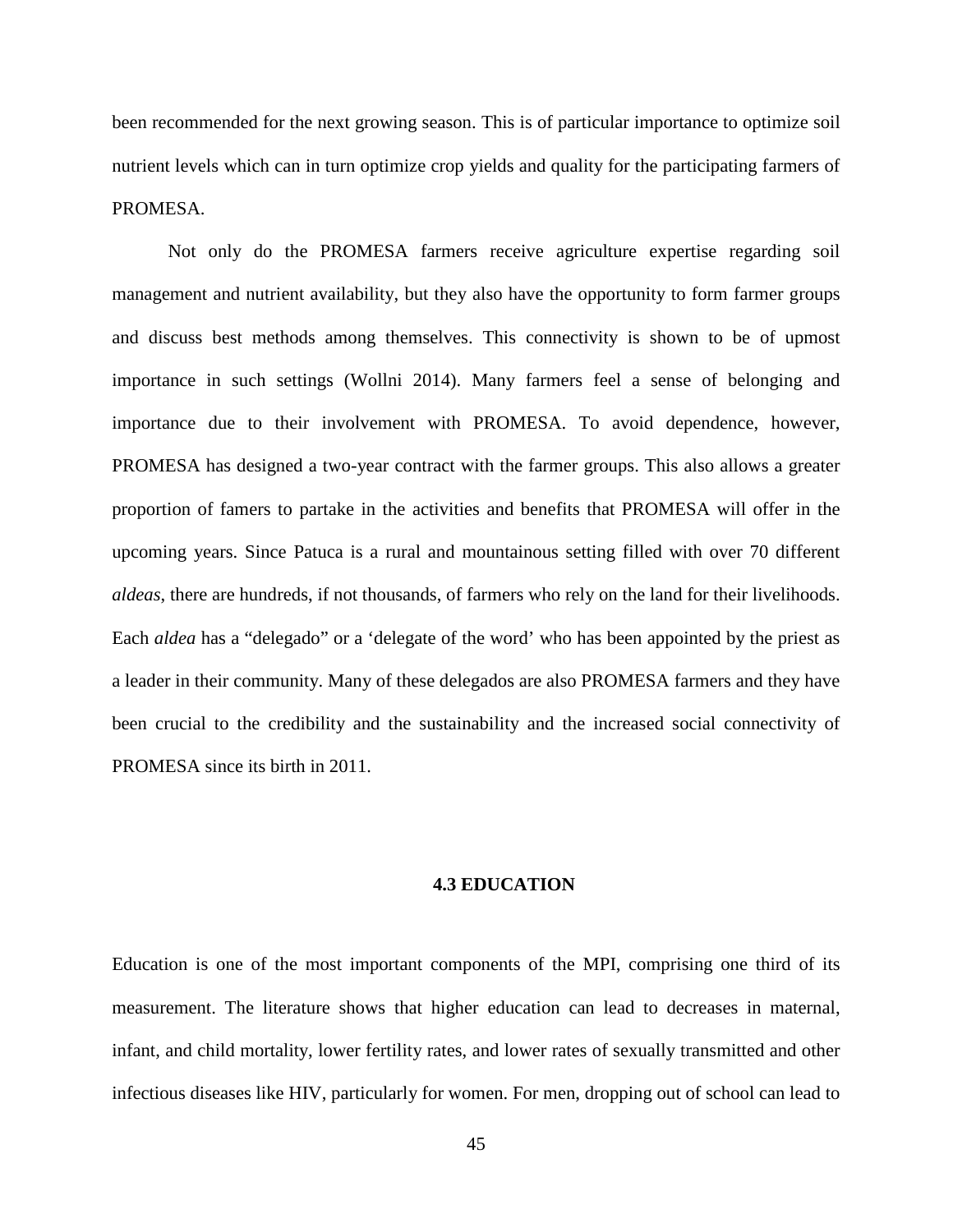poor long-term economic effects for both the individual, his family, and society (Alsan 2013) (Maclean 2013) (Osili 2008).

The good news: primary and secondary education enrollment and attendance is expanding worldwide among low-income countries. This is a result of four major global themes. The first is demographic momentum, meaning that through the different stages of demographic transition, low-income countries are finding themselves with large cohorts of young children, particularly in the countries characterized by low mortality and high fertility, like Honduras where children under the age of fourteen compose 34.18% of the population (CIA 2016). This category of population growth increases the demand for primary and secondary education. This is fueled in part by the second reason for education expansion: globalization. Growing is the global emphasis on literacy and mobility and the need for more than only primary level education to find employment. The third reason also has a global twist and that is the international recognition of the need for education and resources among low-income countries. The MDG's and the SDG's both include increasing rates of primary and secondary education as its targets goal. There has been an upheaval of support from the international community in increasing capacity of local NGOS and third-party institutions to advocate for donor and recipient institutions to enhance education. The fourth, and perhaps the most precarious is the government's commitment to education expansion. Many low-income countries' governments have actively expanded their education, while other governments' efforts are being mitigated by corruption and lackluster of support (Van Dusen 2008).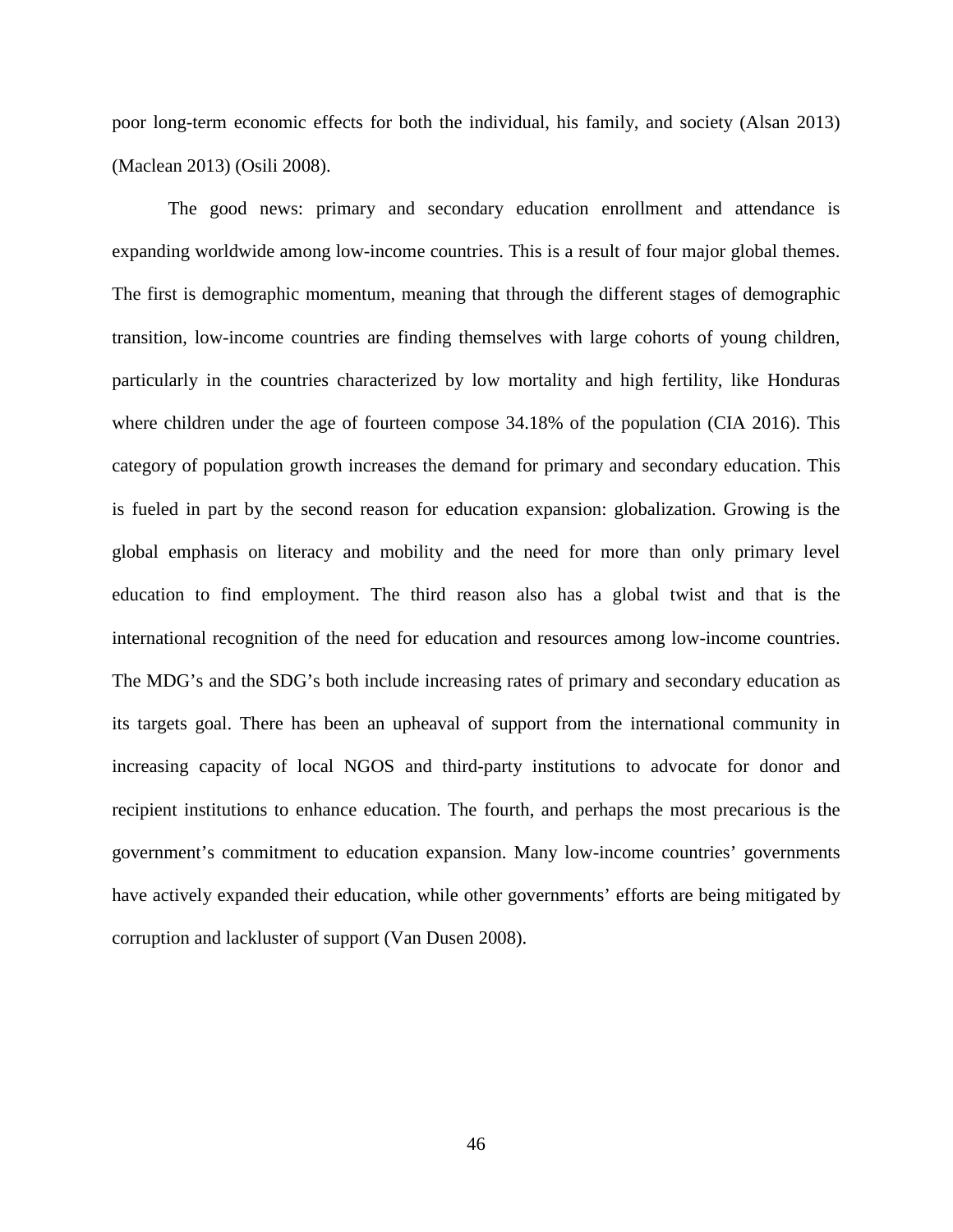### **4.3.1 The CCSPM Influences Education Enrollment and Attendance**

To address some of the barriers to receiving an education, the sister parish mission has worked to increase the number of educational scholarships, *becas*, throughout the Patuca region. Since the program started, over 1,000 children have been financially supported through primary school, and in 2016 alone a record number of 585 *becas* were distributed. These *becas* help relieve families of the economic burden and the psychological burden of not being able to invest in their children's education and their children's futures, as it is well shown in the evidence that education is correlated with a variety of positive health outcomes (Maclean 2013).

## **4.3.2 The CCSPM Influences Education Quality**

In addition to the *becas*, the CCSPM developed a very unique agriculture program in the high school of Nueva Choluteca to increase the quality of agricultural education in the rural setting. When PROMESA was initiated in 2011, the organization leaders noticed that the students in the agriculture sector of the high school were learning about best agriculture practices online through the use of computers. PROMESA funded and developed a large demonstration field for the agricultural students so that they are able to use their hands and tools to learn the best growing and harvesting practices. They learn how to sow and reap a growing bed, which vegetables are most adaptable for which seasons, how to space the seeds of vegetables, how many seeds to sow, how to level a bed, what the best irrigation practices are and other important successful agricultural strategies. The students work in the field side-by-side with the PROMESA coordinator for two days a week and by the end of the semester not only have they learned hands-on how to plant properly, they have also harvested their own crops for consumption and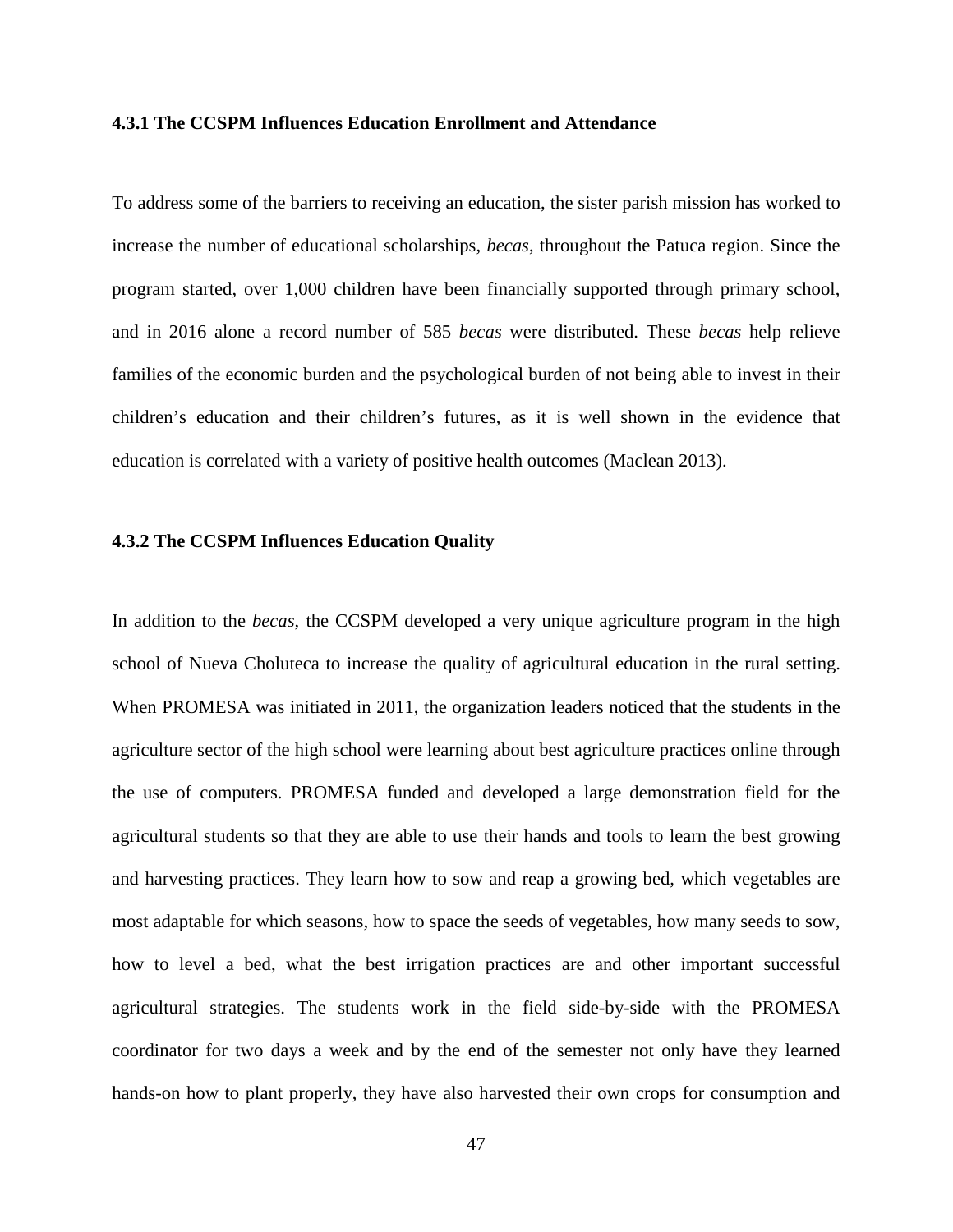selling. The agriculture students have expressed tremendously positive feedback on their experiences in the field. Promesa has also invested in two pigs for the high school, a boar and a sow, so that they reproduce and their piglets can be sold as a method for income generation. In a rural farming village like Patuca, the importance of high-quality agriculture training is of the upmost importance, so that students who will one day be farmers can perform better in their own fields and increase their crop yields and crop quality, food availability and nutrient consumption.

# **4.4 HEALTH**

#### **4.4.1 STH Infections**

The MOH of Honduras and the MOE, Pan American Health Organization (PAHO), and Operation Mama have collaborated to expand deworming coverage to children in Honduras through mass drug administrations (MDA). This program reached just over 1 million students in 11,576 primary schools country-wide and 700,000 children under 5 who attend preschool; yet another reason of the importance of receiving an education (Network 2016).

Valiant in nature, these biyearly MDAs are not comprehensive enough to completely eliminate the burden of non-tropical diseases and STH infection in Honduras, which has a prevalence of almost 73% in a sample of 320 school age children (Sanchez 2013). MDA is merely a supplement to the true problem which lies within prevention gaps in sanitation and hygiene coverage. Decreasing prevalence and morbidity of STH will happen at a much faster pace when preventative measures are structurally in place (Esrey 1991, Fewtrell 2005). The evidence has consistently shown that improved sanitation and improved water sources are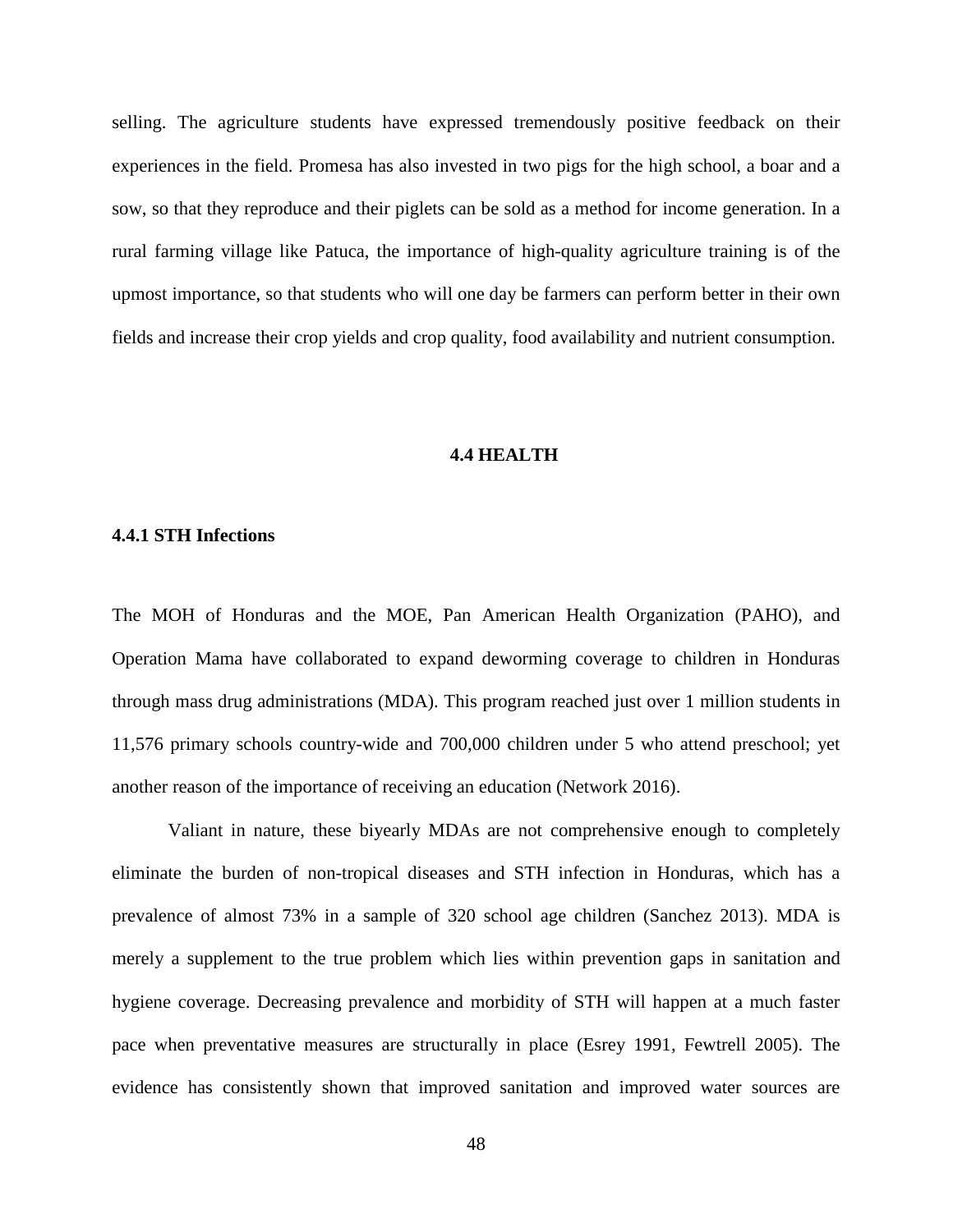directly associated with the decrease in incidence and severity of NTDs, specifically helminth infections which are endemic in Honduras (Esrey 1991). Interventions like the concrete slab pit latrines and the BSFs are shown to effectively prevent sanitation related diseases through breaking the pathogenic life cycle and avoiding contamination and infection from bacteria and parasites (Aiken 2011)(Liang KR 2009).

## **4.4.2 CCSPM Influences STH**

Over 538 simple concrete pit latrines have been dug out and constructed for an estimated 2,700 people in the region of Patuca. Additionally, 958 BSFs have been distributed to improve water quality and quantity. In total, it is estimated that over 5,000 families are receiving appropriate products for improved sanitation and hygiene. These forms of improved sanitation have been shown through a wide variety of studies that these interventions have the capacity to significantly reduce the rate of helminth infection as well as diarrhea (Esrey 1991, Fewtrell 2005, Heijnen 2014). While the CCSPM does not have evaluative outcome data regarding rates of morbidity and disease, recipients have expressed satisfaction with their improved forms of sanitation, and given what we know about the impact of sanitation on public health outcomes, it is likely that efforts in this area have produced positive effects as well.

## **4.4.3 CCSPM Influences Housing**

To address housing issues, the CCSPM has provided roofs and floors to 390 families. Evidence reveals that implementation style of housing interventions are just as crucial as the house itself, and that community collaboration is essential for structural housing improvements (Krieger JK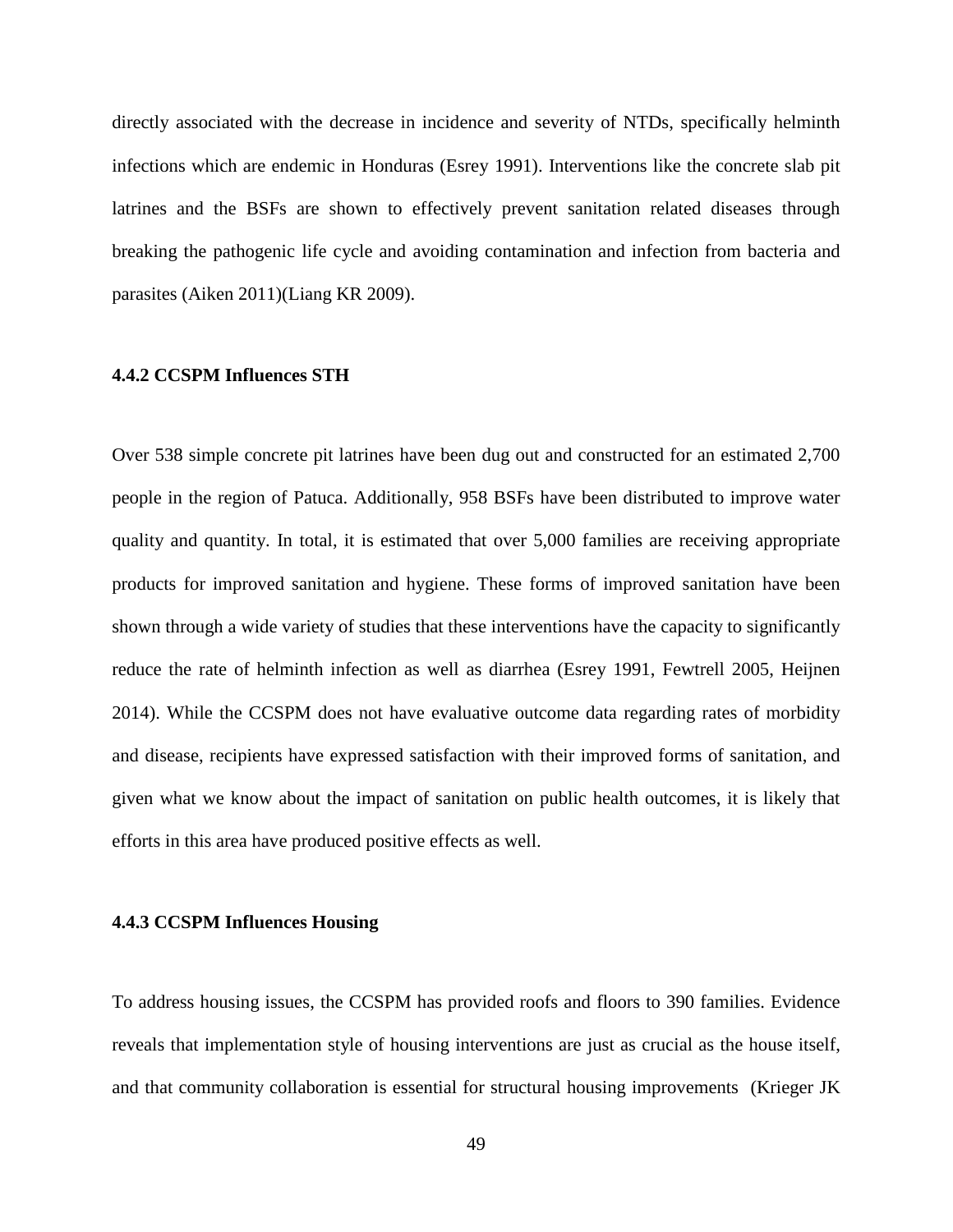2002). The presence of a cement floor and a tin roof can be associated with lower levels of asthma and respiratory disease and are contingent as well upon external environmental and community factor (Bueso A 2010).

#### **4.5 HOLISTIC GROWTH**

The concept of human development is not static, as it is a broad term encapsulating the necessary capabilities that foster both human welfare and economic progress. The essence of what human development captures is a mixture of many other global ideological core components, such as health and economic equity, poverty reduction, human capability expansion, environmental sustainability, human rights and human security and happiness, all of which are not mutually exclusive (Alkire).

HD is about holistic growth that focuses on a person's capabilities to achieve good health (Sen 1999). MP is the measurement and the analysis of the tools and resources a person has available to achieve such growth. Both concepts are inextricably linked, as are all of their potential interventions. Child mortality cannot decrease if there is not a change in a child's nutrition. Food availability cannot change without guided and sustainable agriculture practices. These advanced agriculture practices cannot be achieved without education, manpower, energy, and general health. Disease morbidity and mortality cannot be avoided without improved housing, sanitation, and hygiene. And education encompasses it all. Public health needs and basic human rights must first be met in order for people to have the opportunity to achieve good health and live a long and happy life free from of MP.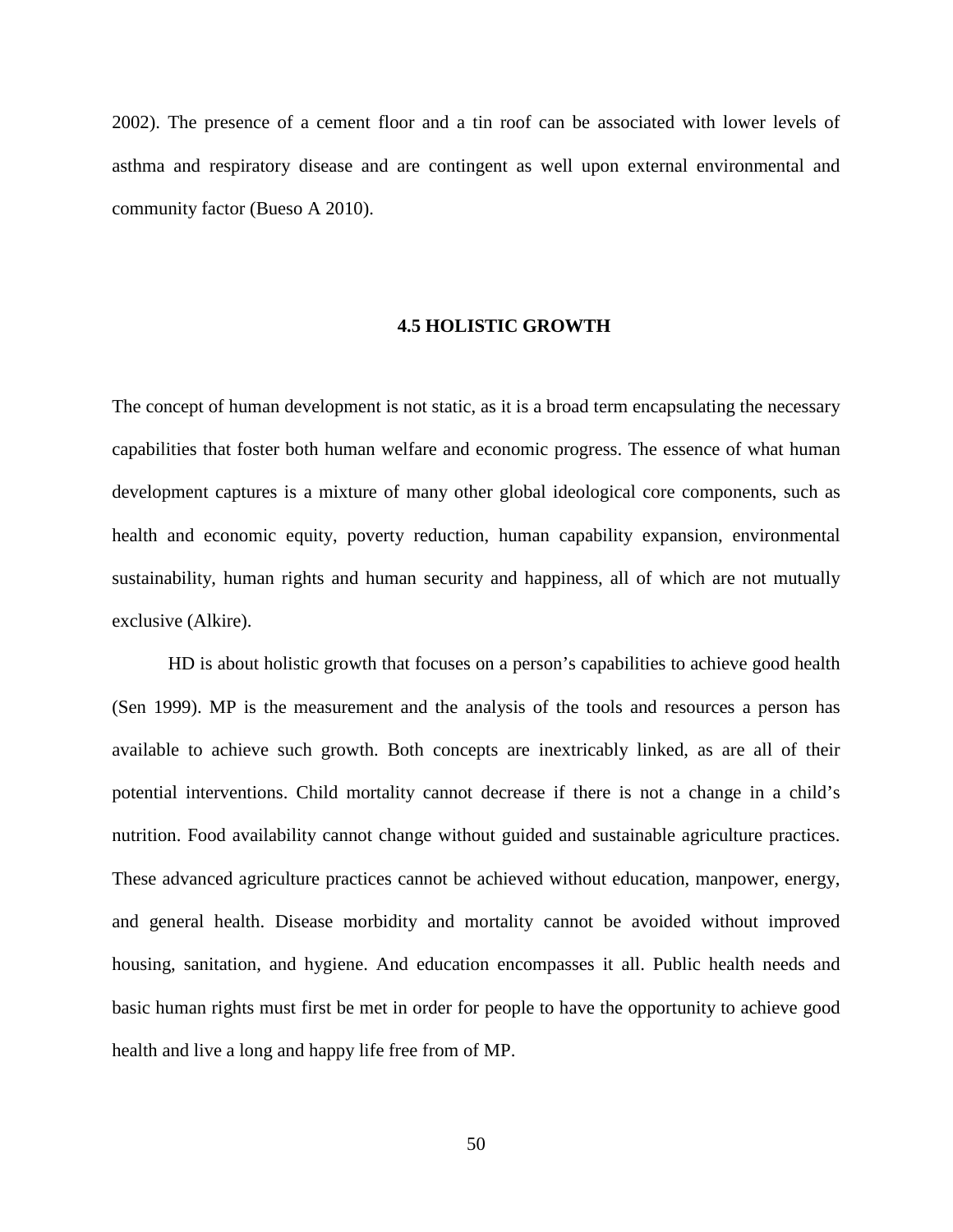Additionally, none of the above human needs can change without community capacity and willingness to work and adapt. Unfortunately, barriers to expanded economic development do exist, many times in the form of larger forces like corruption (Jain 2001). Other institutions need to step up to promote sustainability and health equity in order to reduce country-wide poverty and to meet the population's basic public health needs.

## **4.5.1 Holistic Growth and the CCSPM**

While the MPI encompasses holistic growth in addressing multiple intervention strategies for a population's public health needs, the CCSPM between Nuestra Señora de Suyapa and St. Michael experiences barriers to promoting such growth for everyone in the recipient parish. While the ideal situation is to provide every family with all of the tools to completely eliminate multidimensional poverty, the reality is that only some families receive a few of the indicated interventions. Nevertheless, poverty reduction can have a compounded effect, and therefore improvements in one MPI component can potentially lead to advances in other MPI components (Klugman 2011). So while not all MPI components are addressed for all recipient families, a large proportion of them now have access to clean water, sanitation, hygiene, housing and education, which can have ripple health effects in other spheres of daily living. Without the assistance of the CCSPM, thousands of people would not have access to such tools and resources that can help reduce their multidimensional poverty level.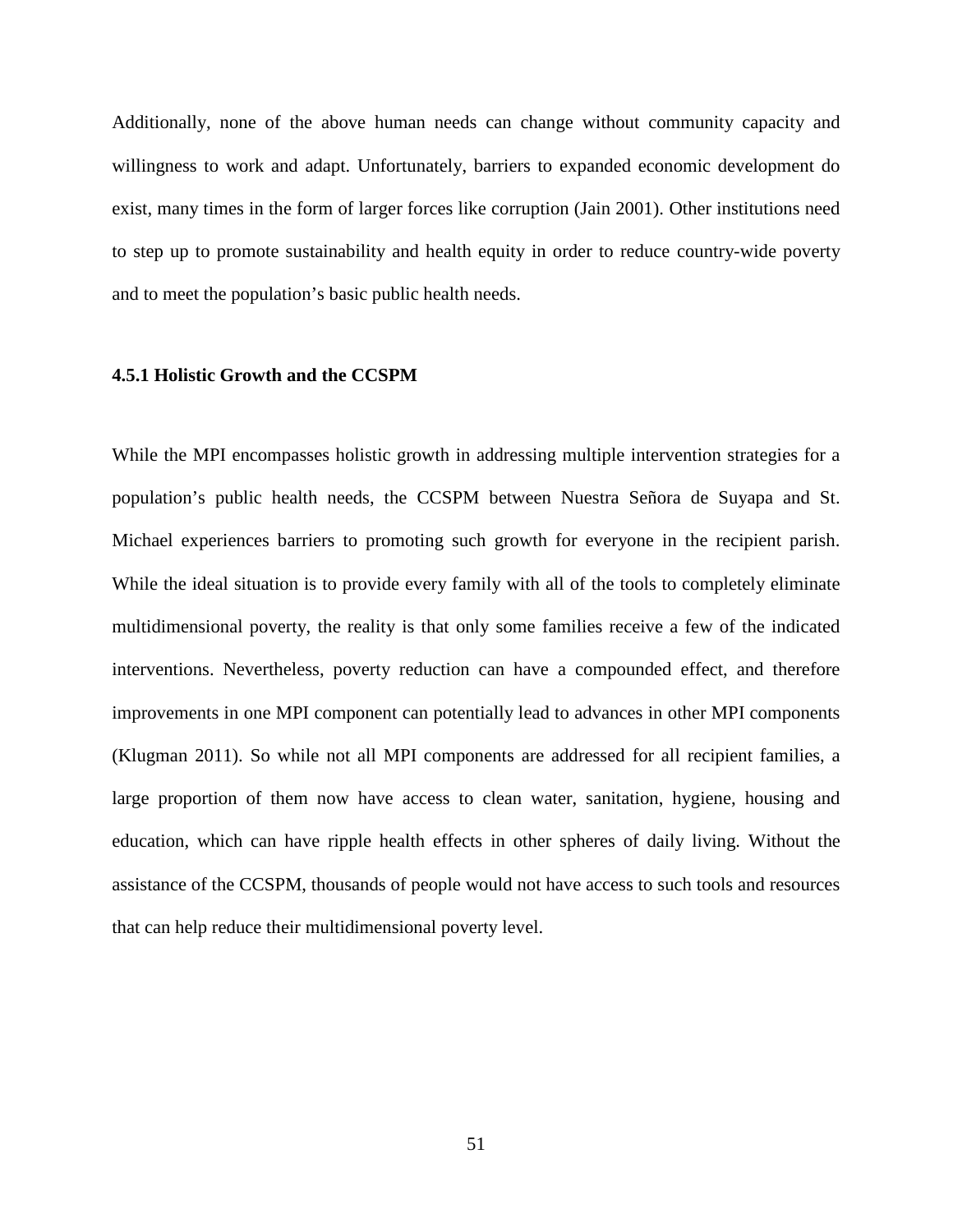### **4.6 THE STRENGTHS OF THE CCSPM**

The Catholic Church is a promising institution for the expansion of public health needs because it already has an existing presence in Honduras, particularly in the rural areas where the public health needs are the greatest (Klaiber 2009). The Church can offer certain benefits to human development and poverty reduction that the government cannot, just as the government can offer solutions that the Church may not be authorized to do. There is promising formative evidence that the Catholic Church can cater to some of the most marginalized populations who suffer from multidimensional poverty and whose needs have fallen through the cracks of their own government. While there are limitations and skepticism regarding the involvement of the Catholic Church, it is nevertheless a culturally appropriate and a community-engaging method for public health implementation practices, particularly in the setting of Patuca in the municipality of Olancho, Honduras.

## **4.6.1 Trust in Leadership**

The Church has built a strong community of trust, reliance and respect in some parts of Latin America, including Honduras (Klaiber 2009). This respect that the community members have for religious authority has allowed the CCSPM between Nuestra Señora de Suyapa and St. Michaels to flourish. The community members hold a very high respect for the priests and Franciscan sisters who are seen as leaders in the community of Nueva Palestina, therefore it is considered an honor for one to help implement these projects and to receive one or some of the outputs. The priest's involvement and leadership is so crucial to gaining trust and credibility of the CCSPM, which is ultimately under his authority (Klaiber 2009). As a result, the interventions have had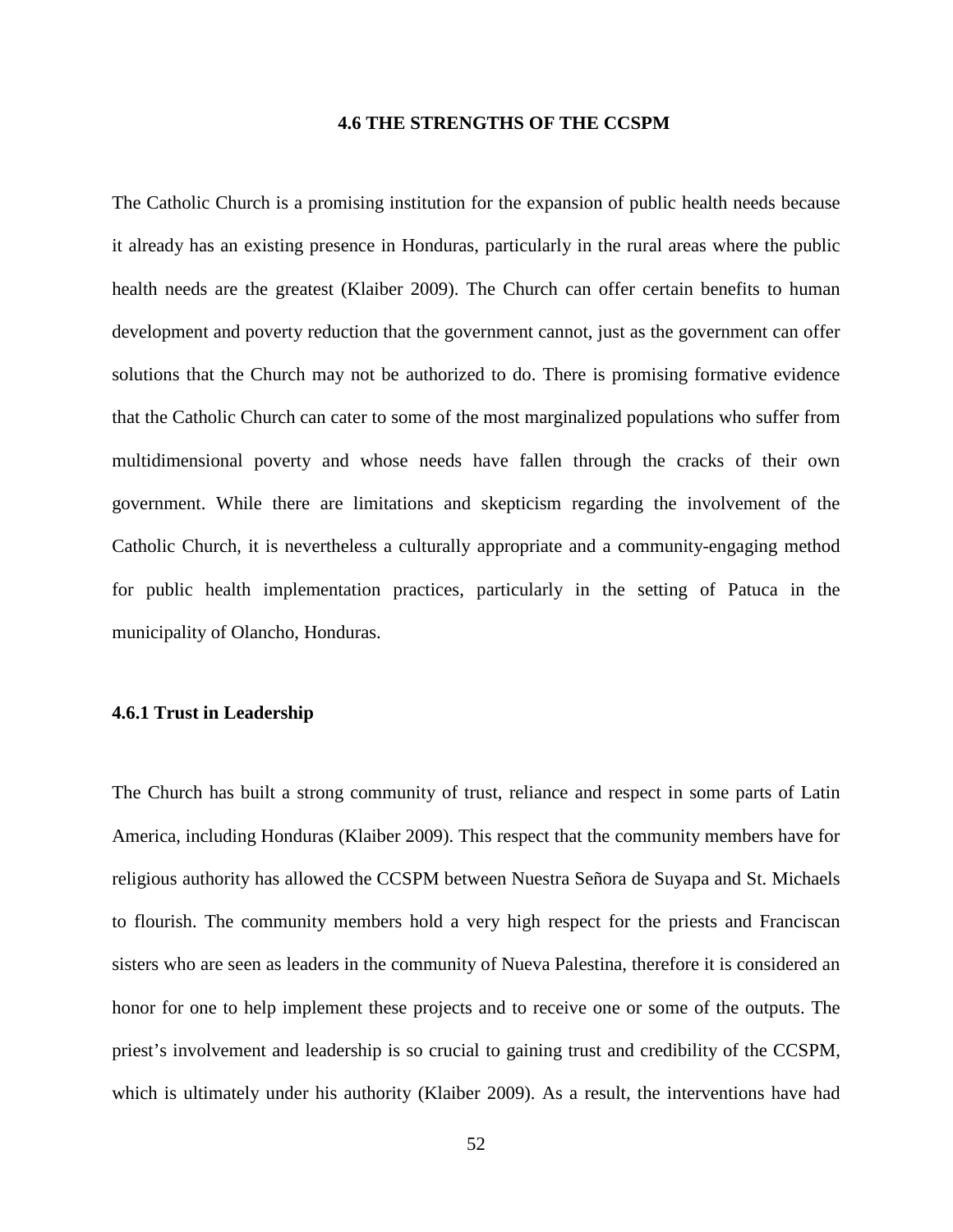extremely successful uptake rates and have resulted in overall positive implementation experiences. While the priest is regarded as the main leader in the community of Patuca, he has appointed *delegados* to be leaders in their individual *aldeas*. The *delegados* have an established reputation of respect, and have been particularly crucial in the success of PROMESA and its associated farmer groups.

## **4.6.2 Continuity**

The Catholic Church already has an established organizational structure and hierarchy. For this reason, the CCSPM projects have been able to sustain in the last 15 years despite changes in priests and other hierarchal alterations, largely due to the employment of permanent staff known as *promotores*. Both donor and recipient parishes have experienced changes in authority through priest exchanges, yet the strong CCSPM infrastructure and the expertise of the *promotores* have permitted the programs to continue despite such hierarchal changes, although it must be noted that priest transitions are a disruption to overall functioning capacity of the CCSPM. Sustainable development, however, has flourished as a result of the health promoters and the CCSPM infrastructure. This sustainability is absolutely essential to truly reduce or eliminate the burdens of multidimensional poverty and disease and to promote human development centered growth (Haq 1993).

### **4.6.3 Strategic Partnerships**

The 15-year continuity of the programs has earned the CCSPM a reputation of respect and credibility, which has attracted large and resourceful institutions and organizations. As a result of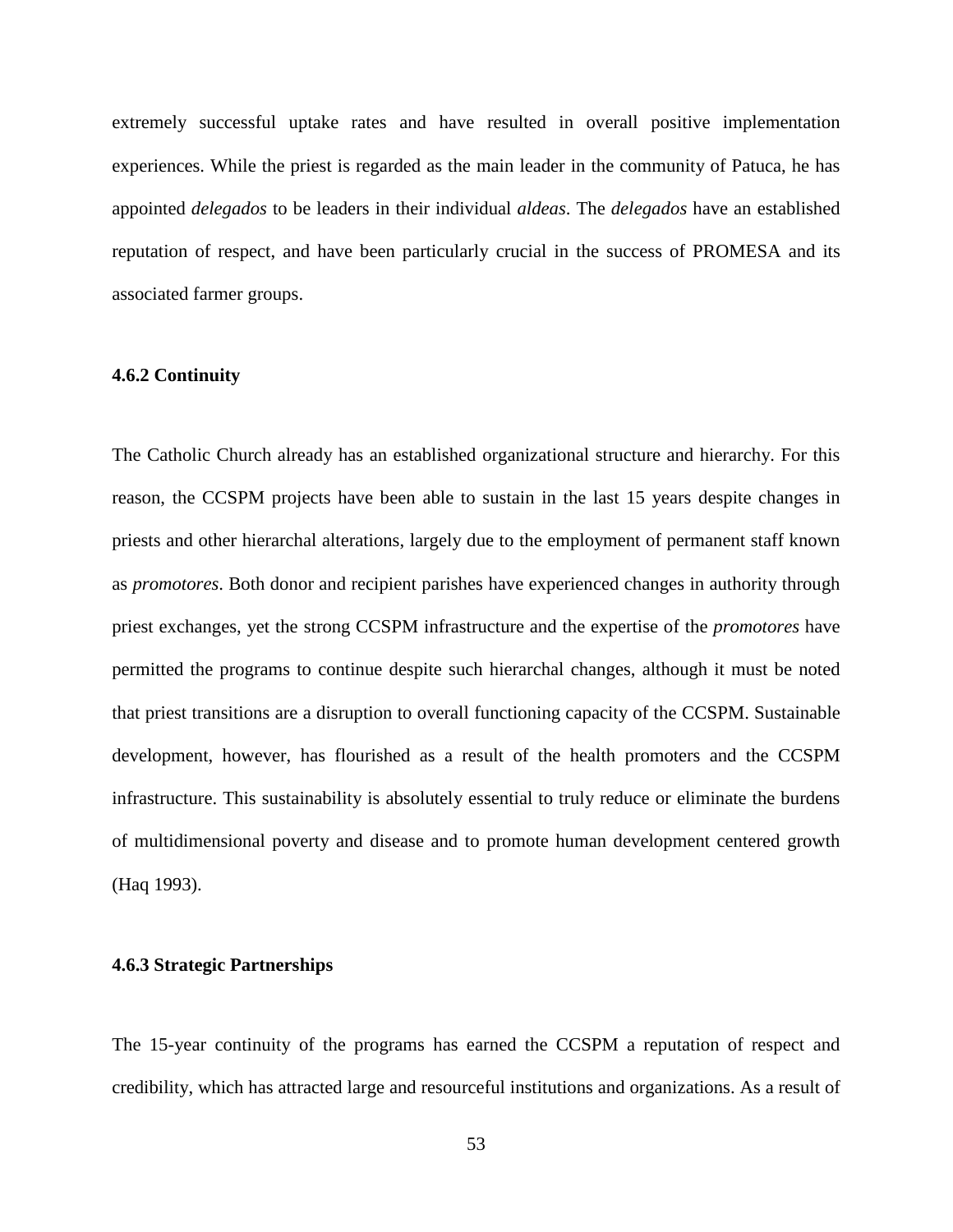the continued success of program outputs and community involvement, the Shelton Leadership program at NCSU spearheaded the development of PROMESA, which led to valuable partnerships with UNA and the Rotary Club in Danli, Honduras. These organizations' involvement have been crucial in the continued development and expansion of both the agriculture program PROMESA and the regular supply of the BSFs and the concrete pit latrines. Their contributions are particularly noteworthy because their functioning capacity does not directly depend on the existence of the CCSPM. UNA and the Rotary Club both are rooted in Honduras and are sustainable and reliable sources for knowledge and expertise for the village, if one day the CCSPM were to cease. Both personal and professional relationships have been established between the Danli Rotary Club, UNA and the *delegados*, *promotores*, and the priests.

The relationship between the two churches is a strategic partnership in itself as well. The recipient parish consistently receives funds from the donor parish to complete the indicated projects, while the donor parish has been actively involved, reliable, and passionate for promoting culturally appropriate global public health since the birth of the CCSPM in 2000. Their partnership is rooted in a common faith, Catholicism, and is sustained by personal relationships, friendships, and frequent visits in both directions. While many other sister parishes and global scale institutions have discontinued their involvement with Honduras in recent years due to high levels of country-wide violence, this particular CCSPM has instead flourished.

## **4.6.4 Funding**

The donor parish holds one parish-wide collection per year to be able to fund the projects as well as pay salaries to the employed *promotores.* These fundraisers have increased steadily in donations in the past years; in 2015 over \$100,000 was collected. A very minimal amount of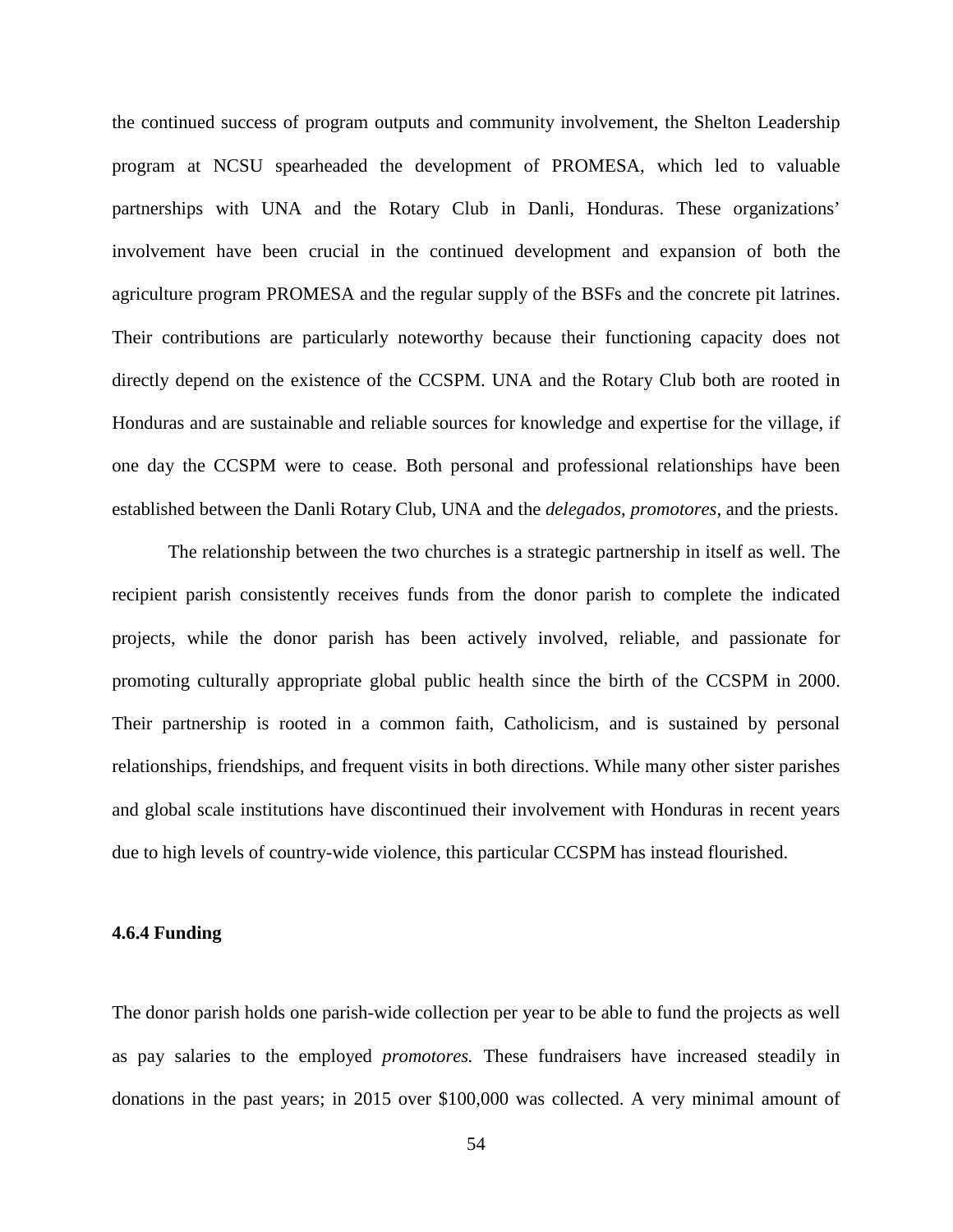these funds are lost in overhead costs, as all members of the CCSPM committee are volunteers. While these funds may one day cease, they have been consistent in their growth and are used towards the supply of sustainable resources for the citizens of the recipient parish in Patuca, Honduras. Strategic partnerships with local institutions and the provision of local resources is a way for the recipient parish to gain sustainability, as well.

# **4.7 THE LIMITATIONS OF THE CATHOLIC CHURCH**

While the CCSPM is able to fill the gaps and help reduce multidimensional poverty of Nueva Palestina, there are still many public health targets yet to be achieved to sustain long-term and independent growth in the community. Many barriers to health and education services stem from larger forces like the government (Jain 2001). While the Catholic Church can influence politics to a certain degree, it is not allowed to take a formal stance on politics during presidential elections, and is therefore one step removed from government action. Although the Church can educate and engage the public, their influence is not to a substantial degree and they too are often subject to governmental corruption (Klaiber 2009).

One of the solutions to reducing multidimensional poverty on a large scale in Honduras is through improving the provision of governmental funds and increasing the government's budget on health and education (Schwaller 2011). While short term MPI gains can be made on increasing education enrollment and preventative WaSH measures in individual communities through *becas,* BSF, and latrines, the true solution for promotion of health and education lies within increased capacity of teachers and doctors in Honduras. The government of Honduras is a barrier to its own quantity and quality of native teachers and doctors, who are commonly subject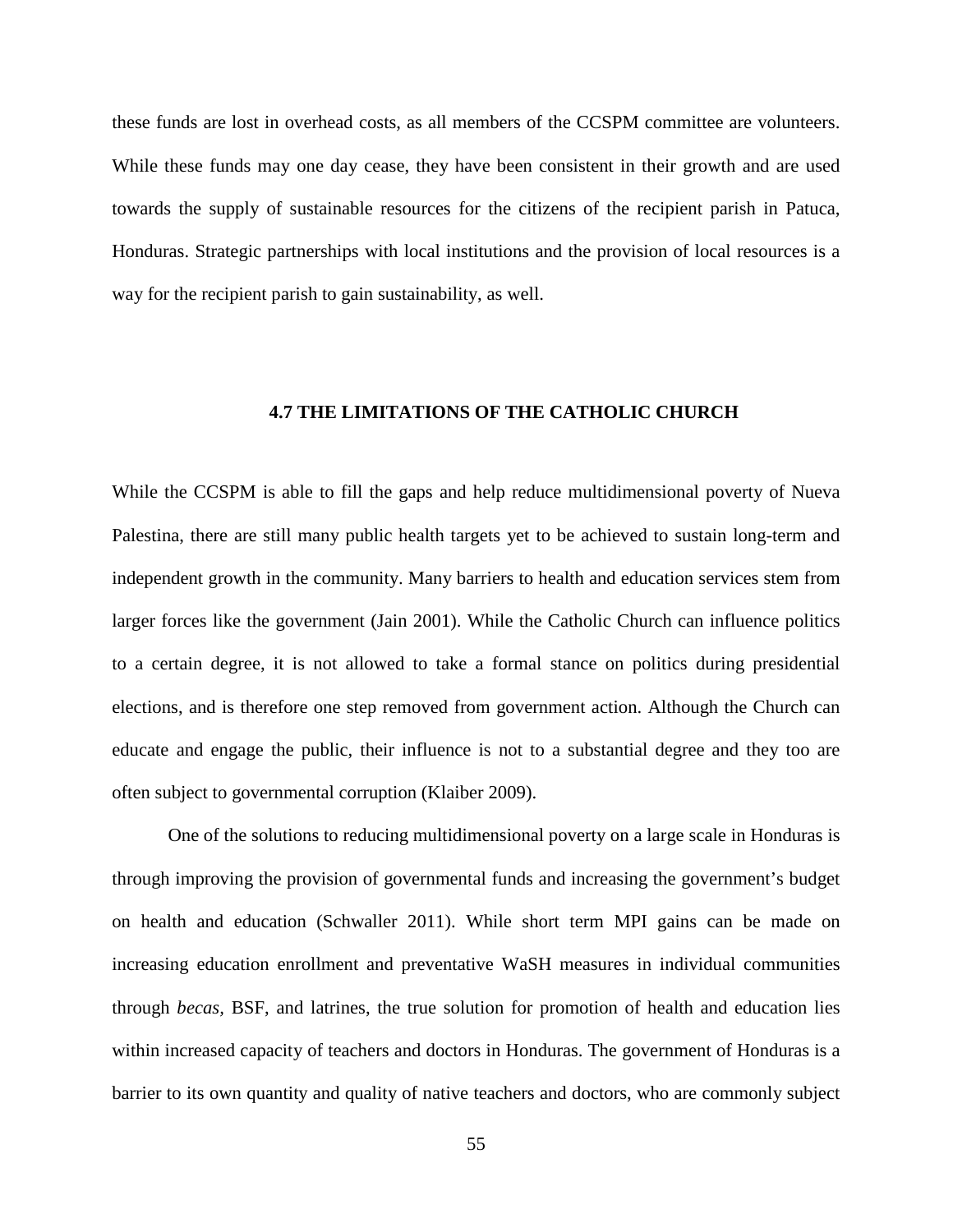to low wages, job instability and overall poor educational facilities (Schwaller 2011). Long term gains in education and health are therefore largely dependent on legislation and increased budget for the MOH and MOE. This legislative action is not within the control of the Catholic Church, and certainly not the CCSPM.

Additionally, the decentralization of point-of-use water filters like the BSF to individual families is greatly effective in providing clean water to households who would otherwise have none, but it does not solve the greater issue of the need for comprehensive water management and better supervision of municipal and industrial wastewater systems in Honduras (Organization 2001).

Rural access to grid electricity is reliant upon government action as well. The adverse environmental and health effects of burning fuelwood for energy are widely researched and supported in the systematic review by Lewis et al. While small scale solutions do exist, like ICS, they have difficulty in implementation (Lewis 2012). The CCSPM has been unsuccessful in distributing and implementing ICS to the families of the recipient parish. Until the government can stabilize and establish country-wide, large-scale public health programs, the Catholic Church will remain involved in filling the gaps and reducing poverty as much as possible, even if it is on a small scale.

# **4.7.1 Limitations of the CCSPM**

While there has been considerable success in the Honduras sister parish mission between St. Michaels and Nuestra Señora de Suyapa, there are also limitations due to its nature of development. The first and foremost is the lack of hard data for quantitative evaluative purposes. While all process outputs have been recorded such as number of latrines installed, number of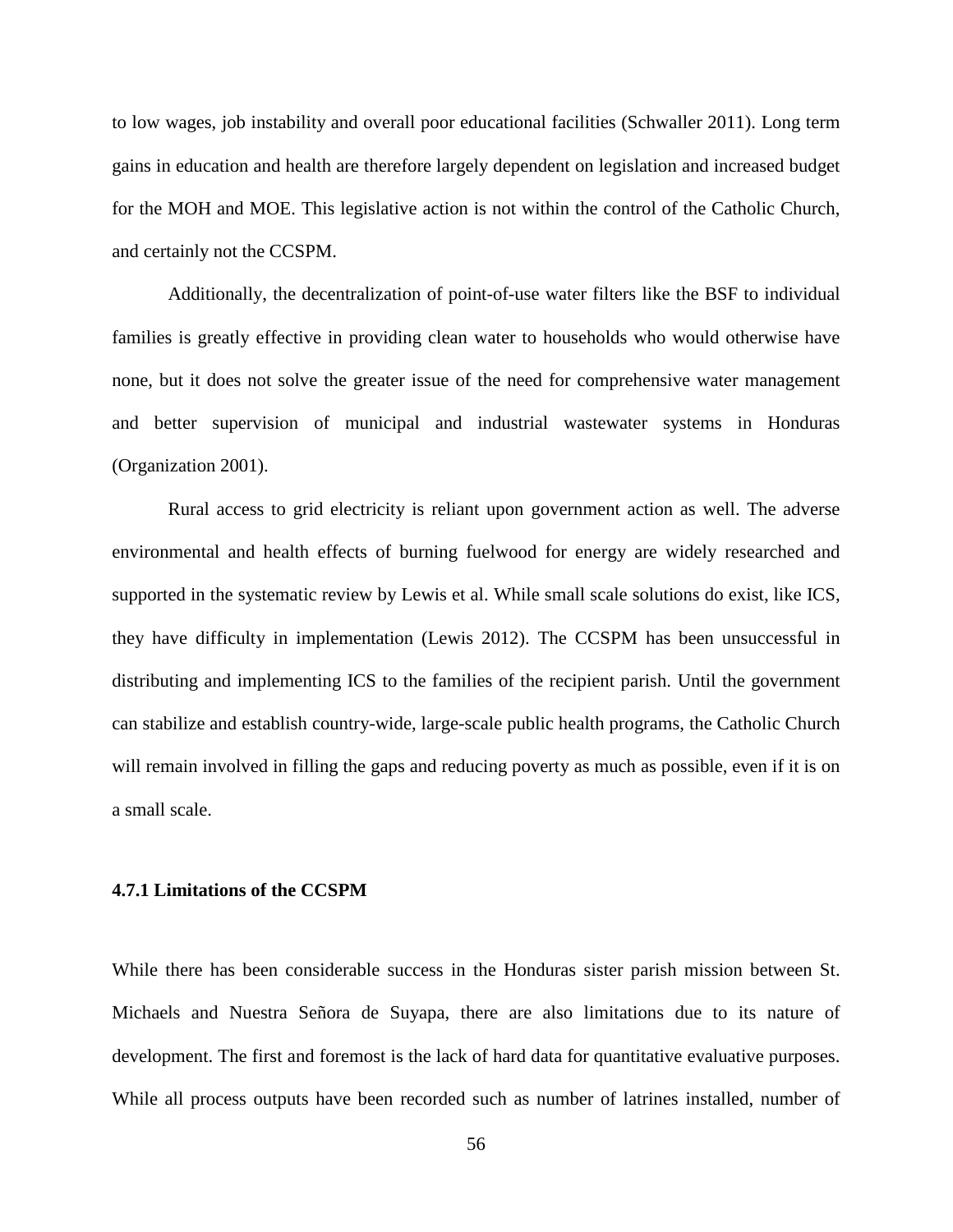roofs and floors installed, and number of scholarships given, there is no data to support that rates of disease have gone down as a result of these specific interventions. Although all interventions are evidence-based and have been shown in other studies to decrease incidence of disease and increase quality of life, as depicted in this literature synthesis, it is unknown as to what extent the sister parish mission has improved public health outcomes quantitatively. The CCSPM has, however, received positive qualitative feedback regarding each intervention due to the participatory nature of implementation, community building strategies, and the human-centered approach.

Another limitation is how to address the question of who will receive the interventions. The primary recipients of the housing, sanitation and hygiene, and agricultural interventions are all Catholic families and participants of the Catholic parish of Nuestra Señora de Suyapa. While the majority of the rural population is Catholic, particularly in the *aldeas*, there are still many non-Catholics living in Nueva Palestina who are not members of the Catholic Church and therefore are not under the jurisdiction of the diocese. These people are not preferred to receive the interventions simply because they are not registered as a member of the Church and therefore are harder to locate. Many receiving families have pre-existing relationships with the priests, the nuns and the *delegados*, therefore meeting their needs are of higher priority and locating them is easier. Non-Catholic families have been receivers of the interventions in the past, yet the vast majority is Catholic due to convenience, personal relationships, and the underlying nature of the sister parish mission which is to share in faith and religious communion.

Finally, another barrier is the frequent change in priests. Since 2000, the recipient parish has seen five priests, the most recent replacement in February of 2016. While working with the priests has been an overall positive experience, there have been barriers to continuing to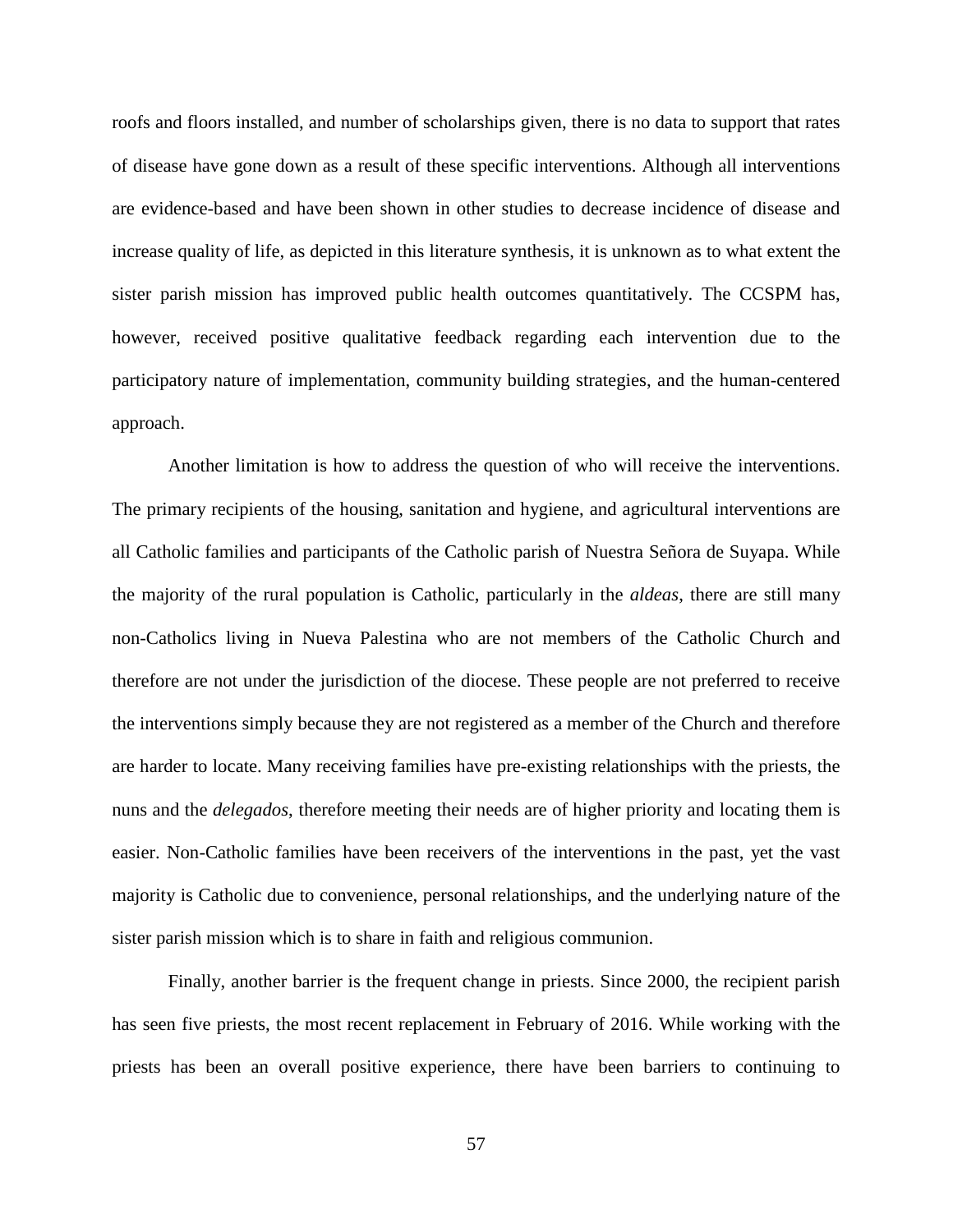implement the projects normally when there is a change in authority. Because all of the projects are a reflection of the parish and the Church, they are a reflection of the priest. Therefore, each project undergoes slight changes when there is a shift in priests. While this can disrupt daily functioning, the CCSPM has built a positive reputation among the whole diocese of Olancho, and most religious leaders have been exposed to the North Carolinian delegates at some point. Additionally, the three *promotores* have been consistently employed for the past 12 years and have kept their same organizational and distributional patterns. Nevertheless, there have been issues with shifts in authority as the public health interventions are being carried out.

### **4.8 FUTURE RESEARCH**

While the CCSPM has shown to be a promising venue for the expansion and promotion of human development and poverty reduction, there is a very limited body of related research on this method, specifically. The methodology of the sister parish mission deserves further exploration because of its universality. There are an estimated 1.2 billion Roman Catholics in the world, 40% being in Latin America, a unique quality that can potentially be the basis for future public health interventions and multidimensional poverty reduction. While there has been support for other Catholic and health based institutions like Catholic hospitals, there is little to no evidence regarding the effectiveness of the CCSPM method specifically. Moving forward, it is crucial that future CCSPMs are not only implemented but also evaluated to determine to what extent it can contribute to lowering a particular region's MPI. Additionally, not all CCSPMs may have the internal capability to produce external outcomes that will reduce the MPI of a region. Therefore, an analysis of organizational structure and strategic capabilities is essential in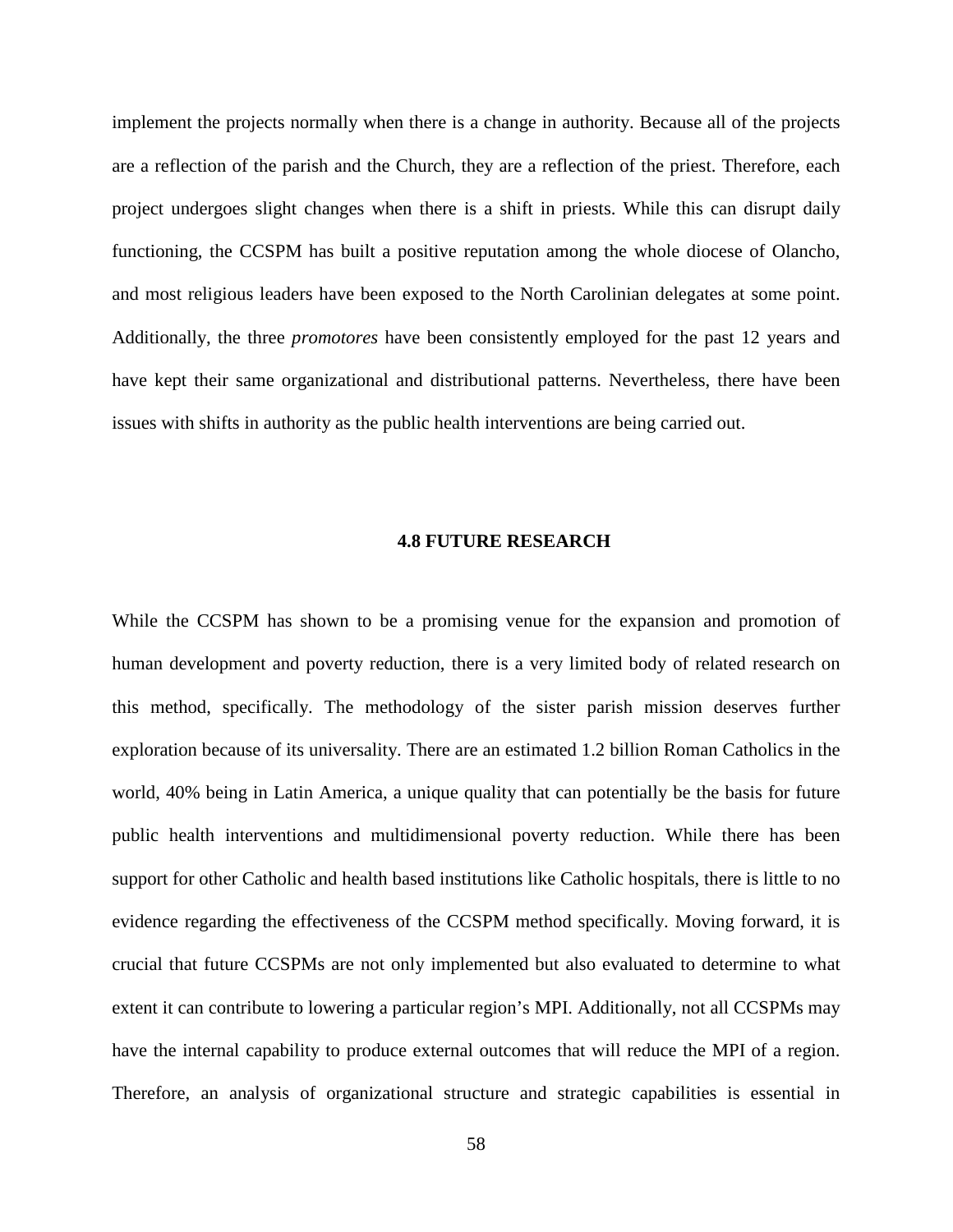strengthening internal capacity, which can translate into positive outcomes for the recipient parish.

While the CCSPM referenced to in this thesis has had positive program outputs and program sustainability, it has nevertheless had its challenges in conclusively reducing the MPI of Patuca, Olancho, Honduras, as mentioned previously. All of the CCSPM interventions, however, have been shown in this literature synthesis to have positive health outcomes in similar settings. In moving forward with future CCSPMs, it is absolutely necessary to collect quantitative measurements of health outcomes as well as qualitative-outcome data collection. Such evaluation is crucial to understanding the depth, the limitations, and the strengths of the CCSPM to improve a population's public health. Without doing so, the potential for the CCSPM to truly reduce multidimensional poverty and enhance human development remains nameless.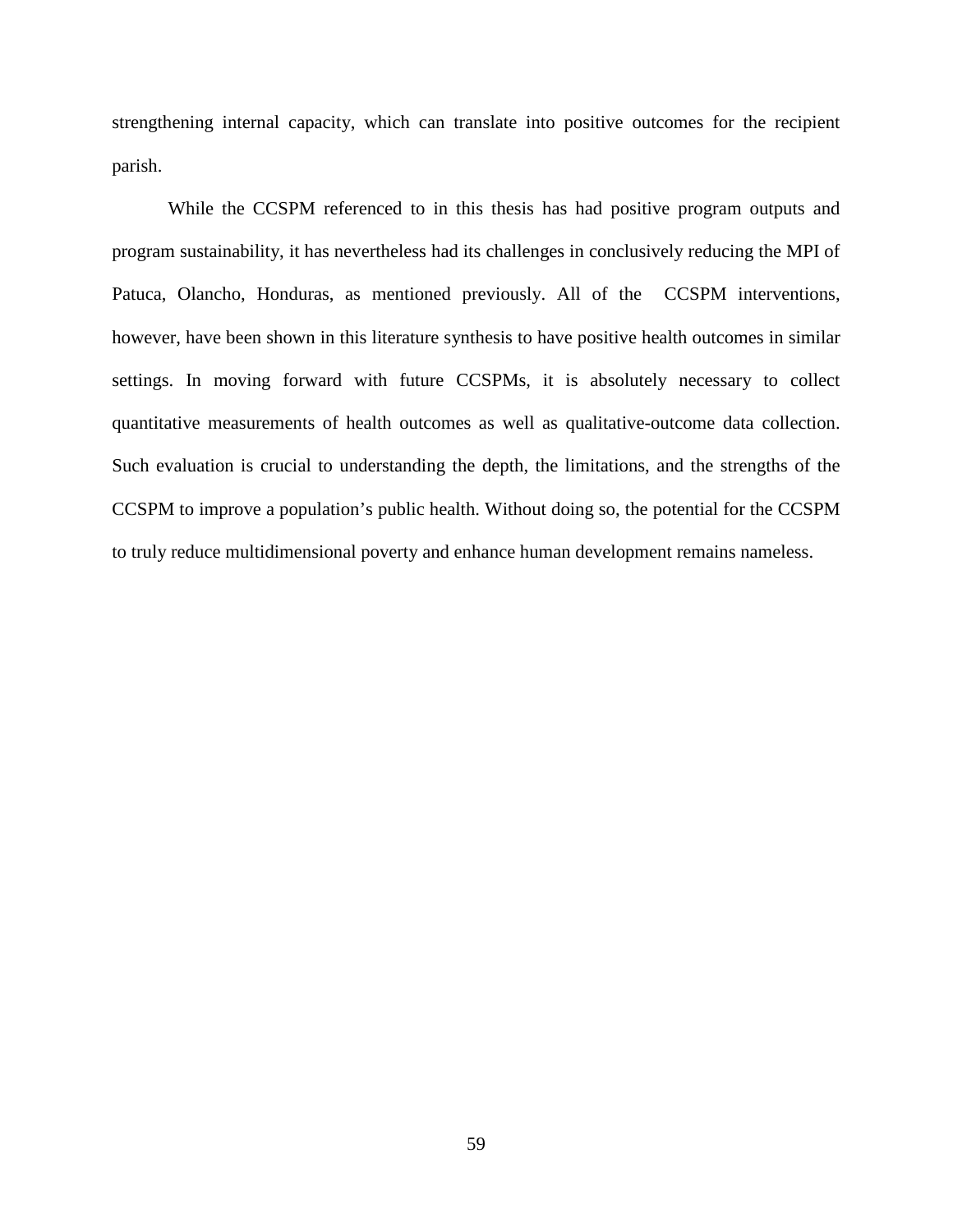#### **5.0 CONCLUSION**

Just as the global community has realized there is more to a country's development status than GDP per capita, it is also recognized that there is more to poverty than just personal income. The recognition of the diversity and the complexity of those needs has been introduced into the global arena as the term Multidimensional Poverty (MP).

Global health has seen stark contrasts in health and patterns of poverty. Many of these contrasts are a result of overpowering forces and governmental corruption is a barrier to HD growth and MP reduction in Honduras (Jain 2001). Marginalized populations are being denied basic human rights and needs that are necessary to sustain a high quality life. These needs range from health and education, to environmental sustainability, and the procurement of assets. Successful implementation strategies of evidence based public health measures are essential in order to avoid preventable diseases and to prolong life, and to give every person the opportunity to have the capability to achieve good health. While overall public health has made positive gains in Honduras in recent decades, there is still extreme inequity between urban and rural, and a fifth of the country finds itself in multidimensional poverty.

As seen in the literature synthesis, there are many evidence-based interventions that can reduce the burden of MP that are culturally appropriate in the setting of rural Honduras. This thesis was primarily a collection of systematic reviews for the MPI components. Systematic reviews are beneficial for overarching methods of data collection, because they systematically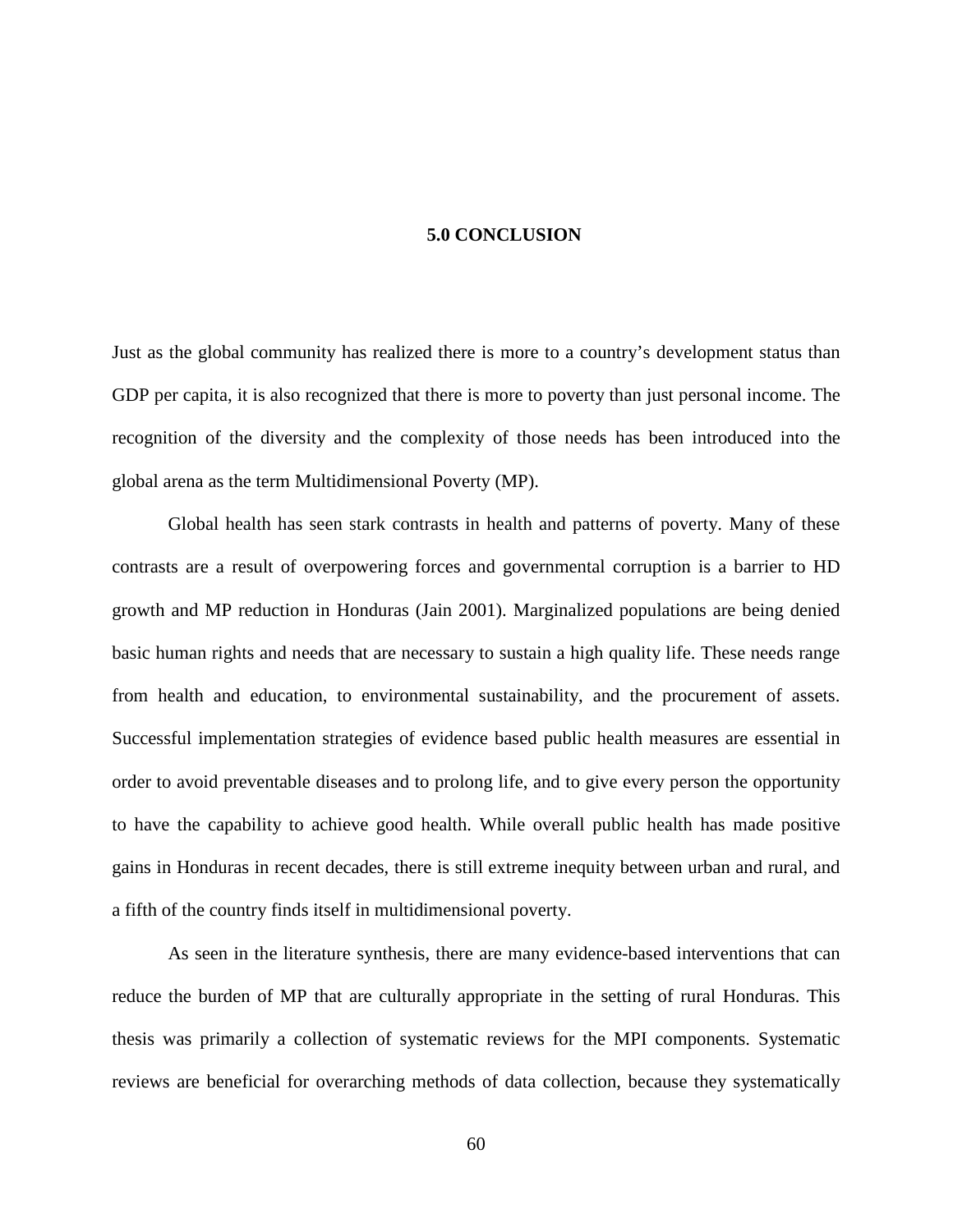pool quantitative data on the whole body of evidence regarding a certain health topic, and they can pinpoint weaknesses in individual primary studies (Biondi-Zoccai G 2011). There are limitations, as well, to relying on systematic reviews, as they can combine conflicting data collection methods, "mixing apples and oranges" (Biondi-Zoccai G 2011). Also, many systematic reviews and meta-analyses can combine data from both small and large studies, permitting the potential of bias regarding significance level. Many times they only include studies in English, which can exclude potentially important work from other parts of the world in other languages. The last critique is that they are not original research (Biondi-Zoccai G 2011).

Despite the drawbacks of systematic reviews, they were appropriate for this thesis in order to gain a comprehensive understanding of the scope of public health problems as well as the most evidence-based and culturally appropriate solutions to decrease MP. Such solutions are to increase education enrollment and quality to promote the expansion of knowledge and indirectly yet positive affect health outcomes. Additionally, to take proactive measures to avoid respiratory diseases, diarrhea, helminth infections and other preventative and infectious diseases through establishing better WaSH methods and ICS, and improving housing. Food insecurity, malnutrition and environmental problems can be rectified through sustainable agriculture methods. While MP is a broad view of poverty, their respective solutions are broadly interlinked as well. MPI reduction is measured through three categories: health, education, and standard of living, yet HD growth is ultimately designed to be holistic.

In order to promote human-centered development, MPI interventions should be culturally appropriate, easily accessible, and evidence-based. The Catholic Church has seen success in being a potential venue for such development, although it is hard to quantitatively measure longterm impact of the sister parish mission and its long-term health effects.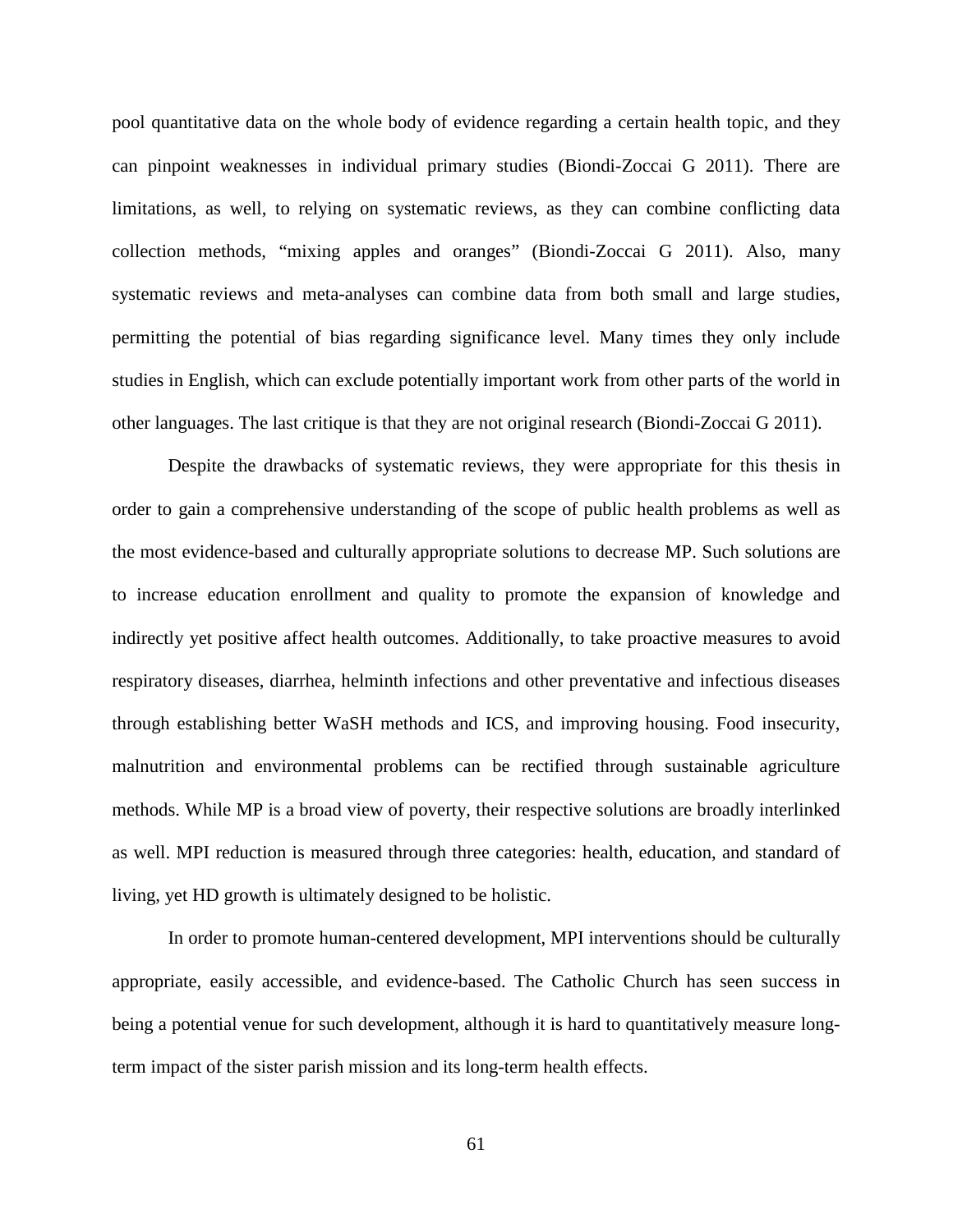While limitations and barriers do exist with the CCSPM, the public health gains that the sister parish mission has spearheaded, and the sheer coverage of people benefiting from these interventions, is impressive and unparalleled. Each year, the programs expand to work to reduce both the incidence and intensity of multidimensional poverty in the region of Patuca - to fill the health gap that is currently not being filled by any other organization or the government. The Catholic Church has been shown to be a potential venue to implement public health based interventions while simultaneously promoting community bonding, religious participation, and cultural exchange when governments are unable to efficiently do so, and it deserves further examination as a method of HD growth and MP reduction. The Catholic Church is helping to reduce poverty through meeting people's basic needs and promoting the capability to "be" healthy, as HD theorist Amartya Sen would argue.

HD is about more than just economic indicators: it is about giving an individual the capability to live a satisfying and fruitful human life. To benefit a person holistically; to promote equality and health, existential needs; to promote environmental sustainability and address the basic human rights that every living person deserves. The CCSPM between St. Michaels Catholic Church and Nuestra Señora de Suyapa has done exactly that, and will continue to do so. Change has manifested as a result of friendship, humanitarian need, and shared faith. The lives of thousands of people have been changed for the positive, and little by little the Catholic Church has worked to fill the gap to address the needs of some of the world's most impoverished people.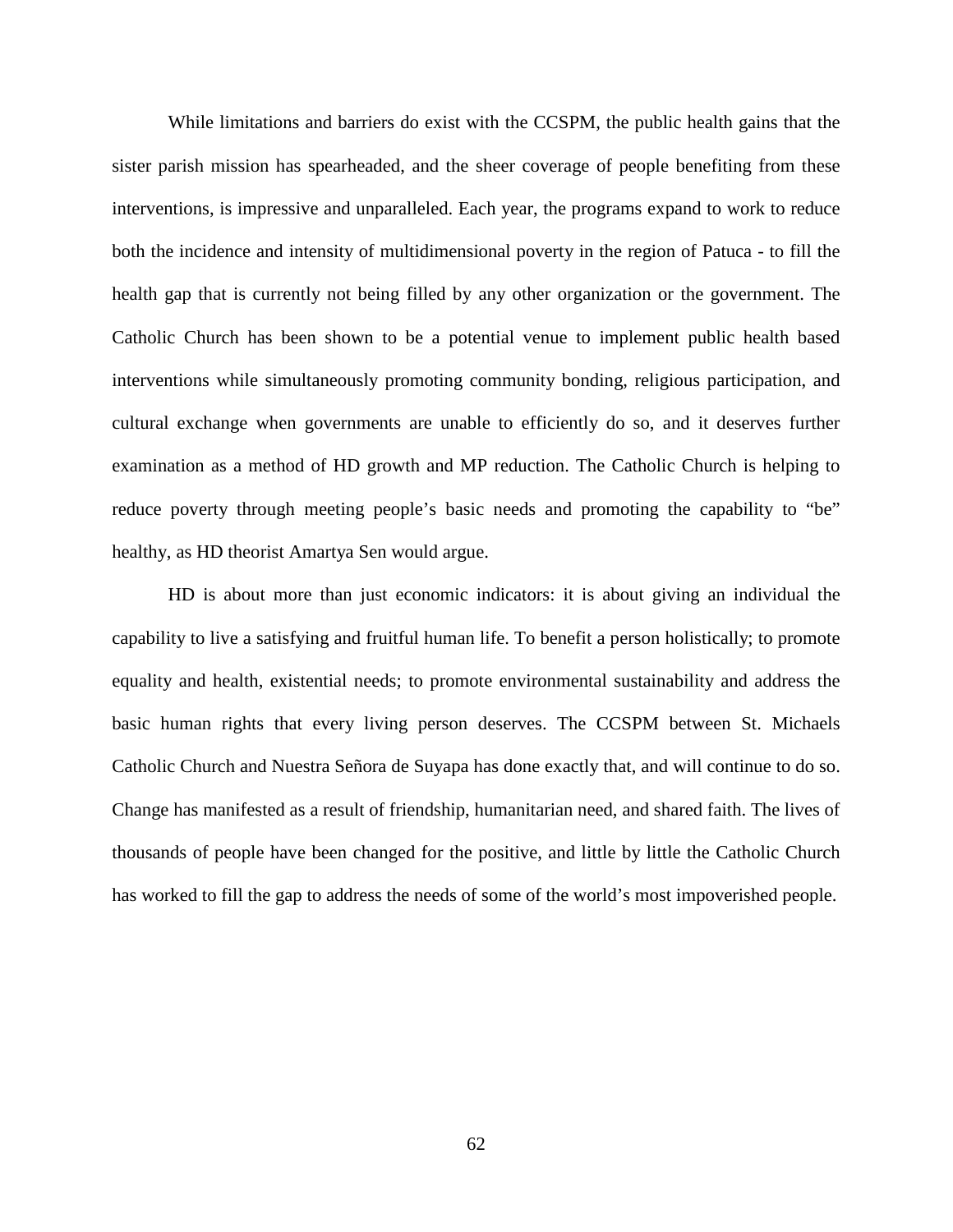### **APPENDIX A: MPI MEASUREMENT**

#### **Calculating the Multidimensional Poverty Index (MPI) (Santos 2011)**

Each person is assigned a deprivation score according to his or her household's deprivations in each of the 10 component indicators. The maximum deprivation score is 100 percent with each dimension equally weighted; thus the maximum deprivation score in each dimension is 33.3 percent. The education and health dimensions have two indicators each, so each indicator is worth 33.3 / 2, or 16.7 percent. The standard of living dimension has six indicators, so each indicator is worth 33.3 / 6, or 5.6 percent.

To identify the multidimensionally poor, the deprivation scores for each indicator are summed to obtain the household deprivation score, c. A cutoff of 33.3 percent, which is equivalent to *1/3* of the weighted indicators, is used to distinguish between the poor and nonpoor. If the deprivation score is 33.3 percent or greater, that household (and everyone in it) is multidimensionally poor. Households with a deprivation score greater than or equal to 20 percent but less than 33.3 percent are considered to be near multidimensional poverty. Households with a deprivation score of 50 percent or higher are severely multidimensionally poor.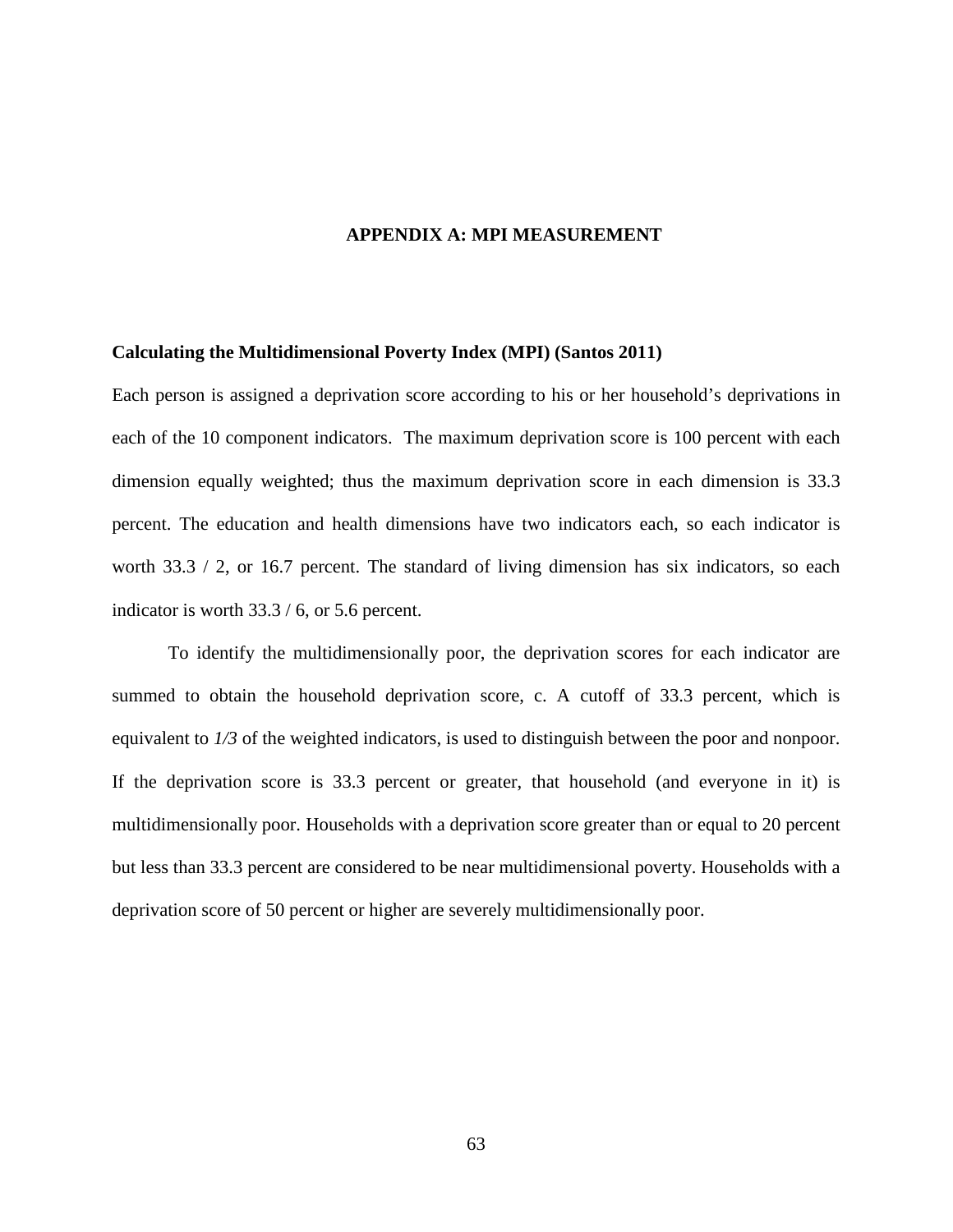| The <b>MPI</b> value is the product of two measures: the multidimensional<br>poverty headcount ratio and the intensity of poverty                                                                                                                                                                                                                                                                                               | $MPI = H * A$                                     |
|---------------------------------------------------------------------------------------------------------------------------------------------------------------------------------------------------------------------------------------------------------------------------------------------------------------------------------------------------------------------------------------------------------------------------------|---------------------------------------------------|
| The <b>multidimensional headcount ratio, <math>H</math></b> , is the proportion of the<br>multi-dimensionally poor in the population, where $q$ is the number of<br>people who are multidimensionally poor and $n$ is the total population.                                                                                                                                                                                     |                                                   |
| The <b>intensity of poverty</b> , $A$ , reflects the proportion of the weighted<br>component indicators in which, on average, poor people are derived. For<br>poor households only (deprivation score $c$ greater than or equal to 33.3<br>percent), the deprivation scores are summed and divided by the total<br>number of poor people, where c1 is the deprivation score that the <i>with</i><br>poor individual experiences | $A=\frac{\sum_{i}^{i}c_{i}}{2}$                   |
| The deprivation score $c_i$ of the $i^{th}$ poor person can be expressed as the sum<br>of deprivations in each dimension                                                                                                                                                                                                                                                                                                        | $j$ ( $j=1,2,3$ ),<br>$c=c_i1+c_i2$<br>$+c_i3$    |
| The <b>contribution of dimension</b> , $j$ , to multidimensional poverty is<br>expressed by                                                                                                                                                                                                                                                                                                                                     | $2_1 \epsilon_{ij}$<br>$Contrib_i = \frac{24}{n}$ |

# **Dimensions of Poverty: Indicator Thresholds and Relative Weight (HDR 2015)**

| Education $(1/3)$ | School attainment $(1/6)$ : no household member has completed at<br>least six years of schooling<br>School attendance $(1/6)$ : a school-age child (up to grade 8) is not<br>attending school (3)                                                                                                                                                                                                           |
|-------------------|-------------------------------------------------------------------------------------------------------------------------------------------------------------------------------------------------------------------------------------------------------------------------------------------------------------------------------------------------------------------------------------------------------------|
| Health $(1/3)$    | Nutrition $(1/6)$ : a household member (for whom there is nutrition<br>information) is malnourished, as measured by the body mass index<br>for adults (women ages 15-49 in most of the surveys) and by the<br>height-for-age z score calculated using WHO standards for children<br>under age 5<br>Child mortality $(1/6)$ : a child has died in the household within the<br>five years prior to the survey |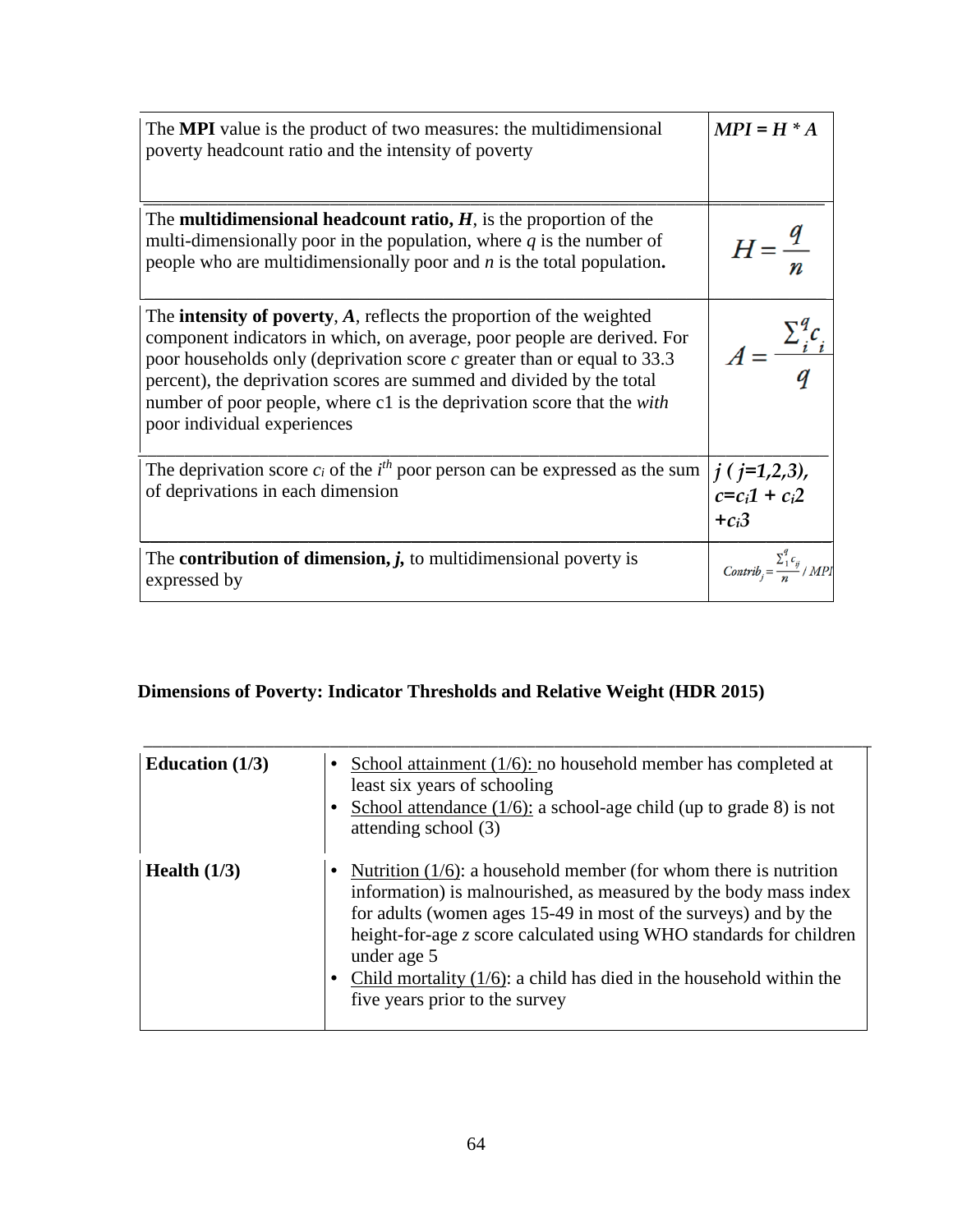| <b>Standard of living</b><br>(1/3) | • Electricity $(1/18)$ : not having access to electricity<br>• Drinking water $(1/18)$ : not having access to an improved source of<br>clean drinking water or if the source of clean drinking water is<br>located more than 30 minutes away by walking<br>• Sanitation $(1/18)$ : not having access to improved sanitation or if                                                                                                                                                                      |  |
|------------------------------------|--------------------------------------------------------------------------------------------------------------------------------------------------------------------------------------------------------------------------------------------------------------------------------------------------------------------------------------------------------------------------------------------------------------------------------------------------------------------------------------------------------|--|
|                                    | improved, it is shared<br>• Cooking fuel $(1/18)$ : using 'dirty' cooking fuel (dung, wood or<br>charcoal)<br>• Floor $(1/18)$ : Having a home with a dirt, sand or dung floor<br>• Assets $(1/18)$ : not having at least one asset related to access to<br>information (radio, TV, telephone) and not having at least one asset<br>related to mobility (bike, motorbike, car, truck, animal cart,<br>motorboat) or at least one asset related to livelihood (refrigerator,<br>arable land, livestock) |  |

## **MPI Data Sources (Santos 2011)**

The MPI relies on three main datasets that are publicly available and comparable for most developing countries:

1. The Demographic and Health Surveys

http://www .measuredhs.com/aboutsurveys/dhs/start.cfm

- 2. The Multiple Indicators Cluster Survey http://www.childinfo.org/mics.html
- 3. The World Health Survey http://www.who.int/healthinfo/survey/en/

In the countries in which none of these internationally comparable surveys was available, country specific surveys that contained information on the MPI indicators were used; in 2010 for example, special surveys were used for Mexico and for urban Argentina.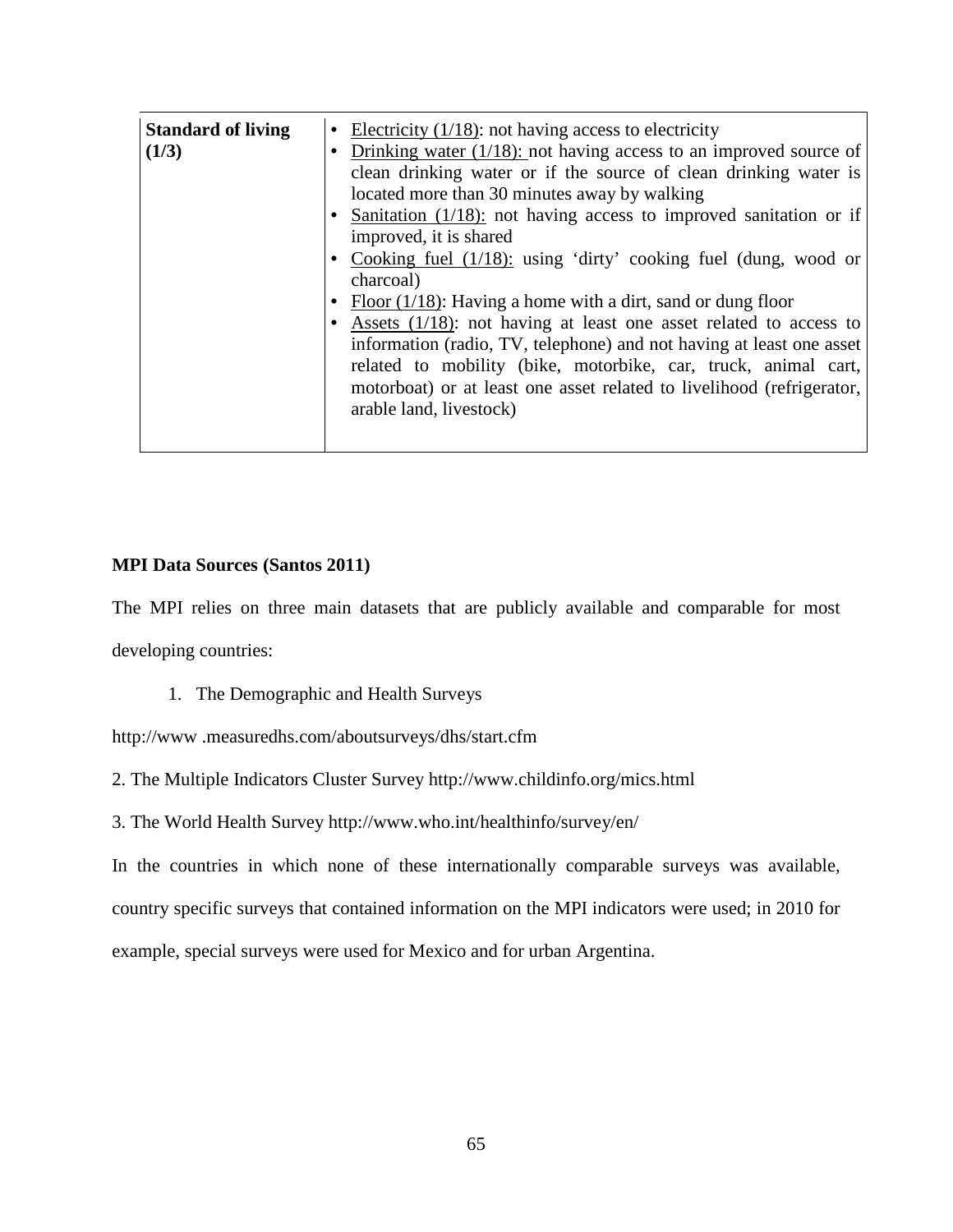# **APPENDIX B: FORMS OF CAPITAL**

# **Forms of Capital, as proposed by (Sherbinin 2008)**

| Natural Capital         | The natural resource stock, or local environmental<br>endowment (water, wind, soil, forest resources, etc)                                                                           |
|-------------------------|--------------------------------------------------------------------------------------------------------------------------------------------------------------------------------------|
| Social Capital          | Social resources (interpersonal networks, group<br>memberships, relationships of trust, access to wider<br>institutions of society                                                   |
| Human Capital           | Formal and informal education, local ecological<br>knowledge, the ability to work, good health                                                                                       |
| <b>Physical Capital</b> | Productive assets held by the household (land, tools, oxen<br>etc) and communal assets to which they have access<br>(roads, communication, infrastructure, radio broadcasts)<br>etc) |
| Financial capital       | Cash savings, supplies of credit, or regular remittances<br>and pensions                                                                                                             |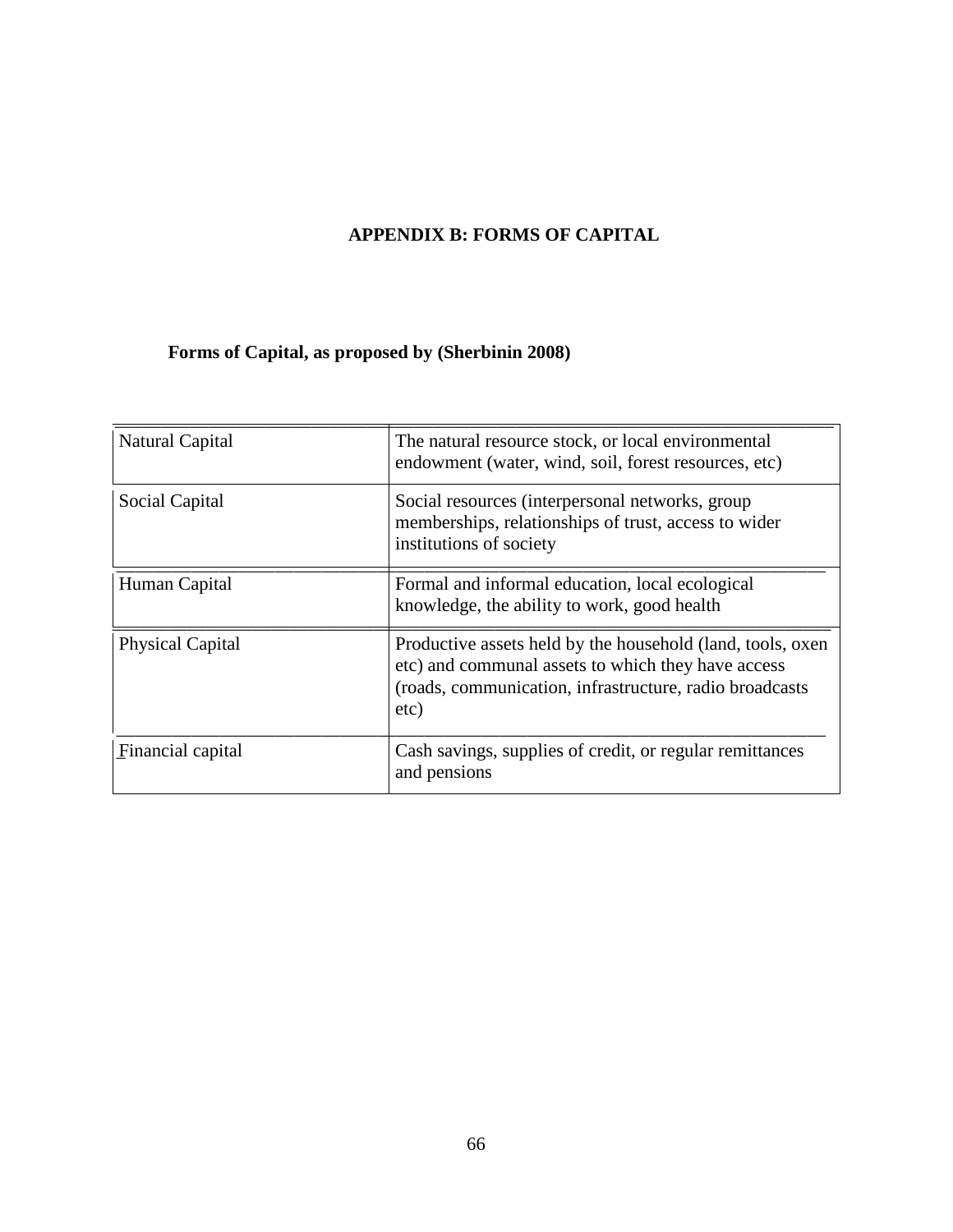### **BIBLIOGRAPHY**

- (2013). Progress on Drinking Water and Sanitation: 2013 Update. Joint Monitoring Programme, WHO/UNICEF.
- (UNICEF), W. H. O. W. U. N. C. s. F. (2014). Progress on Drinking Water and Sanitation: 2014 Update. Geneva, Switerland/ New York, NY, USA, WHO/UNICEF.
- Abadian, S. (1996). "Women's Autonomy and Its Impact on Fertility." World Development **24**(12): 1793-1809.
- Acharya, A., Li Liu, Qingfeng Li, Ingrid K Friberg (2013). "Estimating the child health equity potential of improved sanitation in Nepal." BMC Public Health **13**(3): S25.
- Aiken, B., Christine Stauber, Gloria Ortiz, Mark Sobsey (2011). "An assessment of continued use and health impact of the concrete biosand bilter in Bonao, Domincan Republic." American Journal of Tropical Medicine and Hygiene **85**(2): 309-317.
- Akcay, S. (2006). "Corruption and Human Development." Cato Journal **26**(1).
- Alkire, S. The Capability Approach and Human Development. Oxford Poverty & Human Development Initiative, University of Oxford.
- Alsan, M. M. a. D. M. C. (2013). "Girls' Education and HIV risk: Evidence from Uganda." Journal of Health Economics **32**: 863-872.
- Andrade, J., Eliana Rosales, Julio Lopez, E Paola Carrillo, Nicki Engeseth, William G Helferich (2013). "Development of a point-of-use fortification technology for delivery of micronutrients in Honduras." Journal of the Science of Food and Agriculture **95**: 393- 400.
- Angel, S. (2002). Housing Policy in Honduras: Diagnosis and Guidelines for Action. New York, Government of Honduras and the Inter-American Development Bank.
- Balogun, O. O., Amarjagal Dagvadorj, Kola Mathew Anigo, Erika Ota and Satoshi Sasaki (2015). "Factors influencing breastfeeding exclusivity during the first 6 months of life in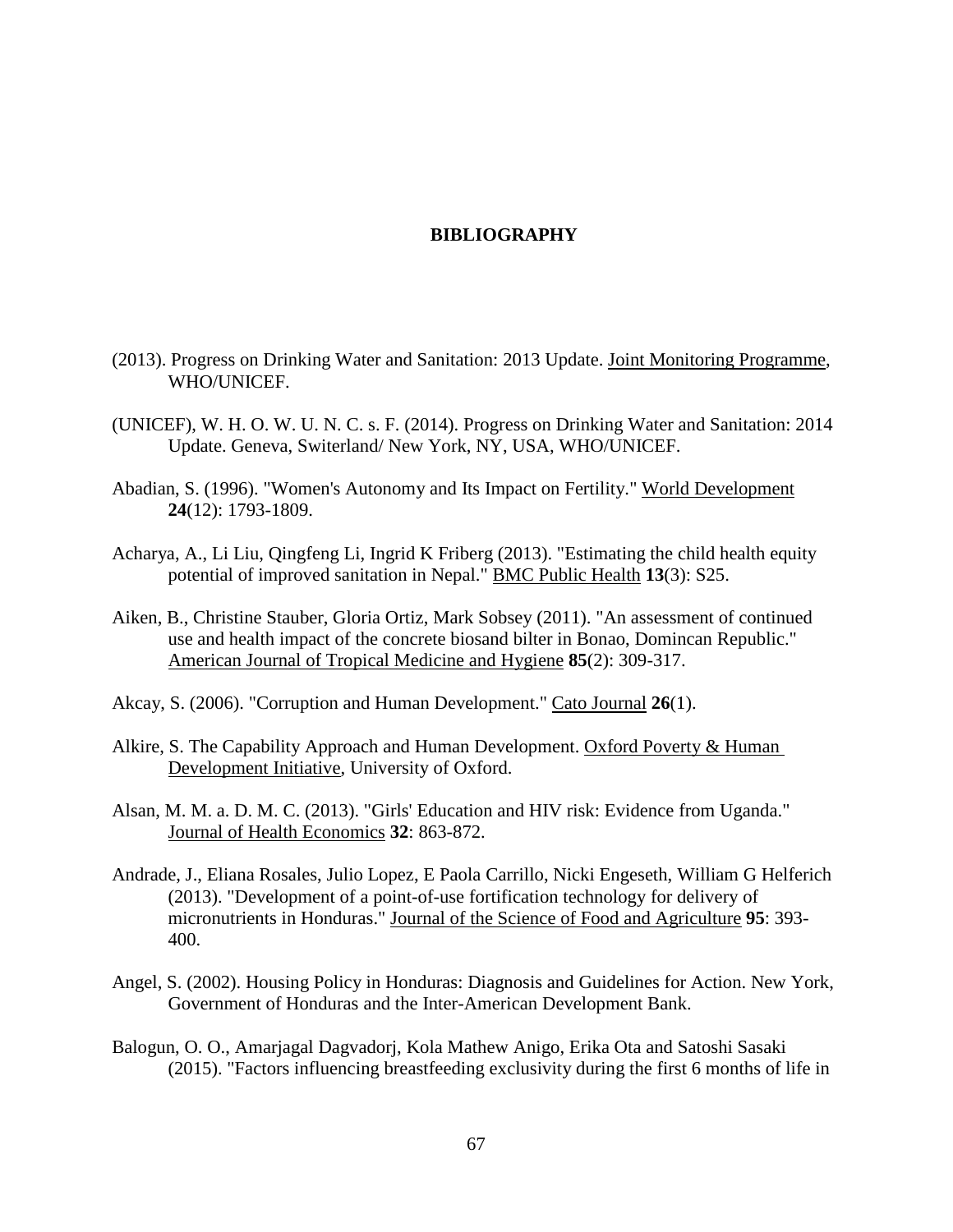devleoping countries: a quantitative and qualitative systematic review." Maternal and Child Nutrition **11**: 433-451.

- Bartram J, C. S. (2010). "Hygiene, Sanitation, and Water: Forgotten Foundations of Health." PLoS Medicine **7**(11).
- Basu, A. M. (2002). "Why does Education Lead to Lower Fertility? A Critical Review of Some of the Possibilities." World Development **30**(10): 1779-1790.
- Basu, A. M. (2002). "Why does education lead to lower fertility? A critical review of some possibilities." World Development **30**(10): 1779-1790.
- Biondi-Zoccai G, M. L., G Landoni, M.G. Modena (2011). "The rough guide to systematic reviews and meta-analyses." HSR Proc Intensive Care Cardiovascular Anesth **3**(3): 161- 173.
- Bruce, N., R. Perez-Padilla, R. Albalak (2000). "Indoor air pollution in developing countries: a major environmental and public health challenge." Bulletin of the World Health Organization **78**(9): 1078-1092.
- Bueso, A., Figueroa M, Cousin L, Hoyos W, Martinez-Torres A.E., Mallol J, Garcia-Marcos L (2010). "Poverty-associated risk factors for wheezing in the first year of life in Honduras and El Salvador." Allergologia et Immunopathologia **38**(4).
- Bueso A, F. M., Cousin L, Hoyos W, Martinez-Torres A.E., Mallol J, Garcia-Marcos L (2010). "Poverty-associated risk factors for wheezing in the first year of life in Honduras and El Salvador." Allergologia et Immunopathologia **38**(4): 203.
- Burke, E. (2013). Save the Children. 1 St. John's Lane London ECIM 4AR UK, Save the Children Fund.
- Butler, R. (2006). "Honduras." Tropical Rainforests. from http://rainforests.mongabay.com/20honduras.htm.
- Center, E. P. a. D. (2016). Honduras. FHI360.
- CIA (2016). Honduras. The World Factbook. C. I. Agency.
- Clark, M. e. a. (2010). "Indoor air pollution, cook-stove quality, and housing characteristics in two Honduras communities." Environmental Research Journal **110**(1): 12-18.
- CPI (2015). Corruptions Perceptions Index, Transparency International.
- Dangour AD, W. L., Cumming O, Boisson S, Che Y, Velleman Y, Cavill S, Allen E, Uauy R (2013). "Interventions to improve water quality and supply, sanitation and hygiene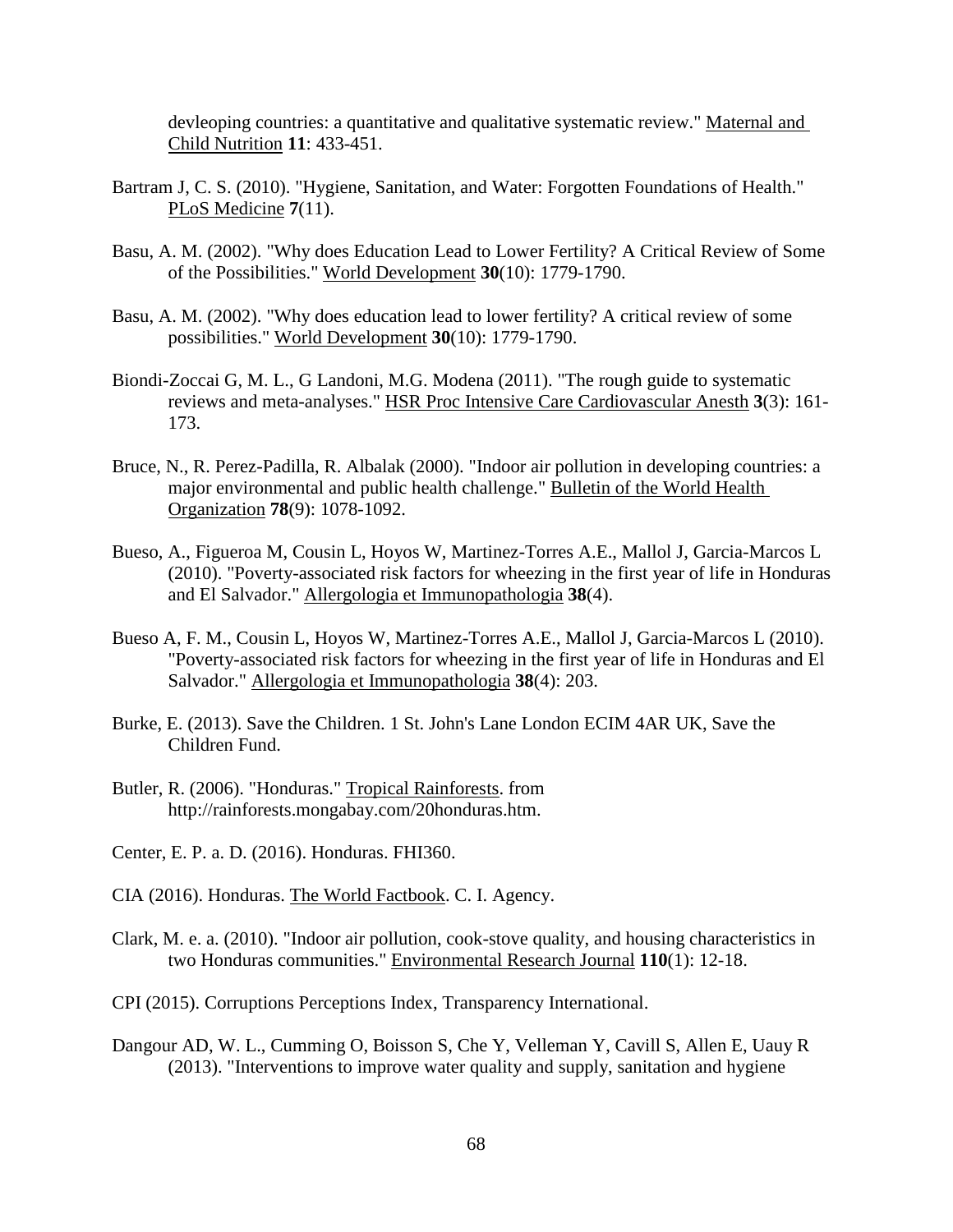practices, and their effects on the nutritional status of children." Cochrane Database of Systematic Reviews **1**(8).

- Davey-Rothwell, M. A., Beth S. Linas and Carl A. Latkin (2012). "Sources of personal income and HIV risk among sexually active women." AIDS Education and Prevetion **24**(5): 422- 430.
- De-Regil M, S. P., Vist GE, Walleser S, Pena-Rosas JP (2013). "Home fortification of foods with multiple micronutrient powders for health and nutrition in children under two years of age (Review)." Evidence Based Child Health **8**(1): 112-201.
- DHS (2012). Encuesta Nacional de Demografia y Salud, 2011-2012. Honduras,, Instituto Nacional de Estadistica.
- Dominguez, J. I. (1994). The Roman Catholic Church in Latin America. New York & London, Garland Publishing Inc.
- Dougill, A., Chasca Twyman, David Thomas, Deborah Sporton (2002). "Soil degredation assessment in mixed farming systems of southern Africa: use of nutrient balance studies for participatory degradation monitoring." The Geographical Journal **168**(3): 195-210.
- Duke WF, N. R., Baker D, Mazumder A (2006). "The use and performance of BioSand filters in the Artibonite Valley of Haiti: a field study of 107 households." Rural Remote Health **6**: 570.
- EFA, G., UNESCO (2011). Education Counts Towards the Millennium Development Goals. Education For All Global Monitoring Report. 7, place de Fontenoy 75352 Paris 07 SP, France, United Nations Educational, Scientific, and Cultural Organization.
- Elliott, M., CE Stauber, F Koksal, FA DiGiano, MD Sobsey (2007). "Reductions of E.coli, echovirus type 12 bacteriophages in an intermittently operated household-scale slow sand filter." Water Research **42**: 2662-2670.
- Endesa (2013). Encuesta Nacional de Demografia y Salud 2011-2012. Endesa, Republica de Honduras: Secretaria del Despacho de la Presidencia.
- Esrey, S. A., J.B. Potash, L. Roberts, C. Shiff (1991). "Effects of improved water supply and sanitation on ascariasis, diarrhoea, dracunculiasis, hookworm infection, schistosomiasis, and trachoma." Bulletin of the World Health Organization **69**(5): 609-621.
- Ferguson KT, C. R., MacAllister JW, Evans GW (2015). "The physical environment and child development: An international review." International Journal of Psychology **48**(4): 437- 468.
- Fewtrell, L., Rachel Kaufmann, Kavid Kay, Wayne Enanoria, Laurence Haller, John M Colford Jr (2005). "Water, sanitation, and hygiene interventions to reduce diarrhoea in less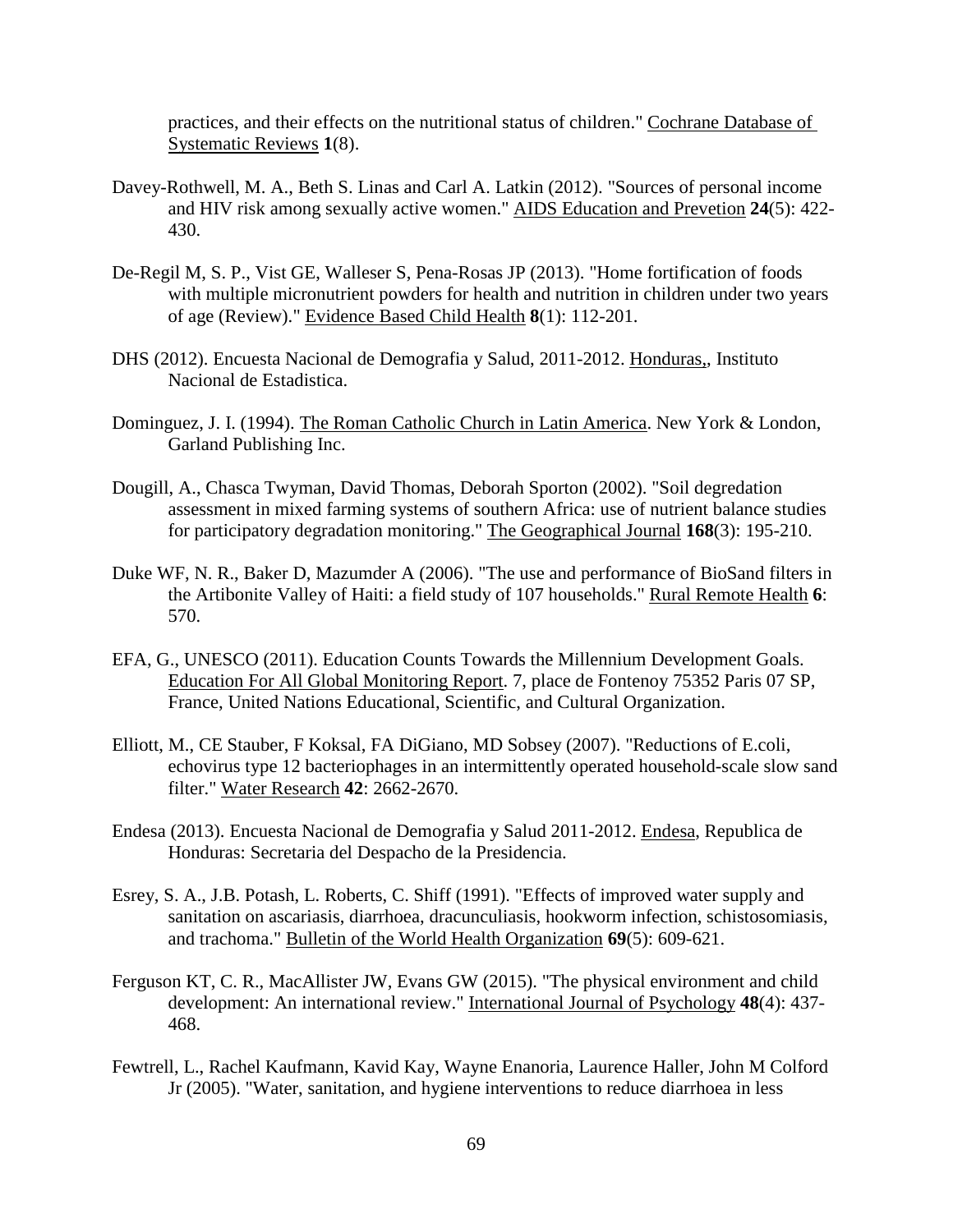developed countries: a systematic review and meta-analysis." Lancet Infectious Diseases **5**: 42-52.

- FHIA (2009). Noticias de la FHIA: mejorando el ambiente de la familia rural y conservando los recursos naturales. Boletin 26. La Lima, Cortes.
- Government, U. S. (2012). Honduras Strategy 2011-2015. The United States Global Health Initiative.
- Gower, R., Caroline Pearce, and Kate Raworth (2012). "Left behind by the G20? How Inequality and environmental degradation threaten to exclude poor people from the benefits of economic growth." Oxfam Policy and Practice: Agriculture, Food and Land **12**(1): 35-80.
- Haq, M. u. (1993). Human Development Report: People's Participation. Oxford University Press, United Nations Development Programme.
- HDR (2015). Technical Notes. Human Development Report 2015 Work for Human Development, United Nations.
- Heijnen, M., Oliver Cumming, Rachel peletz, Gabrielle Ka-Seen Chan, Joe Brown, Kelly Baker, Thomas Clasen (2014). "Shared sanitation versus individual household latriens: a systematic review of health outcomes." PLoS ONE **9**(4).
- Heijnen, M., Oliver Cumming, Rachel peletz, Gabrielle Ka-Seen Chan, Joe Brown, Kelly Baker, Thomas Clasen (2014). "Shared sanitation versus individual household latrines: a systematic review of health outcomes." PLoS ONE **9**(4).
- International, A. (2010). Insecurity and Indigity: Women's experience in the slums of Nairobi, Kenya. Kenya.
- Jain, A. K. (2001). The Political Economy of Corruption. London and New York, Routledge.
- Jolly, R. (2000). Human Development Report 2000: Human Rights and Human Development. New York, Oxford University Press, United Nations Development Programme.
- Kayaga, S. (2005). "Emergency treatment of drinking water at point-of-use." WHO Technical Notes for Emergencis. Retrieved 25 February, 2016.
- Klaiber, J. (2009). "The Catholic Church, moral education and citizenship in Latin America." Journal of Moral Education **38**(4): 407-420.
- Klugman, J. (2011). Human Development Report 2011: Sustainability and Equity: A Better Future for All, United Nations Development Programme.
- Krieger JK, T. T., Allen C, Song L, Weaver M, Chai S, Dickey P (2002). "The Seattle-King County healthy homes project: implementation of a comprehensive approach to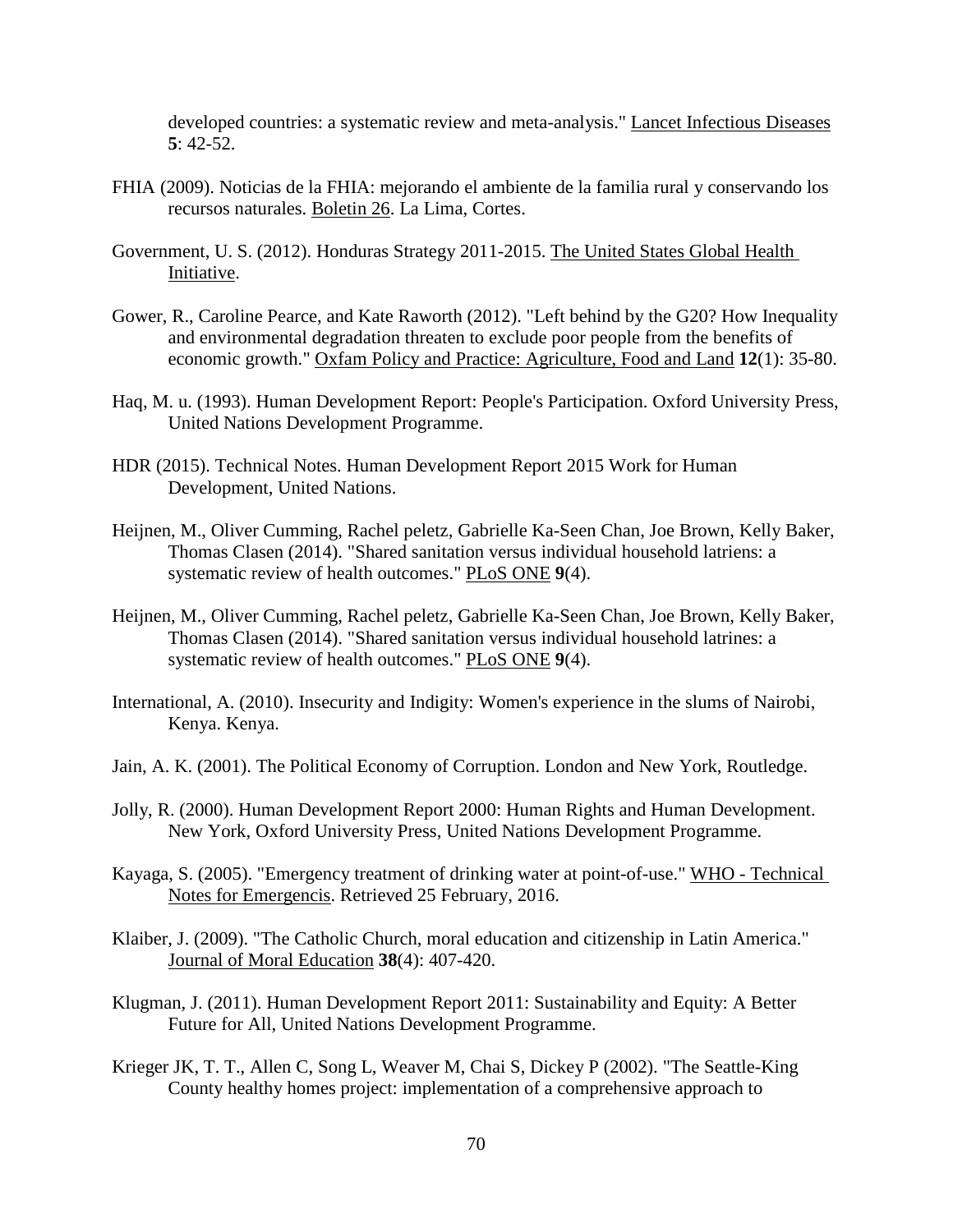improving indoor environmental quality for low-income children with asthma." Environmental Health Perspectives **110**(2): 311-322.

- Kristjansson, E., Francis DK, Liberato S, Jandu MB, Welch V, Batal M, Greenhalgh T, Rader T, Noonan E, Shea B, Janzen L, Wells G and Petticrew M (2015). "Food supplementation for improving the physical and psychosocial health of socio-economically disadvantaged children aged three months to five years." Cochrane Database of Systematic Reviews.
- Kumar, S. a. S. V. (2012). "Does access to improved sanitation reduce childhood diarrhea in rural india?" Health Economics **22**: 410-427.
- Leckie, S. (1999). Housing Rights. UNDP Human Development Report 2000, United Nations.
- Lewis, J. a. S. P. (2012). "Who adopts improved fuels and cookstove? A systematic review." Environmental Health Perspectives **120**(5): 637-645.
- Liang KR, S. C., Sobsey MD (2009). Independent Evaluation of the biosand water filter in rural cambodia: sustainability, health impact, and water quality improvement. Washington DC, World Bank.
- Maclean, J. C. (2013). "The health effects of leaving school in a bad economy." Journal of Health Economics **32**: 951-964.
- Mahfouz AAr, E.-M. H., Farghaly A, Khalil A (1997). "Ecological determinants of intestinal parasitic infections among pre-school children in an urban squatter settlement of Egypt." Journal of Tropical Pediatrics **43**(6): 341-244.
- Marenya, P. P. a. C. B. B. (2006). "Household-level determinants of adoption of improved natural resources management practices among smallholder farmers in western Kenya." Food Policy **32**: 515-536.
- Michaud, D. (2013). A Public Expenditure Review: Decentralization of Water and Sanitation Services. Honduras, The World Bank.
- Mujica-Coopman, M., Alex Brito, Daniel Lopez de Romana, Israel Rios-Castillo, Hector Cori, Manuel Olivares (2015). "Prevalence of Anemia in Latin America and the Caribbean." Food and Nutrition Bulletin **36**(2): S119-S128.
- Nations, U. (1999). Honduras: Assessment of the Damage Caused by Hurricane Mitch, 1998. Economic Commission for Latin America and the Caribbean - ECLAC.
- Neill, S. P. a. D. R. L. (2001). "Explaining the adoption and disadoption of sustainable agriculture: The case of cover crops in northern Honduras." Economic Development and Cultural Change **49**(4): 793-820.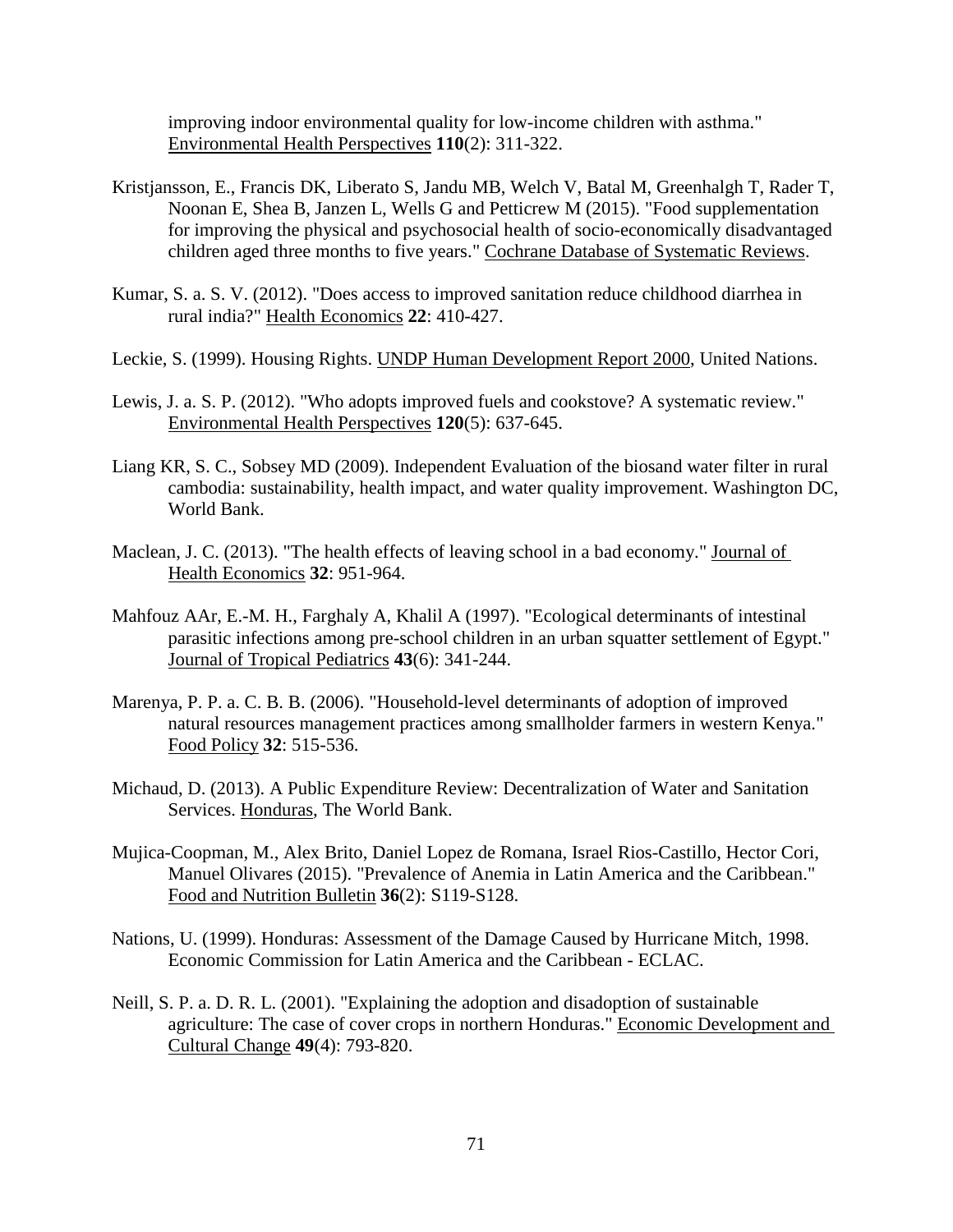- Network, G. (2016). Honduras: Leading the way in the Americas through integrated efforts to treat neglected tropical diseases, www.sabin.org.
- Organization, P. A. H. (2001). Health, Drinking Water, and Sanitation in Sustainable Human Development. 43rd Directing Council, 53rd session of the regional committee. Washington DC.
- Osili, U. O., Long, B.T. (2008). "Does female schooling reduce fertility? Evidence from Nigeria." Journal of Development Economics **87**: 57-75.
- Paciorek, C., Gretchen Stevens, Mariel Finucane, Majid Ezzati (2013). "Children's height and weight in rural and urban populations in low-income and middle-income countries: a systematic analysis of population-representative data." The Lancet Global Health **1**(5).
- Richardson G, E. S., Jones R (2005). "How is the indoor environment related to asthma?: literature review." Journal of Advanced Nursing **52**(3): 328-339.
- Rosenzweig, M. R., Schultz T.P (1989). "Schooling, information, and nonmarket productivity: contraceptive use and its effectiveness." International Economic Review **30**(2): 457-477.
- Ruben, R. a. J. P. (2004). "Rural diversity and heterogeneity in less-favoured areas: the quest for policy targeting." Food Policy **29**: 303-320.
- Sanchez, A., Jose Antonio Gabrie, Mary-Theresa Usuanlele, Maria Mercedes Rueda, Maritza Canales, Theresa W. Gyorkos (2013). "Soil-Transmitted Helminth Infections and Nutritional Status in School-age Children from rural communitie in Honduras." PLoS Neglected Tropical Diseases **7**(8): e2378.
- Santos, M. E. a. S. A. (2011). Training Material for Producing National Human Development Reports. MPI: Construction & Analysis, OPHI.
- Schwaller, J. F. (2011). The History of the Catholic Church in Latin America. New York and London, New York University Press.
- Sen, A. (1999). Development as Freedom, Anchor Books.
- Sherbinin, A., Leah VanWey, Kendra McSweeney, Rimjhim Aggarwal, Alisson Barbieri, Sabina Henry, Lori M. Hunter, Wayne Twine (2008). "Rural Household Demographics, Livelihoods and the Environment." Global Environmental Change **18**(1): 38-53.
- Smaling, E. M. A., J.J. Stoorvogel, P.N. Windmeijer (1993). "Calculating soil nutrient balances in Africa at different scales." Fertilizer Research **35**(237-250).
- Stelmach, R. a. T. C. (2015). "Household water quantity and health: a systematic review." International Journal of Environmental Reseach and Public Health **12**: 5954-5974.